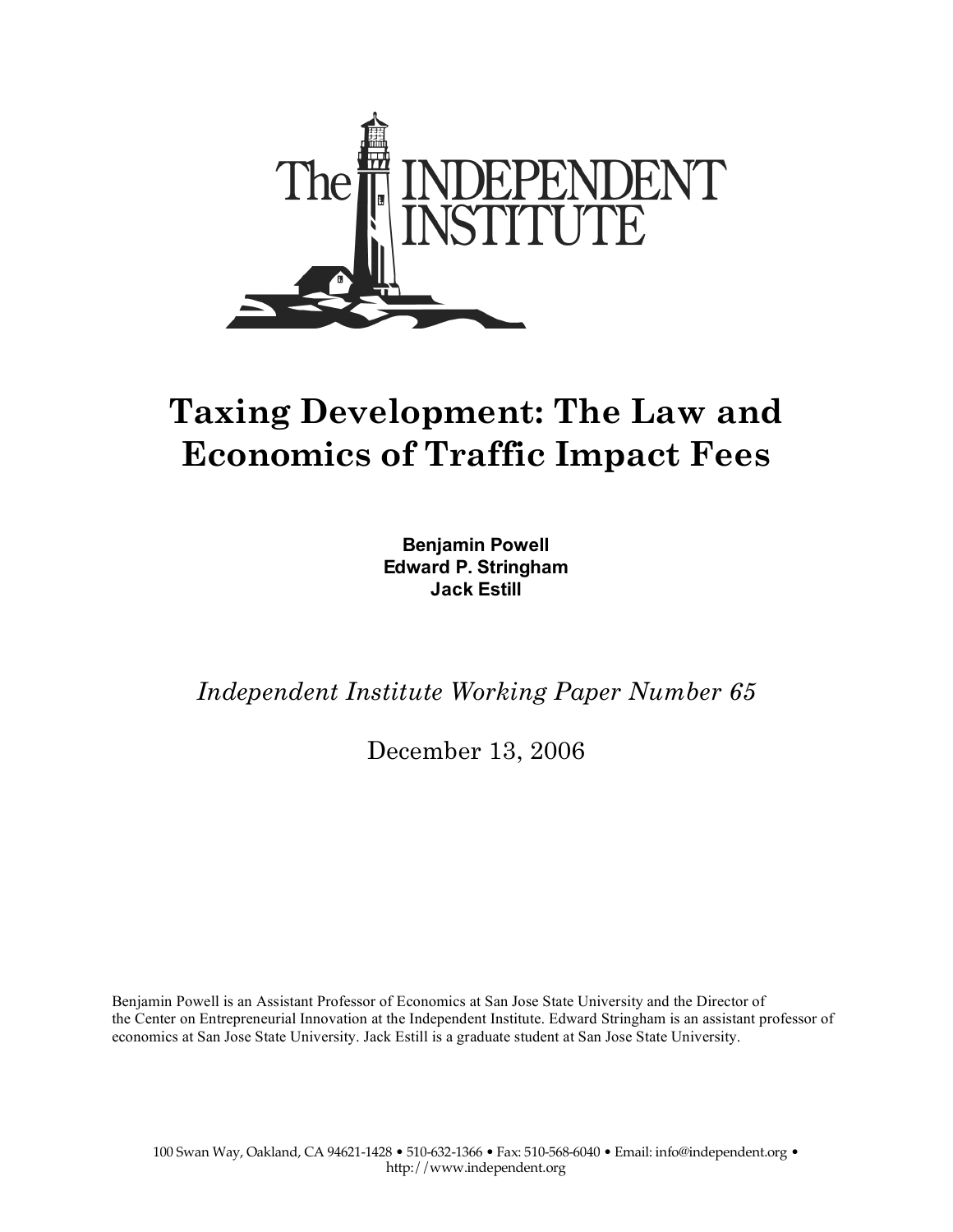"Taxing Development: The Law and Economics of Traffic Impact Fees"

#### I. Introduction

Should developers be charged fees for negatively impacting residents? New development often uses existing (or requires new) infrastructure including roads, sewers, refuse collection, parks, fire, police, and schools. When developers provide this infrastructure to users for "free," who should pay? Over the past fifty years governments have increasingly charged new development impact fees for imposing costs on communities.<sup>1</sup> California is one of the leaders in the development of impact fees.<sup>2</sup> The modern Pigovian idea is that government can set a fee at the value of the impact to internalize externalities and encourage the economically efficient amount of development.<sup>3</sup> While developers can often provide the necessary infrastructure within their own developments as part of the construction process, additional impacts from new development may spill over into existing communities that necessitate additional capital improvements. <sup>4</sup> Local government can hypothetically charge the development a fee that is equal to this impact, thereby internalizing this externality. If the exact value of the external impact is known and implemented as a fee, this process can encourage the economically efficient amount of development. Despite the increasing popularity of

<sup>&</sup>lt;sup>1</sup> William Abbott, Marian Moe, and Marilee Hanson, PUBLIC NEEDS AND PRIVATE DOLLARS, at 51. (1993).<br><sup>2</sup> Dennis H. Ross and Scott Ian Thorpe, *Impact Fees: Practical Guide for Calculation and Implementation*, JOURNAL OF U

<sup>&</sup>lt;sup>3</sup> Pigovian taxes are used to correct externalities and are set at a rate that equals the spillover cost. See Robert Frank in MICRO ECONOMICS AND BEHAVIOR at 640-644 for a discussion of Pigovian taxes. The theory says government can measure the marginal externalities and set fees at exactly that level.

<sup>&</sup>lt;sup>4</sup> Jerry Kolo and Todd J. Dicker, Practical Issues in Adopting Local Impact Fees, STATE AND LOCAL GOVERNMENT REVIEW, at 197, 25, No. 3 (Fall 1993).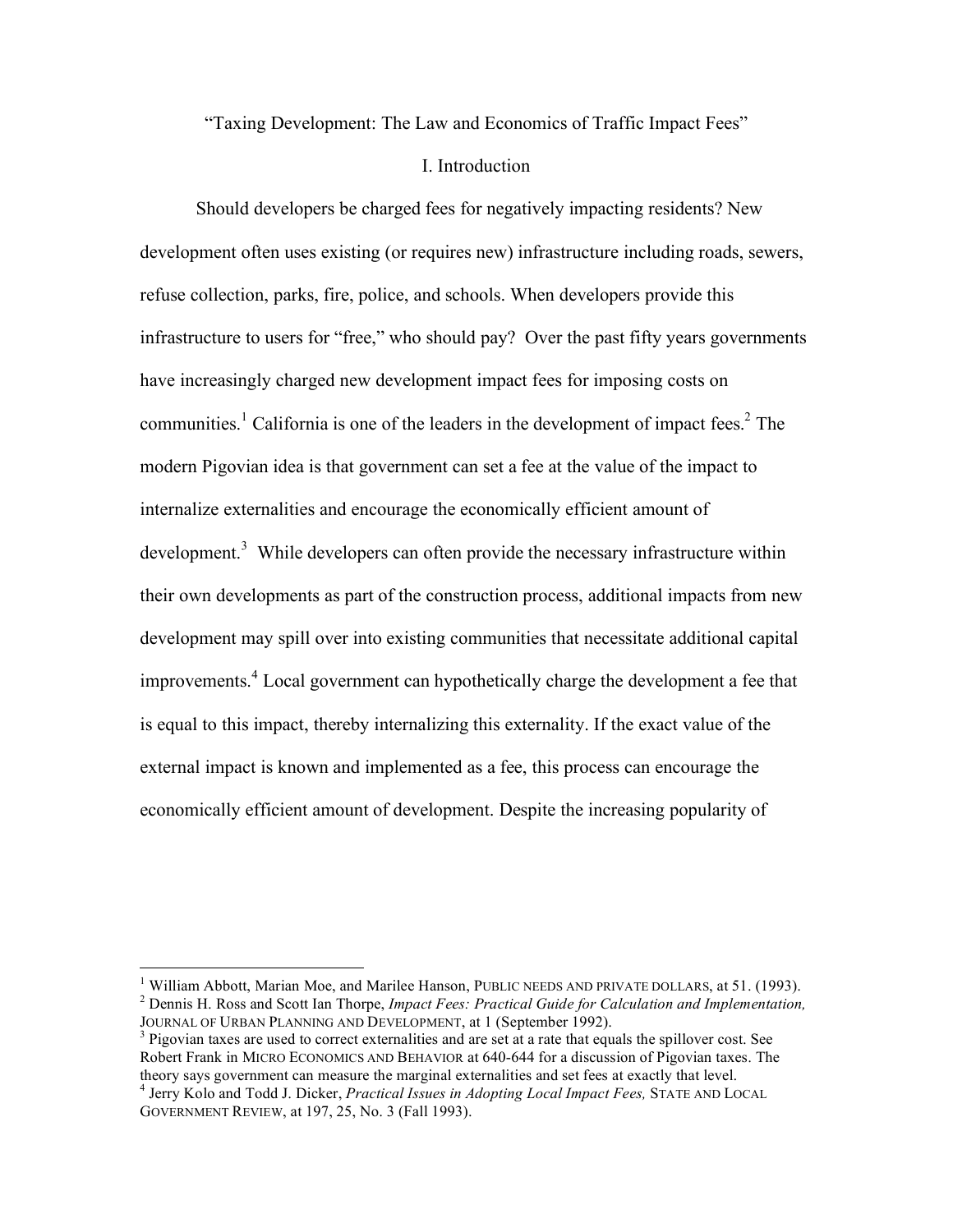development impact fees, several issues make the government's "economically efficient" solution easier said than done.<sup>5</sup>

This paper focuses on traffic impact fees and illustrates a series of difficulties with their use. Contemporary U.S. law suggests that fees be based on a rational nexus of costs and benefits and on rough proportionality of a fee with the external cost imposed by new development. But how are these external costs measured? Can government know the marginal impacts of all homes before they are built? Do all developments have the same marginal impact on infrastructure, and, if not, should they all be charged different fees? Unless government knows the exact marginal impact of each development, they will undercharge some and overcharge others, making "economically efficient" development impossible. In the absence of markets with actual prices for these common pool resources, government will face numerous calculation problems.

Even if governments could know exact marginal impacts, implementation problems arise due to public choice concerns. Existing residents, politicians, and bureaucrats have incentives to support higher fees for several reasons. Residents receive a free ride when fees are used to support existing infrastructure. High fees raise the price of development that can translate into higher prices for its substitute – existing development – so existing residents have little reason to oppose exorbitant fees on development.<sup>6</sup> Politicians and bureaucrats have an incentive to support higher fees because these fees increase their budgets and existing residents are their constituents while potential

 <sup>5</sup> For the various difficulties, many of which we will discuss later at length, see Kolo and Dicker, *supra*

note at 197-206. <sup>6</sup> Marla Dresch and Steven M. Sheffrin, *Who pays for development fees and exactions?*, POLICY INSTITUTE OF CALIFORNIA at v (1997).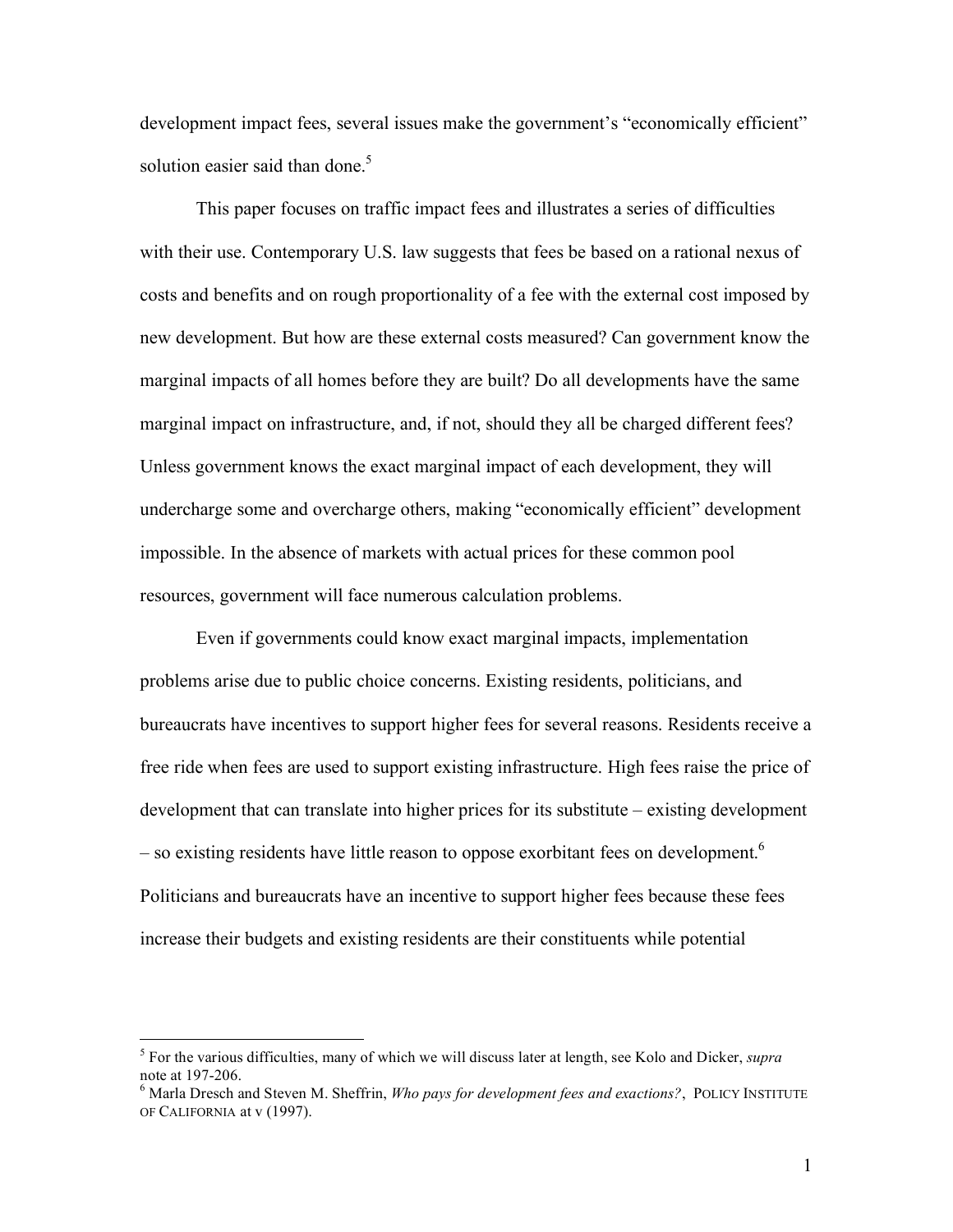residents are not. In light of these problems, traffic impact fees are unlikely to internalize externalities in any Pigovian sense.

We begin by providing a history of fees and exactions in the U.S. and California and review the important legal issues surrounding their application. Next we look at the economics of impact fees and provide evidence of the level of traffic impact fees in various cities in California. We suggest that the variation of fees between jurisdictions indicates that at least some cities are miscalculating or misusing traffic impact fees. We conclude by offering some alternatives to impact fees.

## II. Legal History of Fees and Exactions

Land development necessitates supporting services and infrastructure.<sup>7</sup> Thus, new development requires improvements such as roads, utilities, parks and schools, as well as police, fire, and solid waste disposal services. <sup>8</sup> Historically, such improvements were financed with bonds and local property taxes supplemented by state and federal grants along with subdivision dedications and fees.<sup>9</sup> These public expenditures were seen as a spur to private investment.<sup>10</sup> However, a combination of more complex (and costly) improvements, environmental considerations, a dramatic decline in federal expenditures on local infrastructure in the 1980's  $<sup>11</sup>$ , and the property tax revolt epitomized by</sup> Proposition 13 in California has led local government to search for other methods of

<sup>-&</sup>lt;br>7 David L. Callies, Benjamin A. Kudo, and William S. Richardson, *Exactions, Impact Fees and Other Land Development Conditions, PROCEEDINGS OF THE 1998 NATIONAL PLANNING CONFERENCE at 1(1998).* <sup>8</sup>*Id.*, at 1.

*Id.*, at 1. <sup>10</sup> *Id.*.<br><sup>10</sup> Kolo and Dicker, *supra* note, at 197.<br><sup>11</sup> Callies, Kudo, and Richardson, *supra* note, at 1.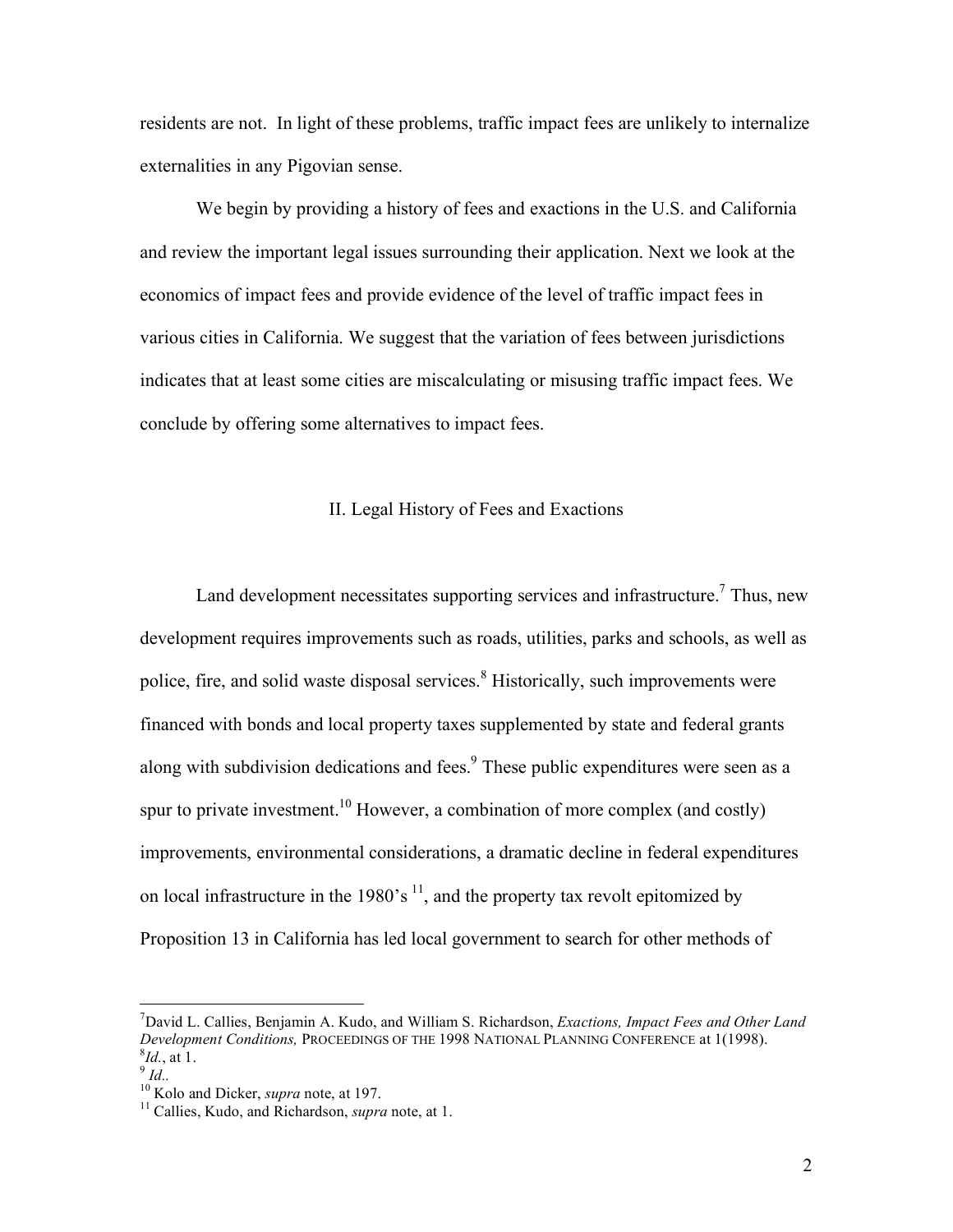financing needed infrastructure. <sup>12</sup> Exactions and impact fees have grown increasingly popular with local government as a supplementary financing source. Alshuler and Gomez-Ibanez find that approximately 60% of local governments used impact fees along with in-kind levies by the mid  $1980$ 's.<sup>13</sup>

Exactions, the on-site construction of public facilities or dedication of land, had been used for decades. <sup>14</sup> Impact fees, also called exactions, were instituted in the 1920's as a new local financing tool.  $15$  Where no appropriate land was available for a traditional exaction, off-site land or a fee-in-lieu could be substituted for a dedication. <sup>16</sup> Over time these fees came to include capital costs for on and off-site improvements brought about by new development. <sup>17</sup> Rooted in the idea that new development should pay its own way,<sup>18</sup> impact fees have been increasingly used to pay for improvements traditionally paid for by property taxes.<sup>19</sup> "According to the State Controller's Office, fees and service charges account for almost 20% of annual local government revenues." <sup>20</sup> They are generally a one-time charge on new development by local government as a condition of approval for a building permit to pay the development's proportional share of capital improvements.<sup>21</sup> Under California law a "fee" is defined as a monetary exaction "other than a tax or special assessment."<sup>22</sup> While fees share two characteristics with taxes: they

<sup>&</sup>lt;sup>12</sup> Ross and Thorpe, *supra* note, at 2.<br><sup>13</sup> Alan A. Altshuler and Jose A. Gomez-Ibanez, REGULATION FOR REVENUE: THE POLITICAL ECONOMY OF LAND USE EXACTIONS, (1993).

<sup>&</sup>lt;sup>14</sup> Callies, Kudo, and Richardson, *supra* note, at 1.<br>
<sup>15</sup> Kolo and Dicker, *supra* note, at 197.<br>
<sup>16</sup> *Id.*.<br>
<sup>18</sup> Ross and Thorpe, *supra* note, at 3.<br>
<sup>19</sup> Abbott, Moe, and Hanson, PUBLIC NEEDS AND PRIVATE DOLLARS,

<sup>&</sup>lt;sup>21</sup> Shishir Mathur, Paul Waddell, and Hilda Blanco, The Effect of Impact Fees on the Price of New Single*family Housing*, URBAN STUDIES, 1303, (June 2004).<br><sup>22</sup> CALIFORNIA GOVERNMENT CODE 66000, (2005).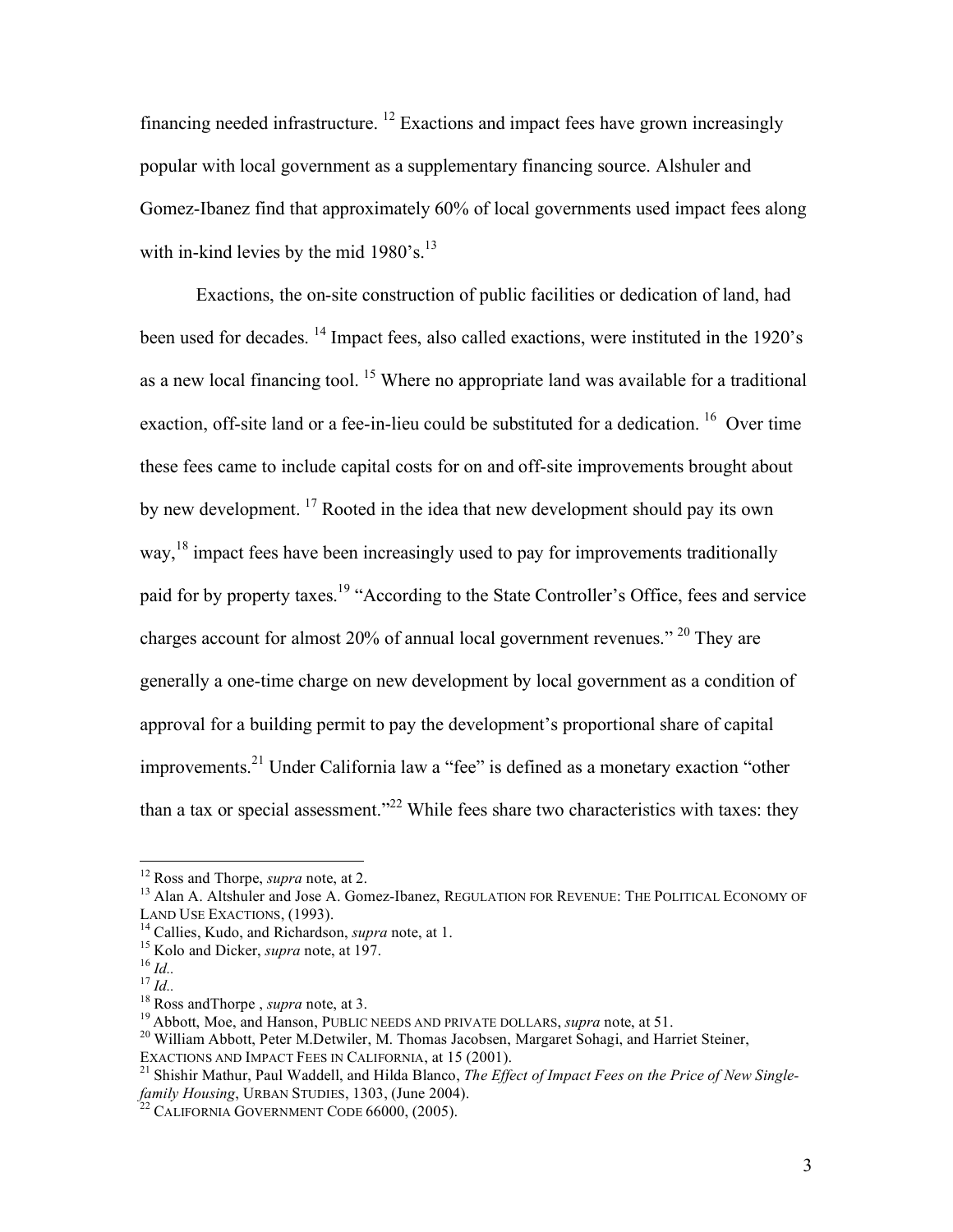are levied on developers as a monetary charge and they are often assessed on a proportional basis, localities cannot tax without specific legislative authority from the state.<sup>23</sup> This distinction between taxes and fees is important in the evolution of impact fees. Impact fees, exactions, in-lieu fees, and compulsory dedications are often treated as synonymous since they all are established as conditions precedent to obtaining final development approvals.<sup>24</sup> However, dedications are sometimes treated differently than impact or in-lieu fees. The courts have reviewed these exactions through a series of cases in an attempt to more clearly define their appropriate use and proper legal role.

The legal basis for government intervention in the development process is its police power to protect the public health, safety, and welfare of its citizens.<sup>25</sup> Quoting United States Supreme Court Justice William O. Douglas, "The concept of public welfare is broad and inclusive… It is within the power of the legislature to determine that the community should be beautiful as well as healthy, spacious as well as clean, well balanced as well as carefully patrolled."<sup>26</sup> In California this police power is enumerated in Article XI, Sect. 7 of the Constitution, cities have the power to "make and enforce within limits all local police, sanitary, and other ordinances and regulations not in conflict with general laws" <sup>27</sup> as confirmed in *California Building Industry Association v. Governing Board of the Newhall School District*. <sup>28</sup> Prior to *First English Evangelical Church v. County of Los Angeles*, 482 U.S. 304 (1987) California courts had held that

 <sup>23</sup> See Nick Rosenberg, *Development Impact Fees: Is limited cost internalization actually smart growth?*,

<sup>&</sup>lt;sup>24</sup> See Callies, Kudo, and Richardson for a similar treatment.<br><sup>25</sup> Daniel J. Curtin, Jr. and Cecily T. Talbert, CALIFORNIA LAND USE AND PLANNING LAW, at 1 (25<sup>th</sup> ed. 2005).<br><sup>26</sup> Berman v. Parker, 348 U.S. 26, 1954.<br><sup>27</sup> Curtin and Talbert, *supra* note, at 1.<br><sup>28</sup> *Id.*, at 314, see also California Building Industry Association v. Governing Board of the Newhall School

District, 206 Cal. App. 3d 212, 1998.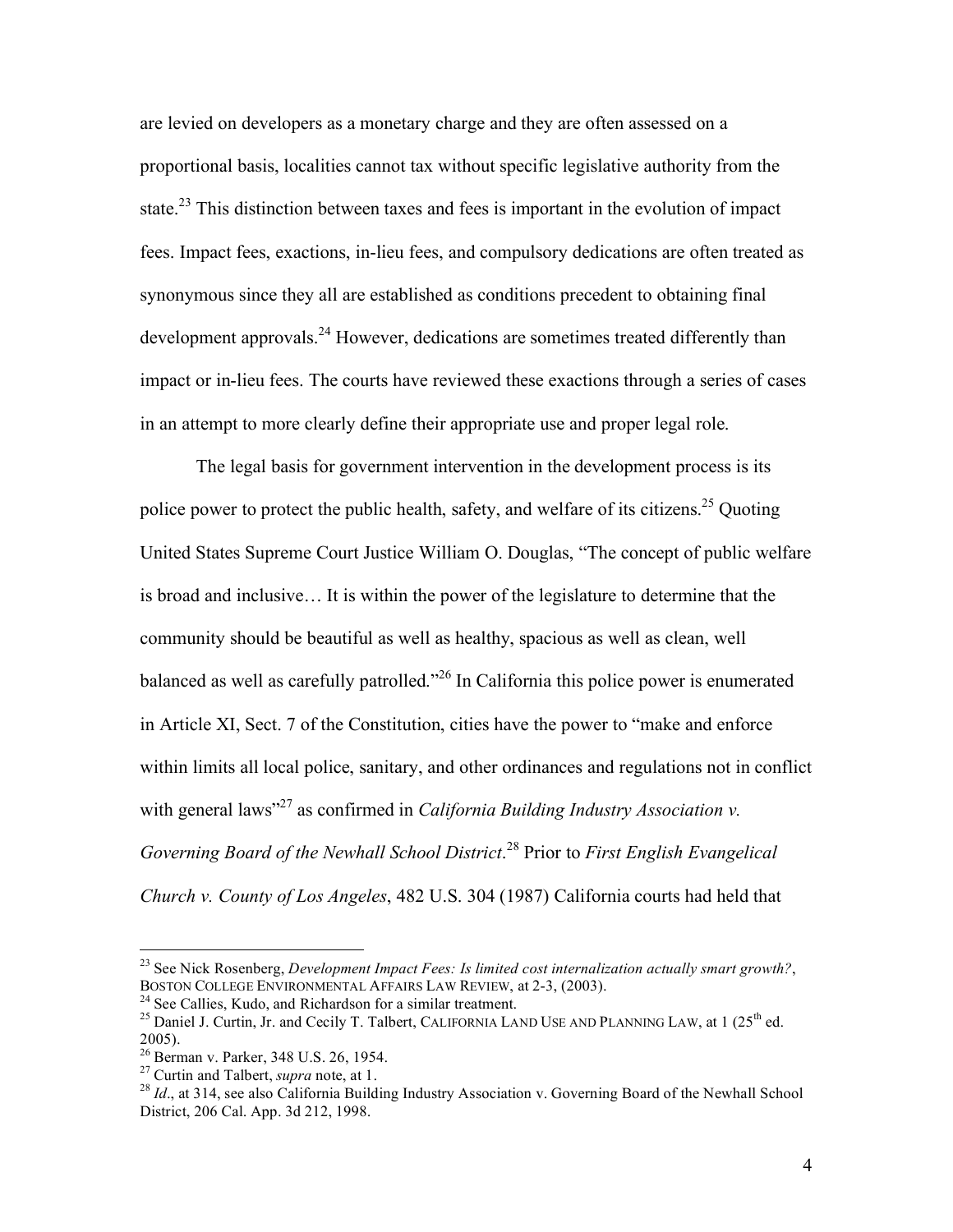unreasonable land-use regulations that denied all beneficial use of property did not require damage award, rather landowners were limited to seeking court invalidation.<sup>29</sup> *First English* overturned this view when the United States Supreme Court held that such a taking required compensation under the Just Compensation Clause of the Fifth Amendment as applied to the states by the Fourteenth Amendment.<sup>30</sup> The decision imposed a restraint onlocal governments' use of their police power. Later cases confirmed that a taking consisted of permanently depriving a landowner of all economically viable use of their land; partial and temporary limitations, generally, did not. 31

As far back as 1949 in *Ayers v. City Council* California courts have sought a connection between a project's conditions and its impacts when the California Supreme Court upheld a street right-of-way dedication abutting a subdivisions a reasonable connection even though its benefits would extend beyond the subdivision's residents.<sup>32</sup> In *Candid Enterprises, Inc. v. Grosmont Union High School District*, 39 Cal.3d 878,885 (1985) the California Supreme Court found that as long as local government is subordinate to state law and limits its powers to its jurisdiction, its police power "is as broad as the police power exercisable by the Legislature itself.<sup>33</sup> This power is inherent and need not be delegated from the state. $34$  The local government must conform to the constitution's due process, and those actions must be, reasonable and nondiscriminatory.<sup>35</sup> The courts established that the necessity and form of regulation

<sup>&</sup>lt;sup>29</sup> See Agins v. City of Tiburon, 24 Cal. 3d 266, 1979.<br><sup>30</sup> Curtin and Talbert, *supra* note, at 289.<br><sup>31</sup> *Id.* at 285. See Curtin and Talbert, Chapter 12 "Takings" for a full discussion.<br><sup>32</sup> *Id.* at 317, Ayres v. Ci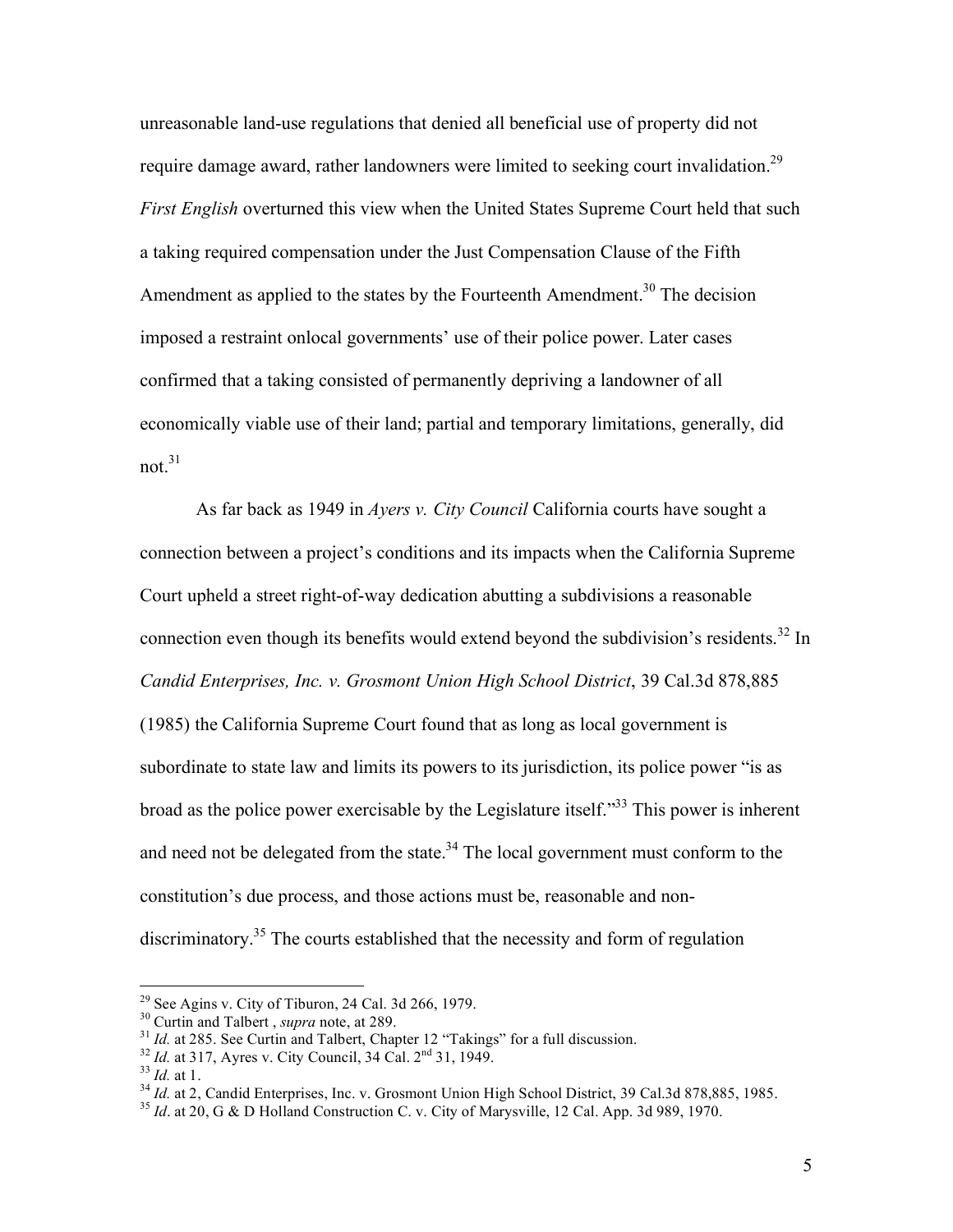encompassed in the police power "is primarily a legislative and not judicial function..." and that the courts may only review such regulations with reasonableness to legislative intent and not by what the court might believe the regulation *should* be. 36

With the courts' confirmation of the validity of the police power of local governments to establish fees and exactions, a series of cases in the 1970's and 1980's began delineating the limitations to that power. <sup>37</sup> Two cases stand out. First, *Nollan v. California Coastal Commission <sup>38</sup>* established that a *rational* connection (nexus) must exist between an imposed condition and the development in which the landowner engages. In this case a landowner proposed to remodel and expand an existing beach house and requested a permit from the Coastal Commission for the reconstruction. As a condition of the permit the Commission required the landowner dedicate an easement for public use of one-third of the property along the ocean as beach access. The California Court of Appeals upheld the Commission's police power under its duty to protect the coast. 39

The U. S. Supreme Court reversed the decision. The Commission argued that the easement increased public access to the shore and decreased the psychological barrier to the beach that would be created by continuous development between the street and the sea.<sup>40</sup> The Court found that the imposed easement provided no relief for this psychological barrier, nor did it remedy any added congestion potentially created by the building.<sup>41</sup> "It is quite impossible to understand that people already on the public beaches

<sup>&</sup>lt;sup>36</sup> *Id.* at 4, italics preserved from original. Consolidated Rock Products Co. v. City of Los Angeles, 57 Cal. 2d 515, 522 1962.

<sup>&</sup>lt;sup>37</sup> Callies, Kudo, and Richardson, *supra* note, at 2.<br><sup>38</sup> Nollan v. California Coastal Commission, 483 YU.S. 825, 1987.<br><sup>39</sup> Callies, Kudo, and Richardson, *supra* note, at 3.<br><sup>40</sup> Kolo and Dicker, *supra* note, at 198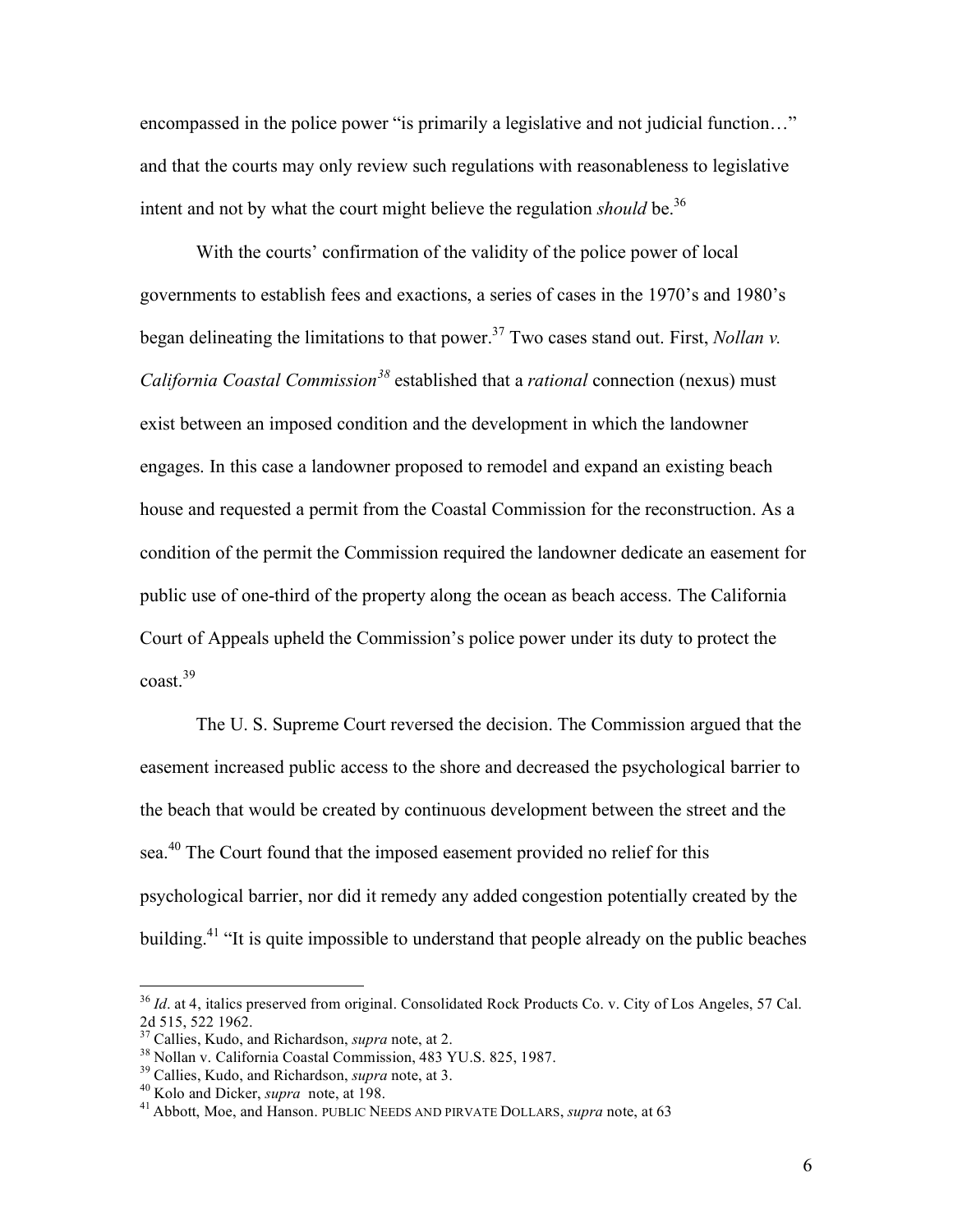be able to walk across the Nollans' property reduces any obstacles to viewing the beach created by the new house. It is impossible to understand how it lowers any 'psychological barrier' to using public beaches, or how it helps remedy any additional congestion on them caused by construction of the Nollans' new house. We therefore find that the Commission's imposition of the permit condition cannot be treated as an exercise of its land use power for any of these purposes.<sup> $142$ </sup> The Court continued that if the Commission had have imposed a condition with an essential nexus to the deleterious effects stated, that condition would have been upheld. Since this was not the case, the Commission's condition amounted to a taking, "… the lack of nexus between the condition and the original purpose of the building restriction converts that purpose into something other than it was. The purpose then becomes, quite simply, the obtaining of an easement to serve some valid government purpose, but without payment of compensation. Whatever may be the outer limits of 'legitimate state interests' in the takings and land use context, this is not one of them."<sup>43</sup> The Court also implied that the actual conveyance of property might require a closer nexus than the payment of fees, a position later followed by the California Appeals Court in *Blue Jeans Equity W. v. City and County of San Francisco*. 44 However, *Nollan* was sufficient to establish the "rational nexus" condition for exactions. 45

In the second case, *Dolan v. City of Tigard*, <sup>46</sup> the Supreme Court established that development conditions imposed must promote a legal public interest, have a rational

<sup>&</sup>lt;sup>42</sup> Nollan v. California Coastal Commission, 483 YU.S. 825, 1987 at 838-839.<br><sup>43</sup> *Id.* at 836. 44 Blue Jeans Equity W. v. City and County of San Francisco, 3 Cal. App. 4<sup>th</sup> 164, 1992. For a thorough discussion see Curtin and Talbert, *supra* note, at <sup>318</sup> - 319. <sup>45</sup> Callies, Kudo, and Richardson, *supra* note, at 4. <sup>46</sup> Dolan v. City of Tigard, <sup>114</sup> S. Ct. <sup>2309</sup> 1994.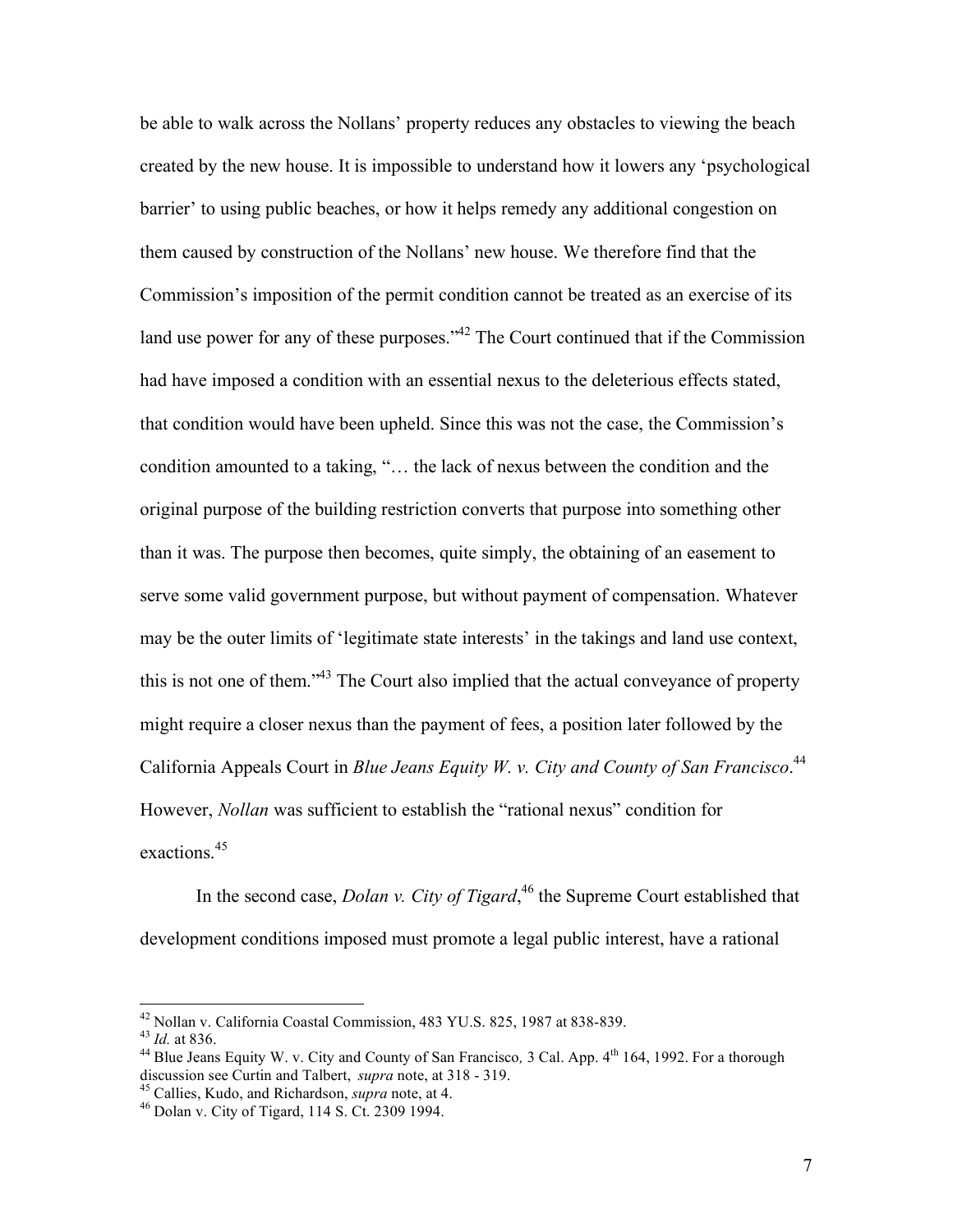connection to the development and, *additionally*, must be reasonably related ("rough proportionality" in the Court's words) to the impact of the proposed development.<sup>47</sup> Dolan sought a building permit to double the size of her construction supply business and pave a 39-space parking lot. As a condition of granting the permit, Tigard had imposed the dedication of a bike path and greenway/floodplain easements under Tigard's comprehensive land use plan developed Tigard's Community Development Code (CDC).<sup>48</sup> The City held that the bikeway could offset some of the traffic impact of the proposed enlarged business and that greenway dedication of all property within the 100 year flood plain was related to the added impervious pavement proposed. Dolan properly but unsuccessfully appealed through local and state administrative channels and the Oregon courts and sought review by the U.S. Supreme Court, which was granted. The Court applied a three-pronged analysis. First, they found that the conditions promoted a legitimate public interest in preventing flooding and reducing traffic. Second, they found that there was a rational nexus between preventing flooding and limiting building in the flood plain, as well as, traffic reduction and encouraging bicycle use. However, the Court found that there was insufficient connection between the required dedications and the projected impacts of the development.<sup>49</sup>

The City used "tentative" findings to relate the storm water flow and traffic increase to the property and these findings were insufficient to justify the breadth of conditions imposed.<sup>50</sup> The Court impose a "rough proportionality" and stated the, "No precise mathematical calculation is required, but the city must make some sort of

- 
- 

<sup>47</sup> Callies, Kudo, and Richardson, *supra* note, at 5. <sup>48</sup> *Id*. at 4. <sup>49</sup> *Id*. at 5. <sup>50</sup> *Id.*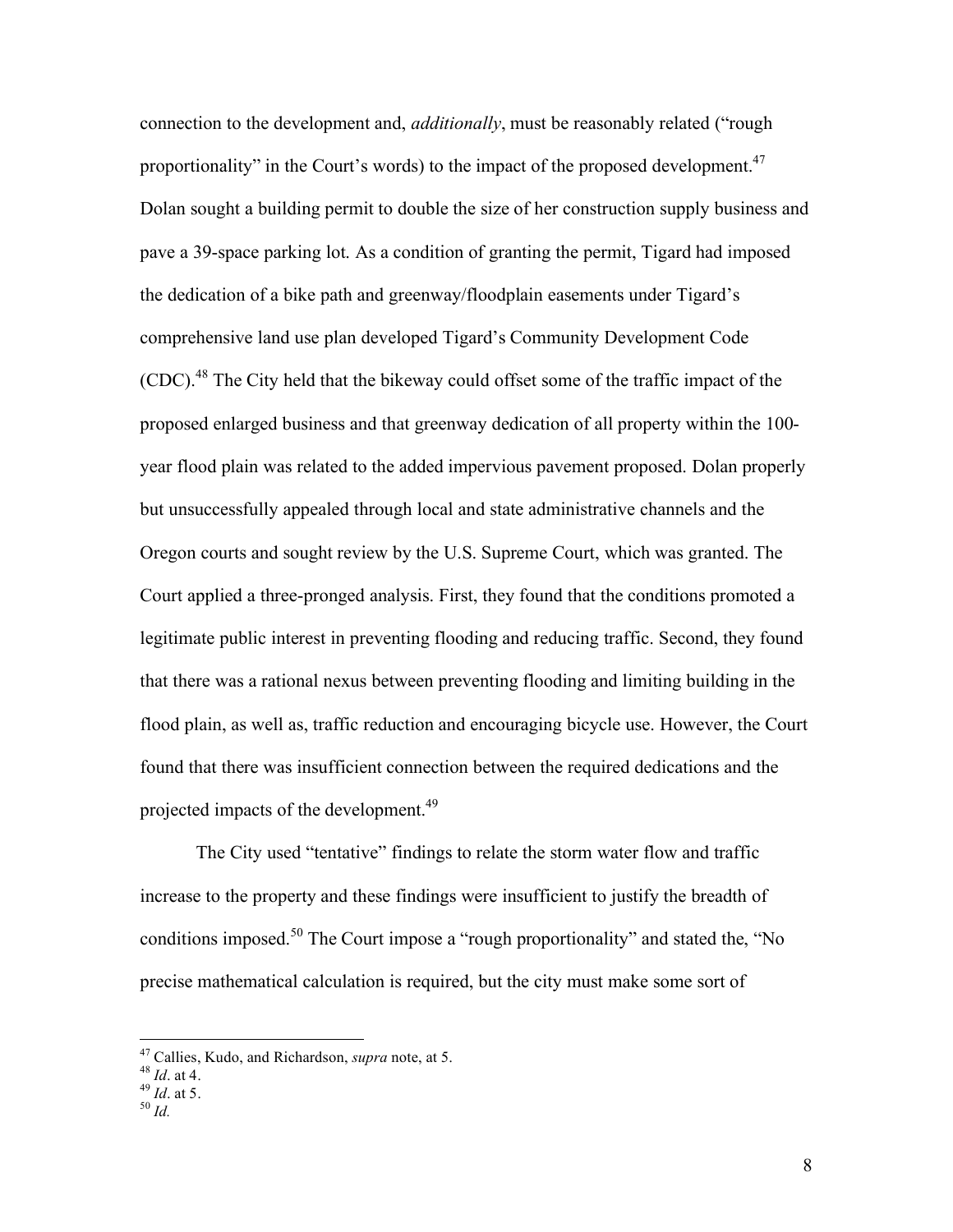individualized determination that the required dedication is related both in nature and extent to the impact of the proposed development."<sup>51</sup> Additionally, the Court noted that the city had given no justification for requiring a public easement rather than a private easement for flood control. The ability to exclude, the Court found, is "one of the most essential sticks in the bundle of rights that are commonly characterized as property,"<sup>52</sup> quoting *Kaiser Aetna v. United States*. 53

Many land development conditions were struck down for lack of nexus or proportionality. <sup>54</sup> However, because *Nollan* and *Dolan* both dealt primarily with land dedications, it remained unclear how the heightened standards applied to fees in lieu of dedications. The California Supreme Court established its position in *Ehrlich v. City of Culver City*. <sup>55</sup> In the 1970's Ehrlich acquired an undeveloped 2.4 acre parcel and requested a general plan and zoning change for a specific plan to develop a private tennis club. In 1981 due to financial losses he applied to change the land use and construct an office building. Ehrlich did not proceed when the planning commission voted against approval of the application based on the City's need for commercial recreation sites. In 1988 after continuing losses, Ehrlich applied for a general plan, specific plan, and zoning change to build a thirty-unit condominium project valued at \$10 million. The application was denied and Ehrlich demolished the facility and donated the athletic equipment to the City. Ehrlich filed suit against the City while entering into negotiations with them for the condominium construction. After a closed door meeting, the City approved the

<sup>&</sup>lt;sup>51</sup> Dolan v. City of Tigard at 2319 – 20 as noted in Callies, Moe, and Richardson, *supra* note, at 6.<br><sup>52</sup> Callies, Kudo, and Richardson, *supra* note, at 6, as quoted from Kaiser Aetna v. United States.<br><sup>53</sup> See Kaiser

 $55$  Ehrlich v. City of Culver City, 12 Cal.  $4<sup>th</sup> 854$ , 1996.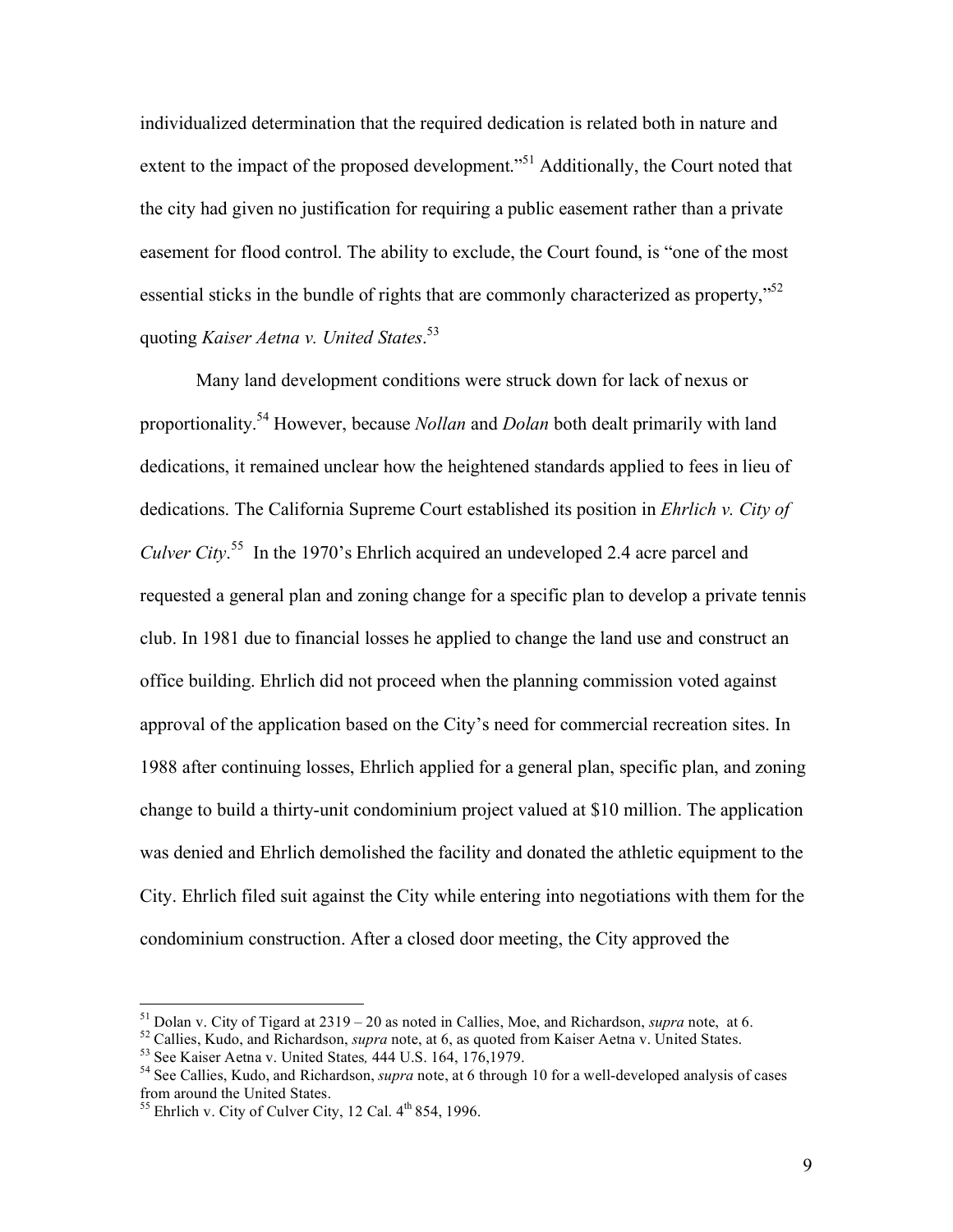condominiums conditioned on the payment of fees in the amount of \$280,000 for a recreation mitigation fee (based on partial replacement of the lost recreation established by a City study), \$33,200 for public art, and \$30,000 for in-lieu parkland. Ehrlich protested under Government Code Section 66020-21 and challenged both the recreation and art fees but not the parkland fee.<sup>56</sup>

The trial court found for Ehrlich, the appeals court reversed. The Supreme Court remanded back to the appeals court in light of *Dolan*, and in 1994 the appeals court in an unpublished decision again upheld the fees. At this point the California Supreme Court agreed to consider the application of *Nollan* and *Dolan* to development fees as opposed to dedications.<sup>57</sup> The Court found that ad hoc development conditions based on individual negotiations between a developer and a local government posed "an inherent and heightened risk" that the government would use its police powers to impose conditions unrelated to the impacts of development and avoid paying just compensation.<sup>58</sup> The Court established a distinction between legislatively created impact fees on a class of landowners from individual, ad hoc fees. "…land use 'bargains' between property owners and regulatory bodies…where the individual property owner-developer seeks to negotiate approval of a planned development…the combined *Nollan/Dolan* test quintessentially applies."<sup>59</sup> Additionally, looking at *Blue Jeans* 60 where the court upheld a low-income housing fee on nonresidential development, the Court found that heightened scrutiny was unnecessary where dedicated assessments were established by legislative

<sup>&</sup>lt;sup>56</sup> *Id.* at 323.<br>
<sup>57</sup> *Id.*<br>
<sup>58</sup> *Id.* at 323-324 as noted in Ehrlich v. City of Culver City at 869.<br>
<sup>59</sup> Ehrlich v. City of Culver City at 868.<br>
<sup>60</sup> Blue Jeans Equities W. v. City and County of San Frzancisco, 3 Ca Commercial Builders of N. Cal. v. City of San Francisco, 941 F. 2d 872,  $9^{th}$  Cir. 1991.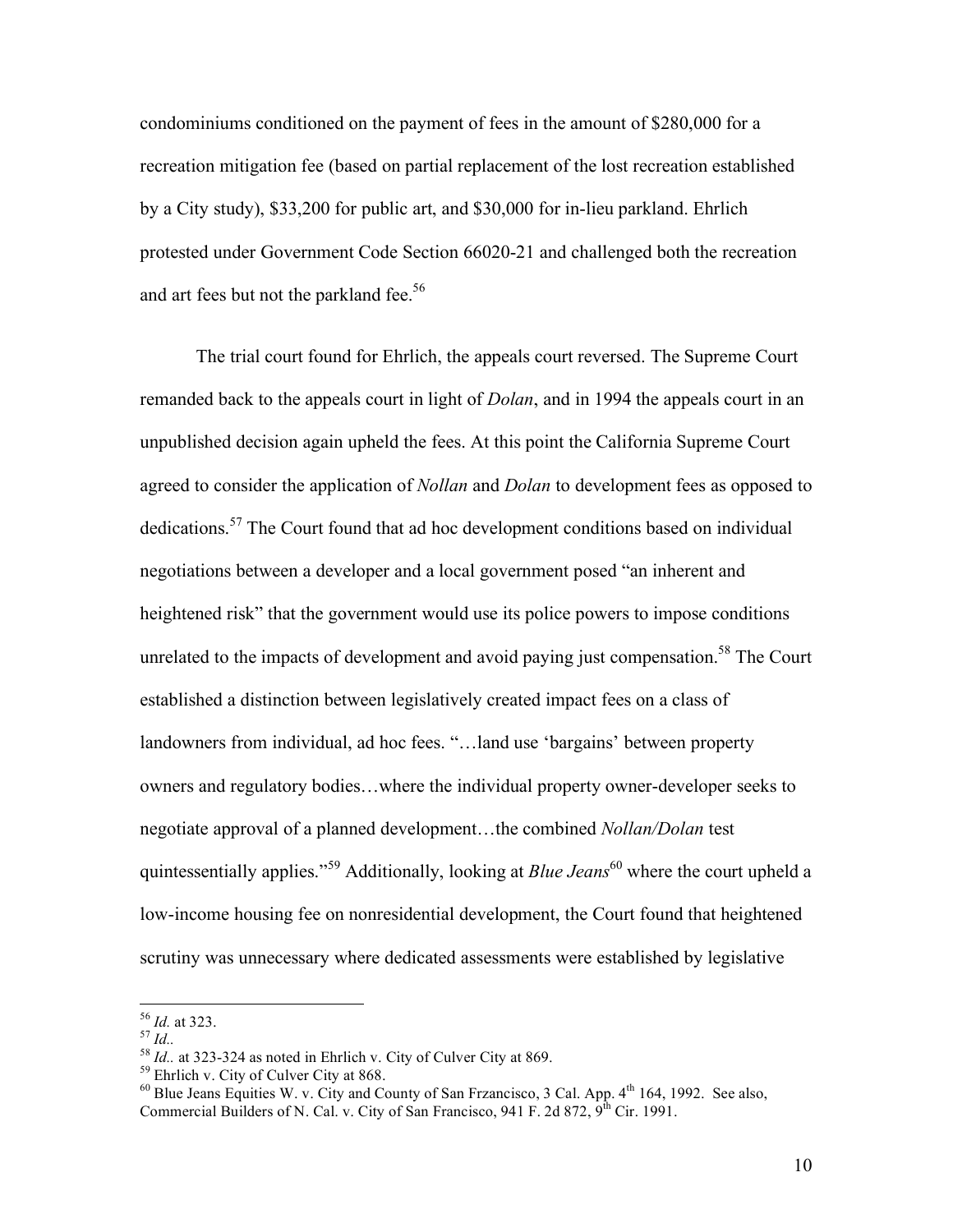action on a broad class of properties. <sup>61</sup> However, dedications *and ad hoc assessments*, must meet the heightened scrutiny test.<sup>62</sup>

This decision was supported by later decisions including *Loyola Marymount University v. Los Angeles Unified School District* and *San Remo Hotel, L.P. v. City and County of San Francisco <sup>63</sup>* though Justice Thomas of the U.S. Supreme Court dissented in a Georgia case stating that the distinction between the two is a "distinction without a difference." <sup>64</sup> Since the *Ehrlich* case was ad hoc, the Court found a rational nexus of the planned condominium's removal of potential recreation space (due to its zoning change), but struck down the recreational mitigation fees as not proportional to the impact since the City provided no individualized findings between the exactions and loss of zoning. The Court remanded the calculation to the City Council for reconsideration based on the court finding.<sup>65</sup> Finally, the Court required that a party that challenges a development fee must follow established statutory procedure (see below for a discussion of the Fee Mitigation Act), must pay the fee under protest, and file suit within 180 days.<sup>66</sup> It is worth noting that in *San Remo* where the Court upheld replacement housing in-lieu fees for a condominium conversion in a close four to three vote, California Supreme Court Associate Justice Brown entered a sharp dissent supporting private property and finding it an endangered species in California and entirely extinct in San Francisco. The City had

<sup>&</sup>lt;sup>61</sup> Curtin and Talbert, *supra* note, at 318.<br><sup>62</sup> Callies, Kudo, and Richardson, *supra* note, at 8.<br><sup>63</sup> Loyola Marymount University v. Los Angeles Unified School Dist., 45 Cal. App. 4<sup>th</sup> 1256, 1996 and San Remo Hotel, L.P. v. City and County of San Francisco, 27 Cal. 4<sup>th</sup> 643, 2002 as noted in Curtin and Talbert, *supra* note, at 324.<br><sup>64</sup> See Callies, Kudo, and Richardson, *supra* note, at 8 regarding Parking Ass'n. of Georgia v. City of

Alabama, 115 S.Ct. 2268, 1995.<br><sup>65</sup> Curtin and Talbert, *supra* note, at 325. The Court also upheld the public art fee as a land use regulation

based on the city's police power to control aesthetics rather than as an exaction. <sup>66</sup> *Id.*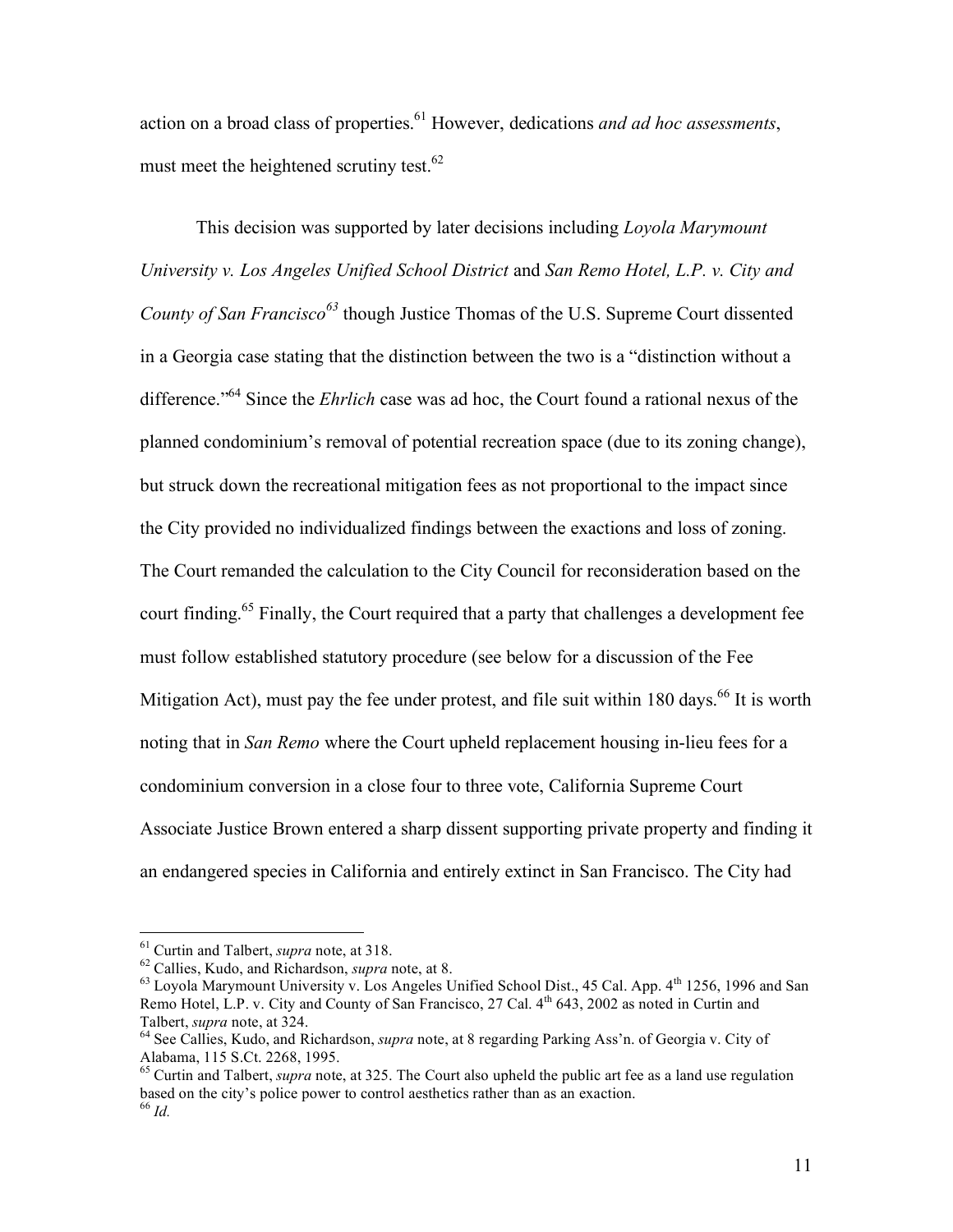established policies where property owners were subject to the whim of the majority, or worse, to the power brokers independent of the majority. "Where once government was a necessary evil because it protected private property, now private property is a necessary evil because it funds government programs."<sup>67</sup> He found the ordinance imposing these fees unconstitutional under the Takings Clause of the California Constitution. The U. S. Supreme Court granted review of the case. The defendants filed their petition with the Court on the merits and process. The Court refused to review the merits and dismissed the case in June of 2005 on procedural grounds, finding the defendants' state court endeavors "equivalent" to a federal trial, essentially supporting the City's legislative authority to impose fees without heightened scrutiny.<sup>68</sup>

The California Supreme Court clearly distinguished between ad hoc and legislatively imposed exactions. Exaction abuses and private property rights advocacy by builders groups eventually led to "nexus legislation" under Assembly Bill 1600 (Cortese)<sup>69</sup> established in 1987 and made effective on January 1, 1989 and added sections 66000- 66011 to the California Government Code. In light of *Ehrlich* in 1996 it was modified to Sections 66000-66025 and relabeled the "Mitigation Fee Act."<sup>70</sup> The definition of a fee was amended to include both legislatively imposed and ad hoc fees. A government entity imposing an impact fee on development projects must meet several standards. It must do the following:

 $67$  As quoted from San Remo Hotel, L.P. v. City and County of San Francisco in CURTIN AND TALBERT, *supra* note, at 328.

*supra* note, at 328. <sup>68</sup> Michael Berger, *San Remo Hotel: When Ship comes In – But Only Passes By*, LOS ANGELES DAILY JOURNAL, July 11, 2005, available at http://www.manatt.com/KnowledgeCenter.aspx?id=3250&folder=84. <sup>69</sup> Laura Westrup, CALIFORNIA DEPARTMENT OF PARKS AND RECREATION, PLANNING DIVISION, QUIMBY

ACT 101: AN ABBREVIATED OVERVIEW, 2 (2002).<br><sup>70</sup> Curtin and Talbert, *supra* note, at 329.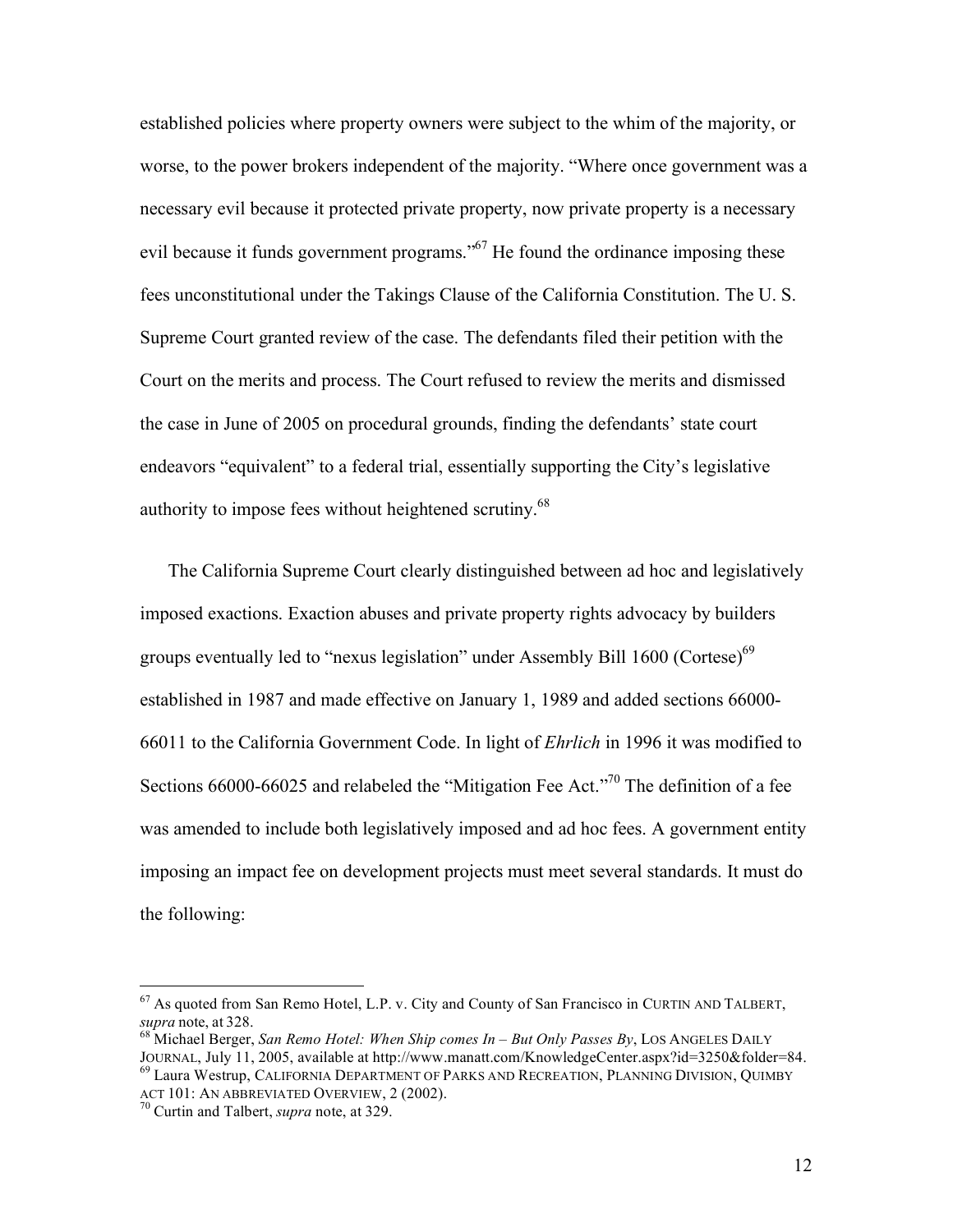- Establish the purpose of the fee
- Establish the use of the fee including public facilities to be financed
- Show a reasonable nexus between the purpose of the fee and the type of development
- Show a reasonable relationship between the public facility to be constructed and the type of development
- Show a reasonable relationship between the specific amount of the fee and the cost of public facilities attributable to the project
- Account for and spend collected fees only for the purposes intended with provision for the return of unexpended funds. $^{71}$

The final condition above includes provisions requiring the government entity deposit, invest, account for, expend the fees and account for unexpended or uncommitted funds once each fiscal year. They must identify within 180 days of determining sufficient collected funds a schedule of improvements and adopt a capital improvement plan. Within 180 days of the closing of the fiscal year there must be a full accounting of the funds, as well as a review of the accounting by the government council at its next regularly scheduled meeting, not less than 15 days after it becomes available.<sup>72</sup> It establishes specific procedures and a time line including a ninety-day protest period when a landowner or developer contests a fee. The government entity must provide written

<sup>&</sup>lt;sup>71</sup> Ross and Thorpe, *supra* note, at 3 and Curtin and Talbert, *supra* note at 329.<br><sup>72</sup> CALIFORNIA GOVERNMENT CODE SECTIONS 66000-66006.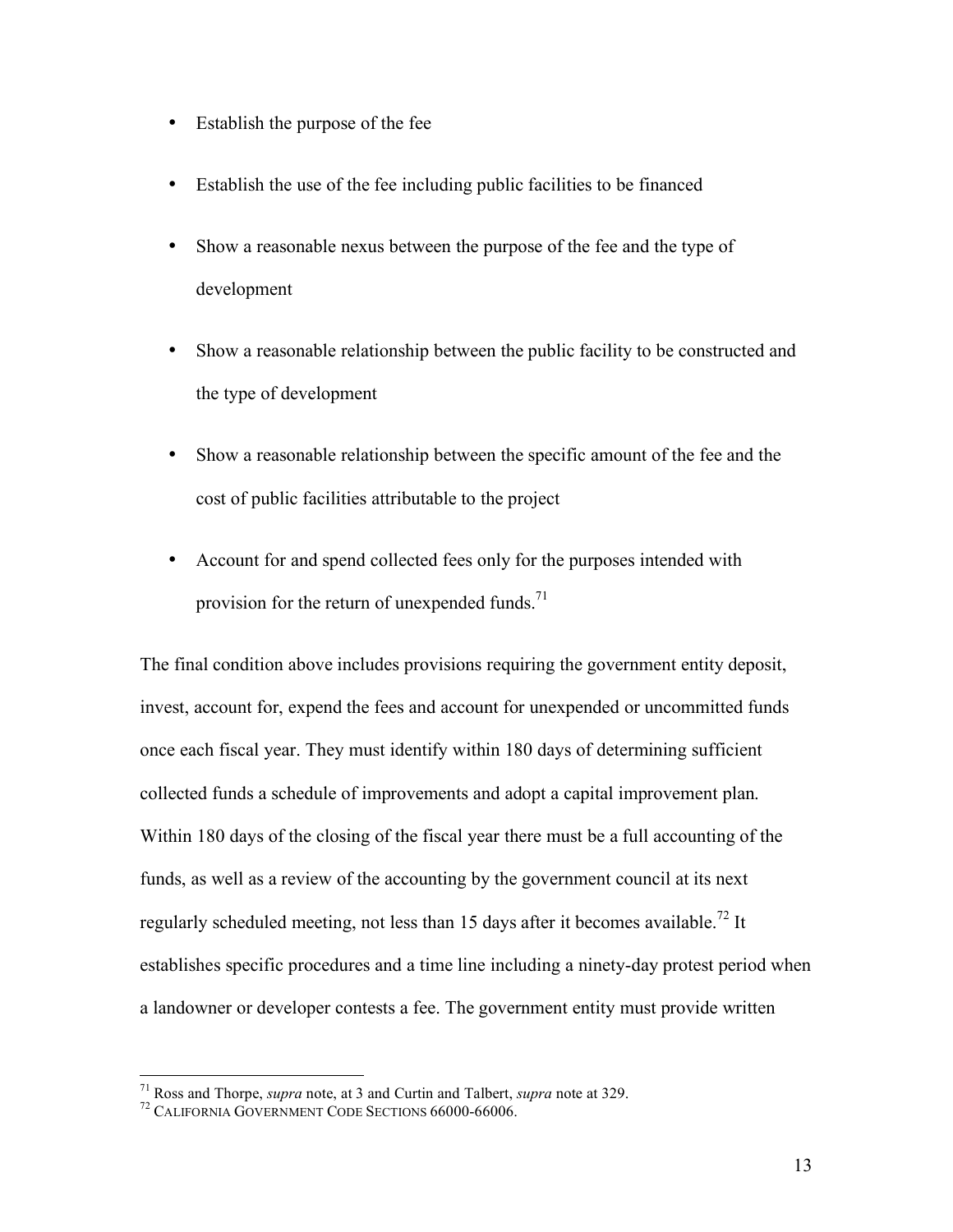notice of the ninety-day protest period at the time the project is approved or fees are imposed. The Code establishes a set procedure for any such protests.<sup>73</sup>

Ultimately, the establishment of exactions rests on the police power of the state as established under *Berman* and confirmed in *California Building Ind. Assn.* The need for a connection between an exaction and a proposed development is established in *Ayres.* The dimensions of the connection are delineated in *Nollan* (rational nexus) and *Dolan* (rough proportionality), at least for dedications of land. *Ehrlich* extends the *Nollan/Dolan* tests to individually negotiated (ad hoc) monetary exactions, while legislatively imposed monetary exactions on a broad class of properties require a lesser degree of documentation to establish proportionality, as least under current California law.<sup>74</sup> Although the Fee Mitigation Act helped clarify what is required to impose impact fees these fees are still abused. Using California traffic impact fees we will show that many local governments have not taken into account the full effect of the economic difficulties posed. Many commentators consider traffic fees best example of successful impact fees (Rosenberg, 680; Callies et al., 15), but if even the best fees fail to live up to any Pigovian ideal, we might want to start questioning the desirability of development impact fees in general.

## III. Economics of Traffic Impact Fees

<sup>&</sup>lt;sup>73</sup> *Id*. SECTION 66020.<br><sup>74</sup> Curtin and Talbert, *supra* note, at 326. See also 326 through 328 for a discussion of San Remo. It is under this reduced level of scrutiny that traffic impact fees may be viewed.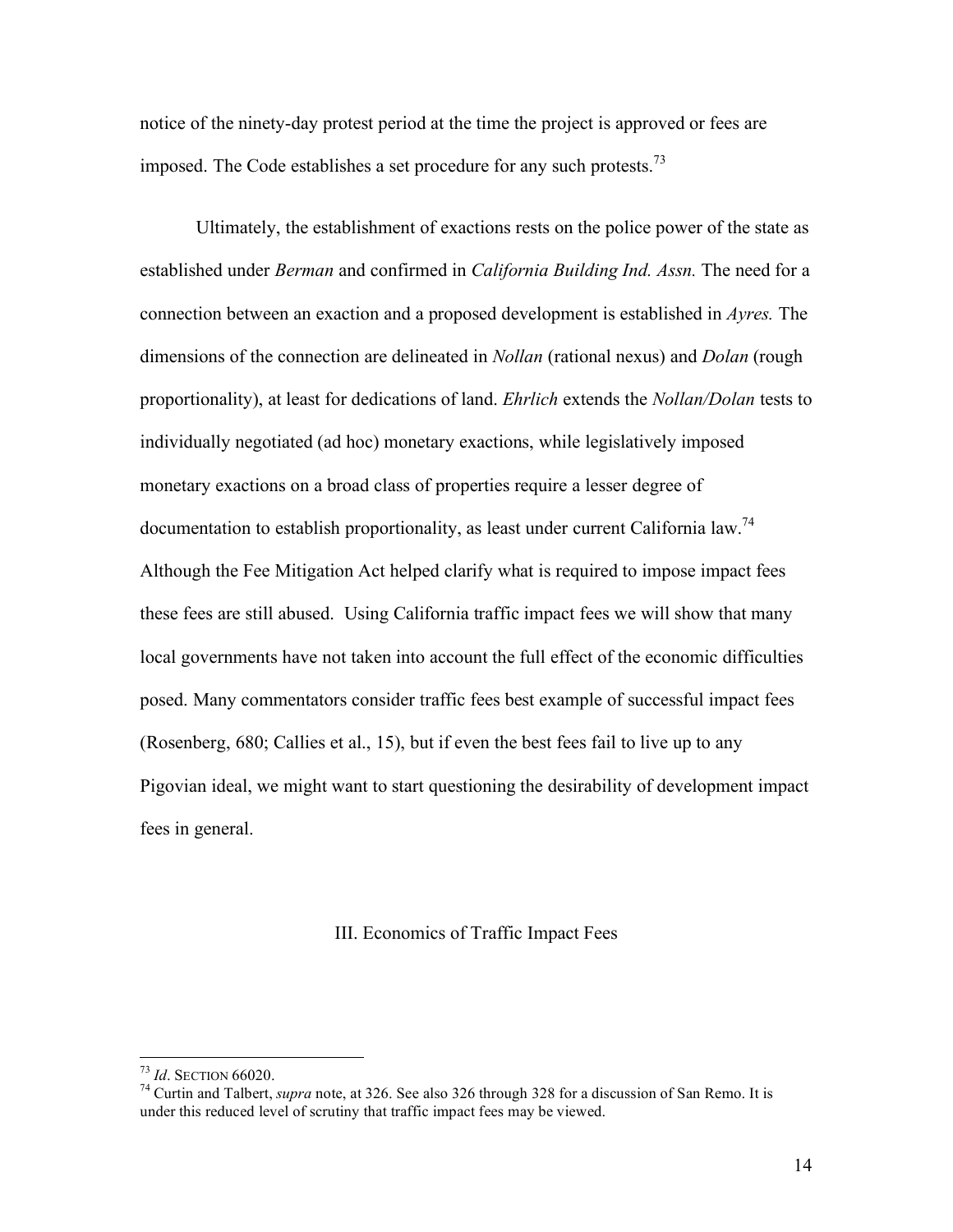Developers make decisions based on their perceived costs and benefits. In each development they need to provide the efficient level and mix of services to maximize their profits. New development requires infrastructure, and to the extent that these services can be provided within a project, developers have the proper incentive to make an efficient allocation where the benefit of these services matches their cost. Once the cost exceeds the benefit, the developer will provide no more since any further services lower profits.<sup>75</sup>

The catch is that new development may have effects that spill over into surrounding neighborhoods. In a zero transaction cost world, where existing residents owned the common pool resources in their neighborhoods a developer could bargain with the individuals and compensate them, again achieving the "efficient" level of services where marginal cost and marginal benefit are equal. In reality, common pool resources are not owned and the transaction costs of bargaining are positive, so the idea is that government should require developers to pay city or county government, an impact fee or exaction so that they compensate the public for the burden the new development places on existing services. Government imposes these exactions (as a dedication, construction of facilities or fee in-lieu) on the new development as a condition of approval to build.<sup>76</sup>

According to Pigovian theory, if the exaction exactly matches the costs the new development imposes on the community and the government spends those fees to offset those costs, an economically efficient amount of new development will occur. Although finding the economically efficient level of taxes may be easy to do in a textbook, real

15

<sup>&</sup>lt;sup>75</sup> See Robert B. Ekelund, Jr. and Robert D. Tollison, MICROECONOMICS at  $68-72$  ( $6<sup>th</sup>$  ed. 2000), at 10 for a description of marginal analysis and David N. Hyman, PUBLIC FINANCE: A CONTEMPORARY APPLICATION OF THEORY TO POLICY,  $(8^{th}$  ed. 2005) at page 56 – 59 for a discussion of marginal costs, marginal benefits, and efficiency.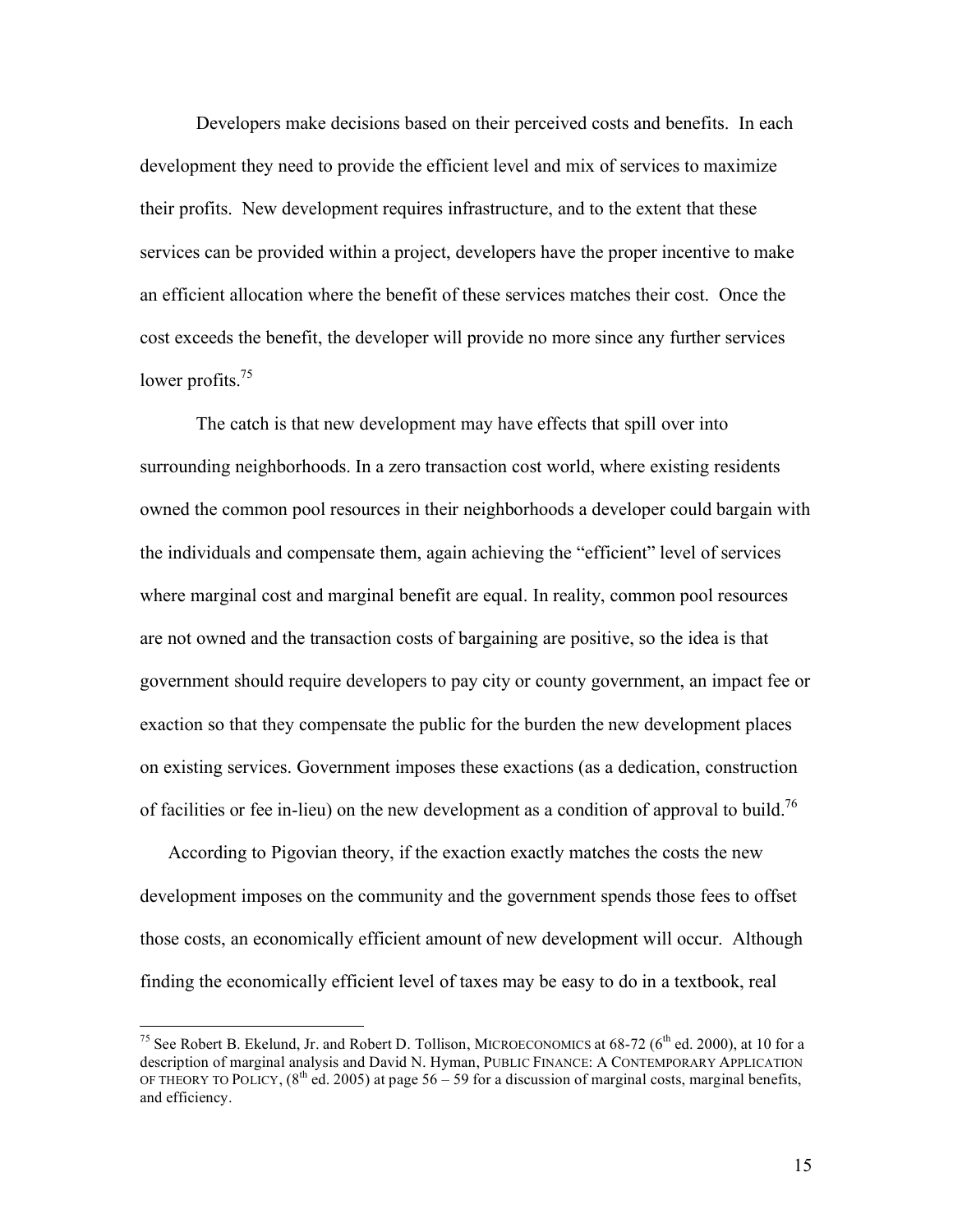world political difficulties may result in governments setting fees at levels significantly above their marginal impact, and as the Department of Housing and Community Development  $(HCD)^{77}$  argues, this clearly is the case in California.<sup>78</sup> Under these circumstances developers, landowners, and new buyers suffer. <sup>79</sup> Developers respond to high exactions by building less, and prices of the existing building stock increase. There is less developed property for new residents as well as new and existing businesses, causing rents to rise, businesses to close or relocate, and employment to fall.<sup>80</sup> Problems determining the proper level of fees arise in both the calculation and the implementation of exactions. Let us look at each problem in turn.

## A. Basic economics of impact fees

Impact fees increase the price of housing and commercial development. Although legally development impact fees are not considered taxes, their economic effect is the same as a unit tax on new development. Taxes on new construction raise prices for consumers, lower revenue to developers, depress prices for undeveloped land, and decrease the quantity of new construction. Figure 1 illustrates the economic effect of an impact fee on new development. The effective supply curve shifts up by the level of the

<sup>76</sup> Kolo and Dicker, *supra* note, at 1. <sup>77</sup> John Landis, Michael Larice, Deva Dawson , and Lan Deng, *Pay to Play: Residential Development Fees in California Cities and Counties*, 1999, THE INSTITUTE OF URBAN AND REGIONAL DEVELOPMENT FOR THE CALIFORNIA DEPARTMENT OF HOUSING AND COMMUNITY DEVELOPMENT (2001). This report provides the most comprehensive look at impact fees in California to date. While there have been many studies in this area previously, this report notes that they have not been comprehensive. They have suffered from a variety of weaknesses including only reviewing selected product types and/or selected fees, comparisons of disparate types of housing across jurisdictions, and focus on specific locals rather than the state as a whole. Using a detailed survey over a representative range (89 jurisdictions) of statewide data, this study overcomes much of the previous deficiencies to reach its conclusions. <sup>78</sup> The HCD reports, "California development fees are extremely high. Single-family homebuilders in

California in 1999 paid an average of \$24,325 per unit in residential development fees, based on the results of a sample of 89 cities and counties. Owners of new infill homes paid an average of \$20,327 per unit. Apartment developers paid an average of \$15,531 per new apartment unit." *Id.*, at 1 <sup>79</sup> *Id.*, at 10.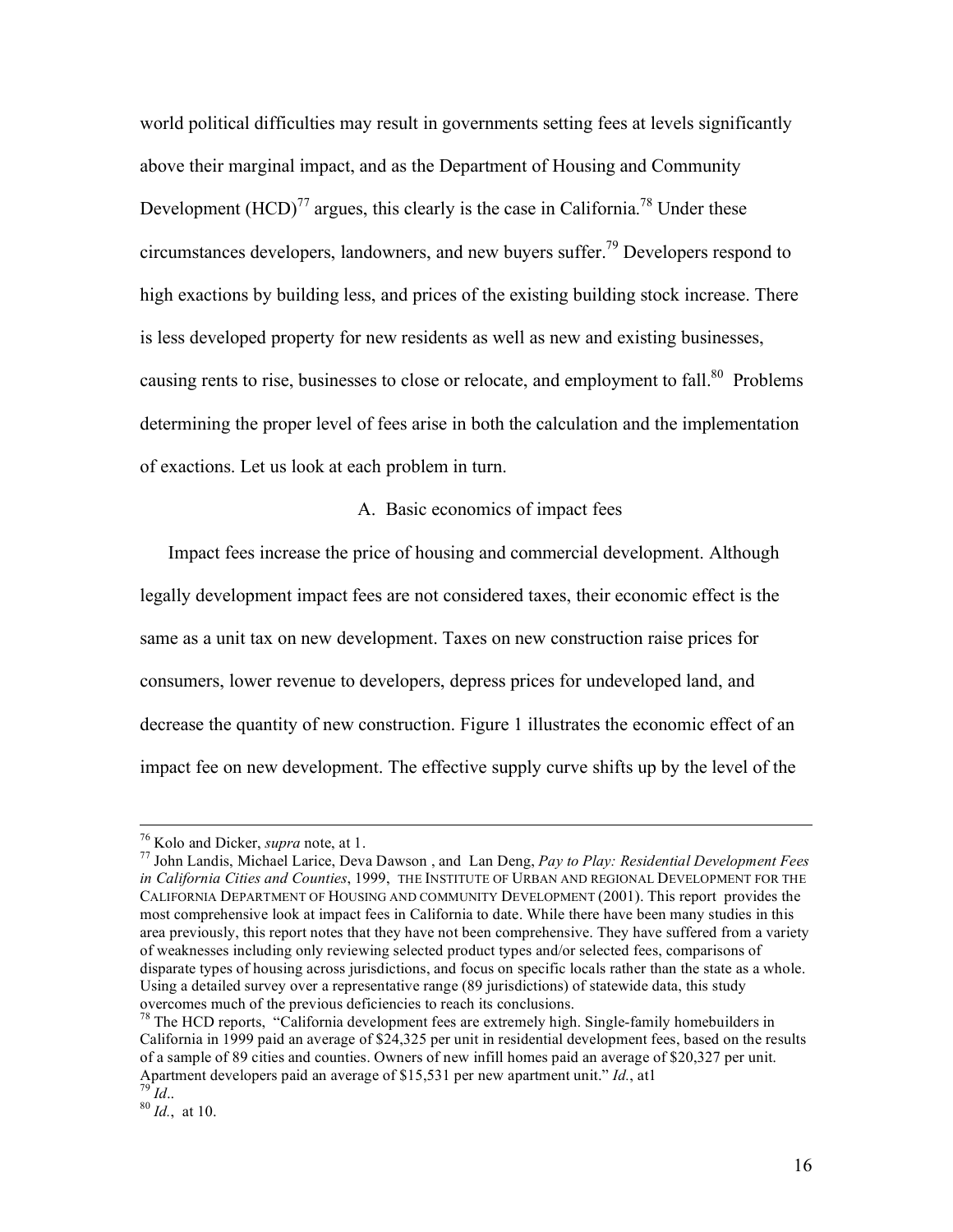impact fee and that decreases the quantity from Q2 to Q1 and increases price to consumers from P2 to P1.



#### **Figure 1 Increased Fees Make Development More Expensive**

However, there is an additional effect whenever the fees are larger than the development's proportional impact on community infrastructure. When the fee is imposed the quantity is reduced from Q2 to Q1 while the price rises from P2 to P1 (see figure 1). The government collects revenue of P1 minus P2 times Q1. But, because the quantity produced has fallen from Q2 to Q1, the economy absorbs an additional loss (excess burden) equal to one-half times the decrease in development  $(Q2 - Q1)$  times the fee (P1 – P2) and is represented by the triangle ABC in Figure 3.<sup>81</sup> It is a net loss of efficiency in the community that cannot be regained even if the revenues collected equal

 <sup>81</sup> See Hyman, *supra note*, at <sup>432</sup> – 435, for an explanation of the impact of taxes on market prices and efficiency.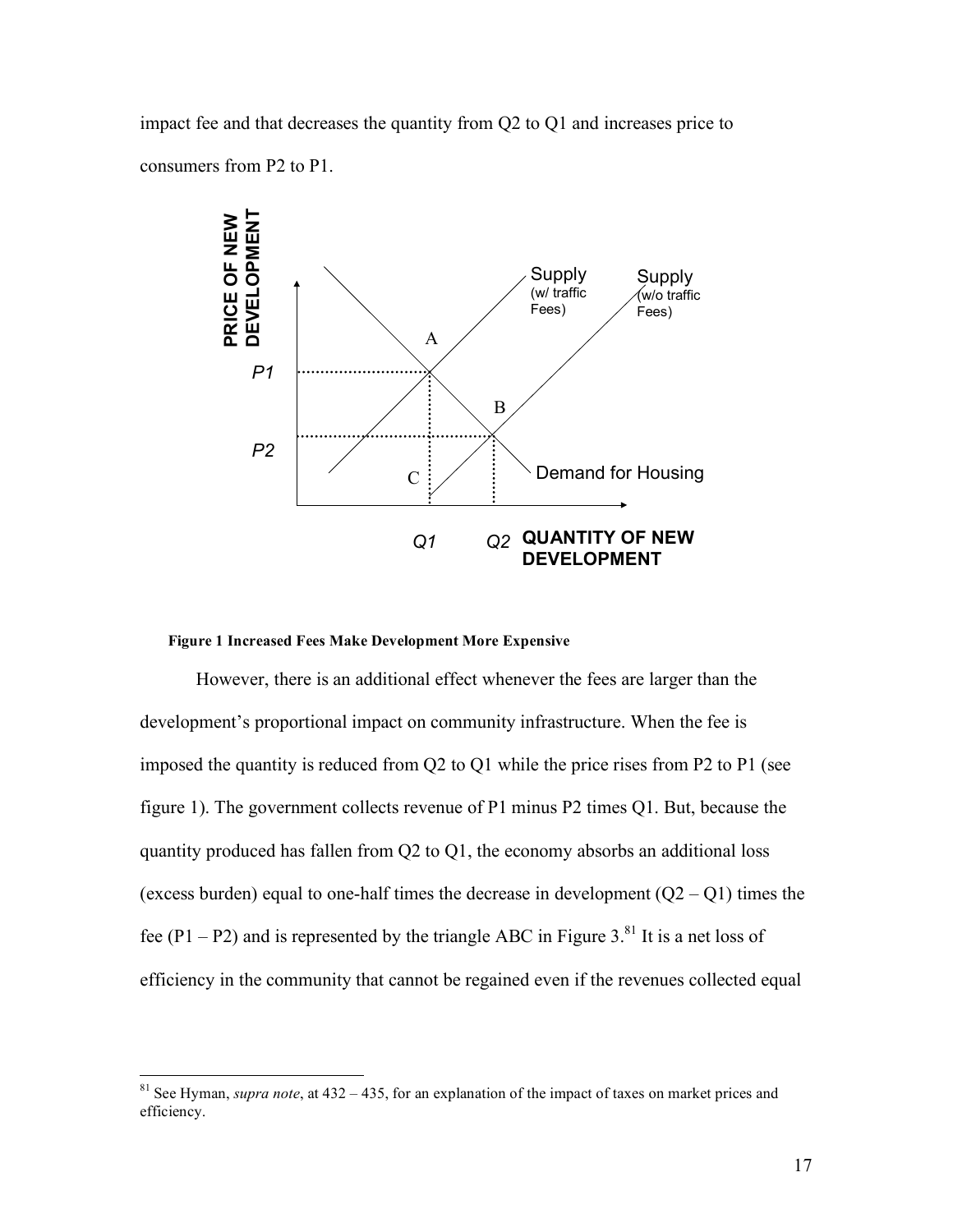the total amount paid by developers.  $82$  This loss could be even larger if there are significant costs in the collection or implementation of the fee. $83$  In addition, the more sensitive the supply and demand for housing are to changes in price, the greater the deadweight loss will be.<sup>84</sup> The excess burden actually varies by the square of a unit impact fee, so that the loss of well-being increases four-fold when the impact fee is doubled.<sup>85</sup> Thus, high fees beyond a development's marginal impact can lead to very high efficiency losses.

Many jurisdictions mistakenly think that increases in fees always lead to increased revenue. However, as fees increase, the cost of developing increases. As already shown this increase in cost reduces the supply and increases the price of development.<sup>86</sup> It is possible, and in fact likely, that if fees are high enough they will discourage so much development that total revenue may actually fall. At the limits, if fees are zero, total revenue from fees is zero. If fees are so large as to deny the developer any income, no development takes place and total revenue is again zero. In between there is a point at which total revenue is maximized and the total revenue curve is shaped in an inverted U (Figure 2).<sup>87</sup>

 $82$  *Id.*, at 435.<br><sup>83</sup> The efficiency of collection and implementation is, itself, problematic as noted by HCD. "Lack of knowledgeable staff was the single biggest problem identified when collecting fee information." Landis, supra note, at 4.<br><sup>84</sup> Hyman, *supra* note, at 436.<br><sup>85</sup> *Id*. See pages 465 - 471 for the algebraic derivation.<br><sup>86</sup> See Ekelund and Tollison at 68-72, for an economic discussion of shifts in supply and demand.<br><sup>87</sup> See

Curve.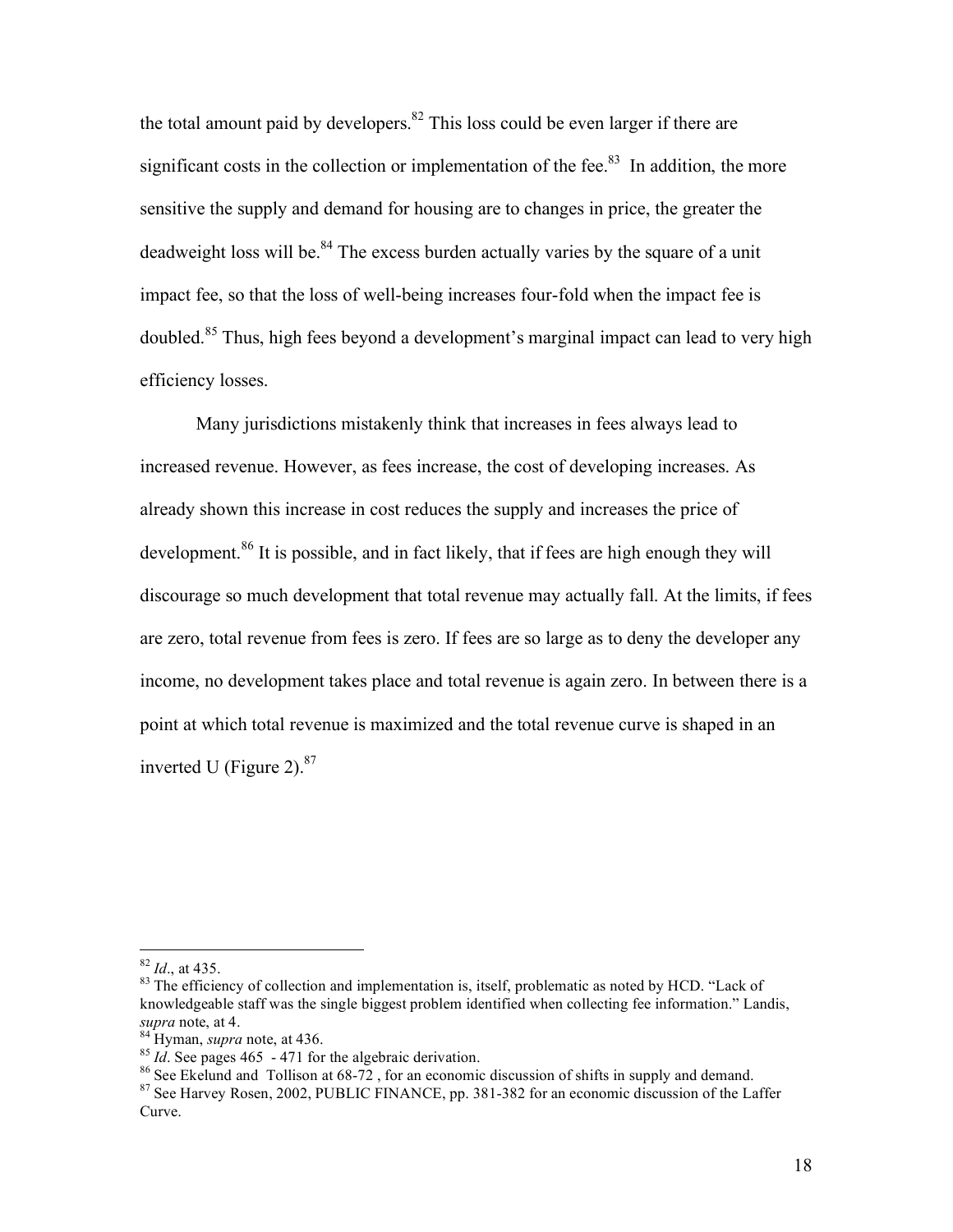

#### **Figure 2: Laffer Curve for Impact Fees**

The larger the impact fee, the more likely government has surpassed it's maximum point on the total revenue curve.

In California the amount of impact fees is considerable. Among eighty-nine communities impact fees account for an average of ten percent of the median, new home price.<sup>88</sup> Dresch and Sheffrin noted that the fees imposed on single-family dwellings in Contra Costa County, California from 1992 through 1996 were significant ranging from \$20,000 to \$30,000 per dwelling and as much as  $19\%$  of the mean sales price.<sup>89</sup> California's Department of Housing and Community Development (HCD) found that single-family homebuyers paid an average of \$24,325 in development fees for tract homes and \$20,327 for in-fill homes, while apartment developers paid \$15,531 per new

<sup>88</sup> Landis, Larice, Dawson, and Deng, *supra* note, at 2. <sup>89</sup> Dresch and Sheffrin, *supra* note, at 74.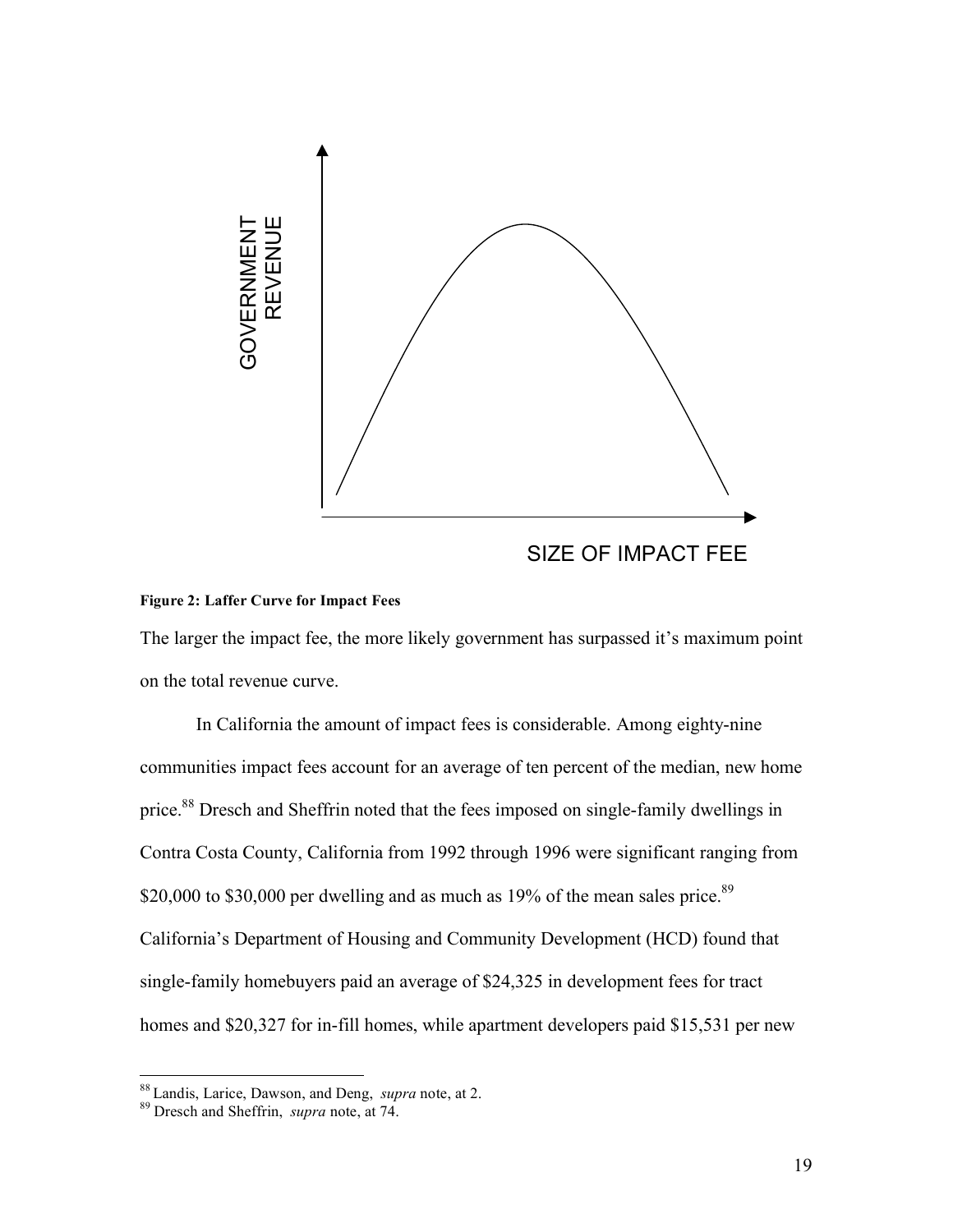apartment unit.<sup>90</sup> While the HCD reported fees varied significantly across the state (from \$4,000 to over \$60,000 per single-family dwelling), "Fees were highest relative to housing prices in the State's fastest growing and most affordable communities."<sup>91</sup> These communities have relatively low land costs and high levels of development with economies of scale in construction leading to relatively low housing costs. But, they also have little long-term infrastructure planning and financing. They are most dependent on development fees for infrastructure.<sup>92</sup> So, while construction costs are low, fees are high. Many charge the highest fees as a percentage of sale price (more than  $15\%$ )<sup>93</sup> and fastgrowing, affordable communities were more likely to have recently increased their fees than slow-growth, expensive ones.<sup>94</sup> HCD noted that among their sample, traffic and transportation fees were the most frequently increased type of capital facility fees<sup>95</sup> making up the bulk of exactions (approximately 80%).<sup>96</sup>

Housing affordability is affected by more than just the amount of the fee. Because fees are normally collected at the start of the project, builders must include fee interest (carrying costs) in their overhead until a house is sold, as well as during any additional processing time, in addition to the actual fee.<sup>97</sup> Mathur et al. found that in Washington state from 1991-2000 this increase averaged 1.66 times the fee and was larger for more expensive houses.<sup>98</sup> While noting that the reasons for the price effects need further study, they found their results consistent with Dresch and Sheffrin's 1997 results for Contra

- 
- 
- 

<sup>&</sup>lt;sup>90</sup> Landis, Larice, Dawson, and Deng, supra note, at 103.<br>
<sup>91</sup> *Id.*, at 107.<br>
<sup>92</sup> *Id.*, at 87.<br>
<sup>93</sup> *Id.*, at 87.<br>
<sup>94</sup> *Id.*, at 56.<br>
<sup>95</sup> *Id.*, at 56.<br>
<sup>95</sup> *Id.*, at 56.<br>
<sup>96</sup> *Id.*, at 2.<br>
<sup>97</sup> Mathur, Waddell,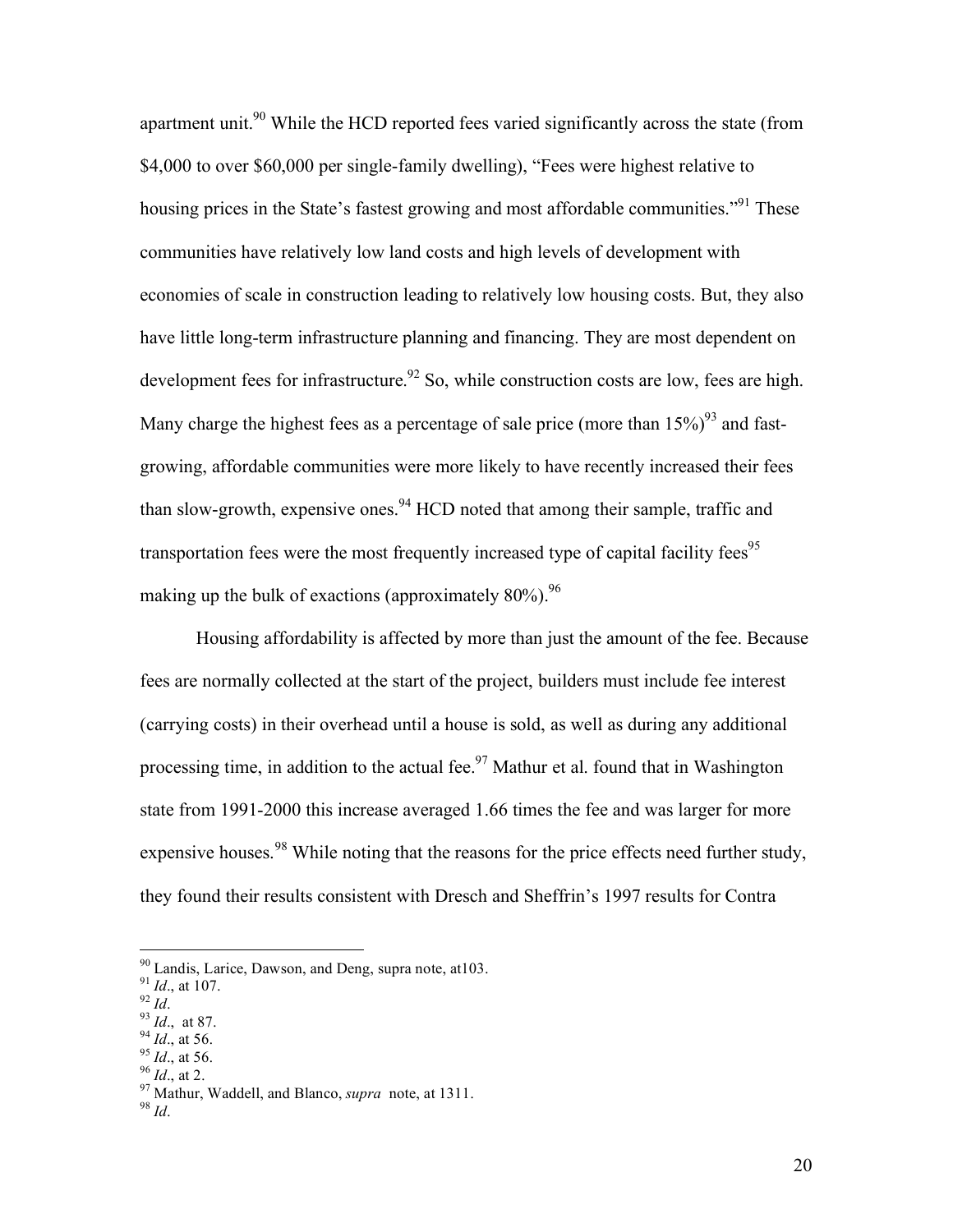Costa County, California of \$1.88 increase in housing price for \$1.00 impact fee increase.<sup>99</sup> Fees and carrying costs have a chilling effect on affordability. As pointed out by Robert Keenan of the Building Industry Association of Kings/Tulare Counties (one of the fastest growing areas in California) in responding to the mayor of Visalia's comment that fees do not seem to have a chilling effect on the housing industry, "Is it his assumption that because they're raising fees, we are selling more homes? The real chilling effect is that local buyers are being priced out of the market."<sup>100</sup> He noted that fees can reduce affordability quickly. Housing statistics showed that from the third quarter to the fourth quarter of 2004, Tulare County's affordability went from first in the state at 46.4% of people at the median being able to afford a home to only 40.1% when prices increased \$12,000.<sup>101</sup> Quoting Keenan, "That's 6.3% of people making the median income who just got priced out of the market. Fees do have a chilling effect." $102$  As Figure 1 above illustrates, increasing fees on development leads to higher prices for consumers and smaller quantity of development. Although during periods of low demand fees and exactions can be passed backwards to landowners or shared between landowners and developers, in periods of high demand typifying the California market in recent years, these fees tend to be passed forward to homebuyers.<sup>103</sup> In the long run, high fees give developers an incentive to build more expensive homes, making fees a smaller percentage of total price since the fees are charged per dwelling unit rather than as

<sup>&</sup>lt;sup>99</sup> Marla Dresch and Steven M. Sheffrin, *supra* note, at 75.<br><sup>100</sup> Sheehan, *supra* note, at 1.<br><sup>101</sup> *Id*., at 2. This discussion was in response to a new round of fee increases that combined to add over \$11,000 to the price of Visalia's "average" new home. One City Council member worried that he had only been on the council a short time, but has already considered two increases.

<sup>&</sup>lt;sup>102</sup> *Id.*, at 2.<br><sup>103</sup> Landis, Larice, Dawson, and Deng, *supra* note, at 23.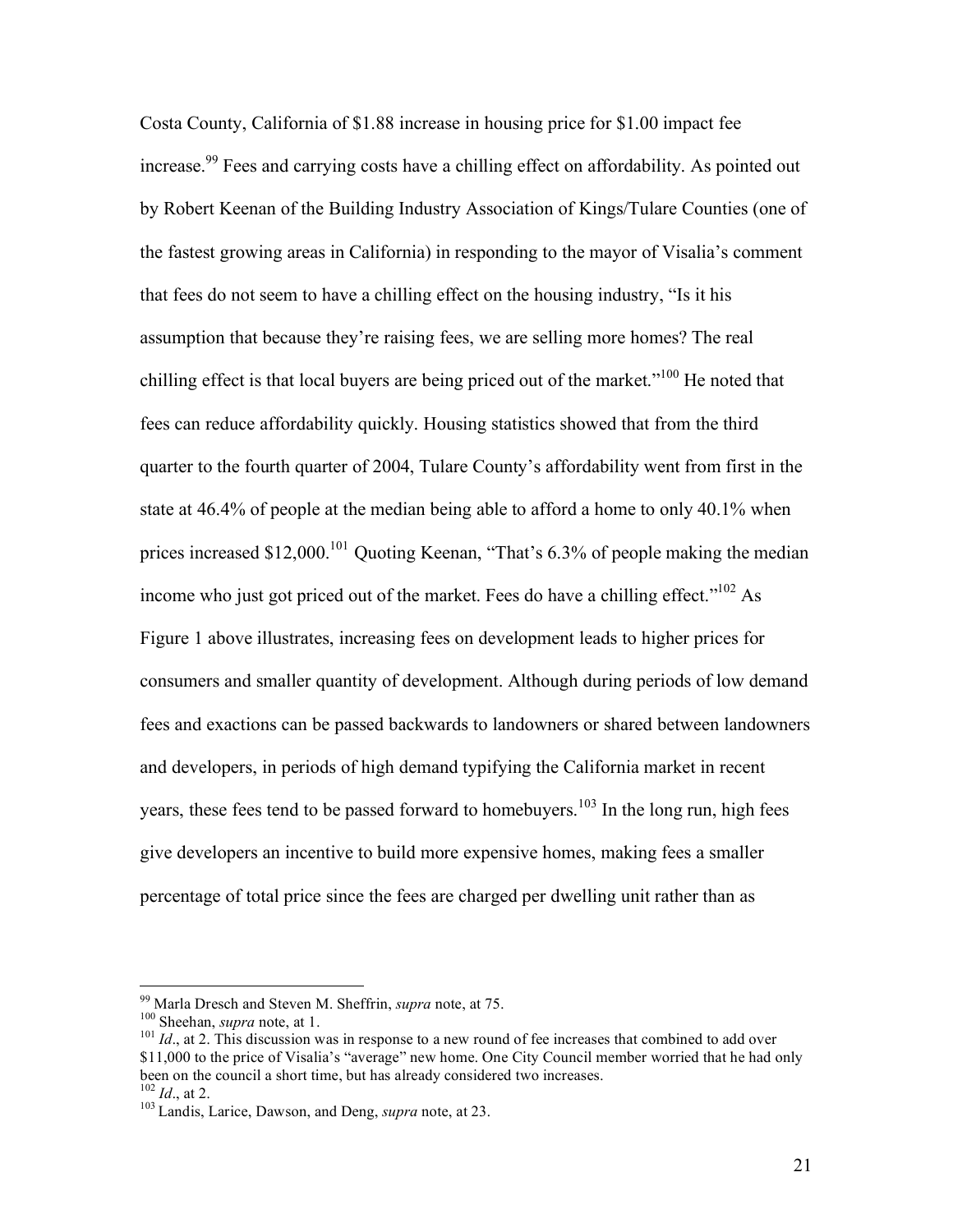percent of sales prices.<sup>104</sup> They also encourage developers to target higher income buyers who may be less sensitive to price increases. Ultimately, fewer buyers can qualify to purchase homes than otherwise because of excessive impact fees.<sup>105</sup> To reverse this trend fees must be lowered. HCD estimates that a fifty percent reduction in fees could result in a four to eight percent increase in affordability<sup>106</sup> based on the reduction in fee alone (assuming the reduced fee translated to a lower price on a dollar-for-dollar basis)<sup>107</sup> with potential increases in affordability in at least one area (Brentwood) of fourteen percent.<sup>108</sup> A similar reduction in fees could potentially increase apartment rent affordability by potential four to eight percent.<sup>109</sup>

Excessive fees discourage efficient commercial development as well. A fee acts as a tax on new commercial development just as it does residential raising prices and reducing the amount of development that takes place. Imagine a business that is contemplating opening a large 100,000 square foot store in Salinas. Under a 2004 proposed fee increase, the store's owner would face a traffic impact fee of between\$2,000,000 and \$4,800,000 instead of the current fee of  $$1,112,000^{110}$  and would have to weigh the benefit of being in Salinas against the cost-savings of a nearby lower tax community. Some companies would locate elsewhere leading to less construction and commercial space, a lower tax base, fewer jobs, and higher business costs. There would be a spatial shift of commercial

<sup>&</sup>lt;sup>104</sup> *Id.*, at 3.<br><sup>105</sup> Tim Sheehan, *Visalia Hikes Fees to Help Pay for Booming Growth*, FRESNO BEE, March 13, 2005.<br><sup>106</sup> Landis, Larice, Dawson, and Deng, *supra* note, at 96.<br><sup>107</sup> Note that this is an estimate since

on a dollar-for-dollar basis and it may take time for these reductions to show up in housing prices. At the same time the reduction in fees may be reflected in additional reductions due to the reduction in the multiplier effect. See Landis, Larice, Dawson, and Deng, *supra* note, at pages 95-97 for a more thorough discussion.<br><sup>108</sup> *Id.*, at 104.<br><sup>109</sup> *Id.*, at 100.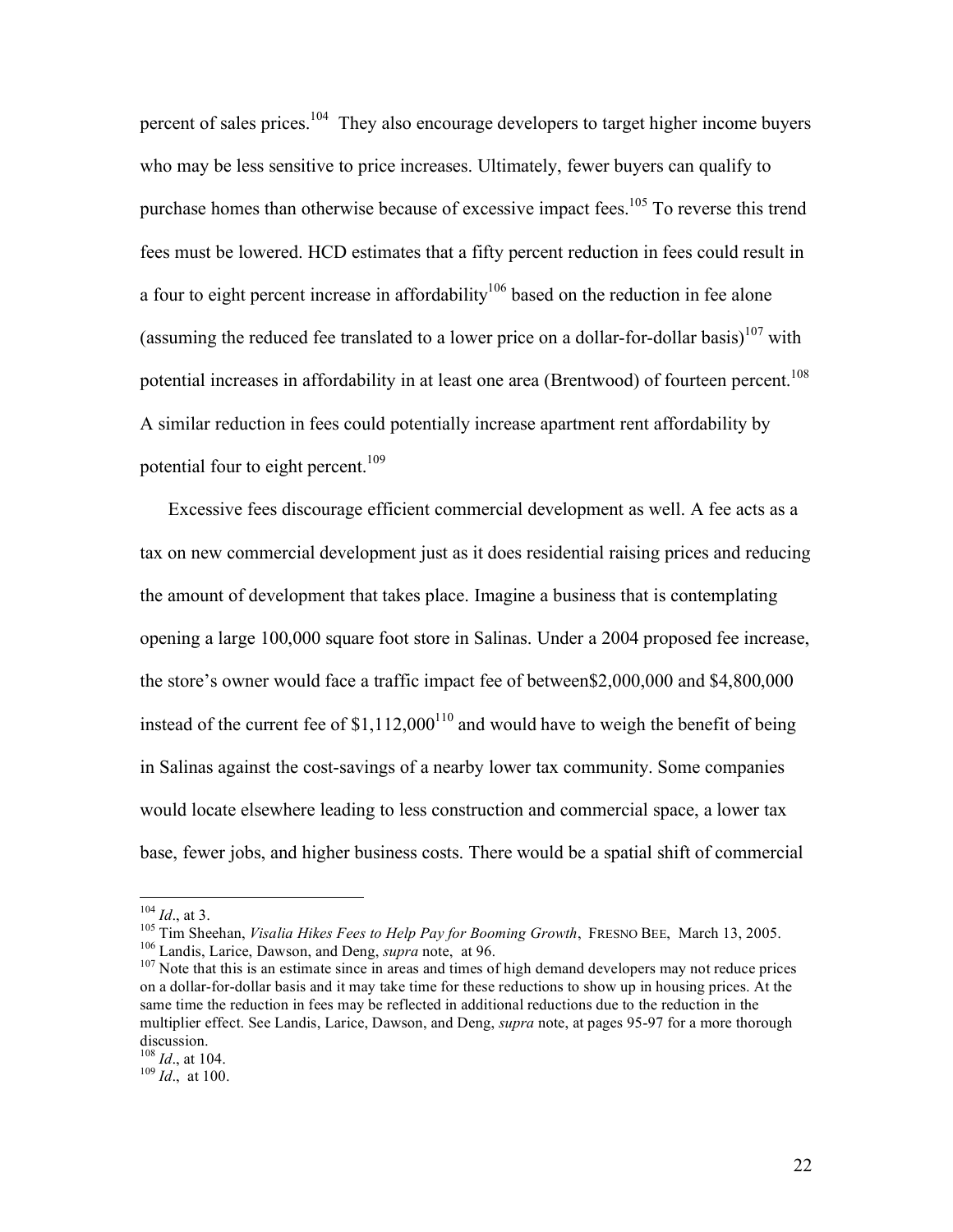businesses from high fee areas to low fee areas.<sup>111</sup> Where low-fee communities are located beyond the urban limits, the shift will also contribute to urban sprawl.<sup>112</sup>

# B. Problems of calculating fees

Although an absence of impact fees would translate into more affordable housing, advocates of impact fees believe that housing imposes negative externalities and should be taxed. According to Pigovian theory, an exaction should be set at the level of the impact that new development imposes on existing infrastructure. For traffic impact within a development, establishing the proper facilities for ingress and egress is relatively simple.<sup>113</sup> In fact, the simplest way to ensure the efficient cost/benefit nexus of infrastructure within a development is to have the builder finance it himself. However, the impact to surrounding neighborhoods is more problematic. The impact would need to be quantified by measuring traffic usage before and after development, holding other possible causalities constant, and calculating the burden of any increased usage imposed on other citizens.

But holding other causal factors constant is easier said than done. Whether increased traffic is solely from new development or from more intense use in surrounding developments is not always clear. Is the number of drivers in all households on average increasing and are choices of labor and leisure changing, affecting trip generation? Does the new development draw some traffic away from other developments that previously received it? Who is responsible for neighboring traffic into the development? Is the

<sup>&</sup>lt;sup>110</sup> Two alternative fee increase proposals were made and eventually voted down by the Salinas City Council that would have made that city one of the highest traffic fee cities in the state.<br><sup>111</sup> Landis, Larice, Dawson, and Deng, *supra* note, at 9.<br><sup>112</sup> *Id.*, at 9.<br><sup>113</sup> Landis, Larice, Dawson, and Deng, *supra* not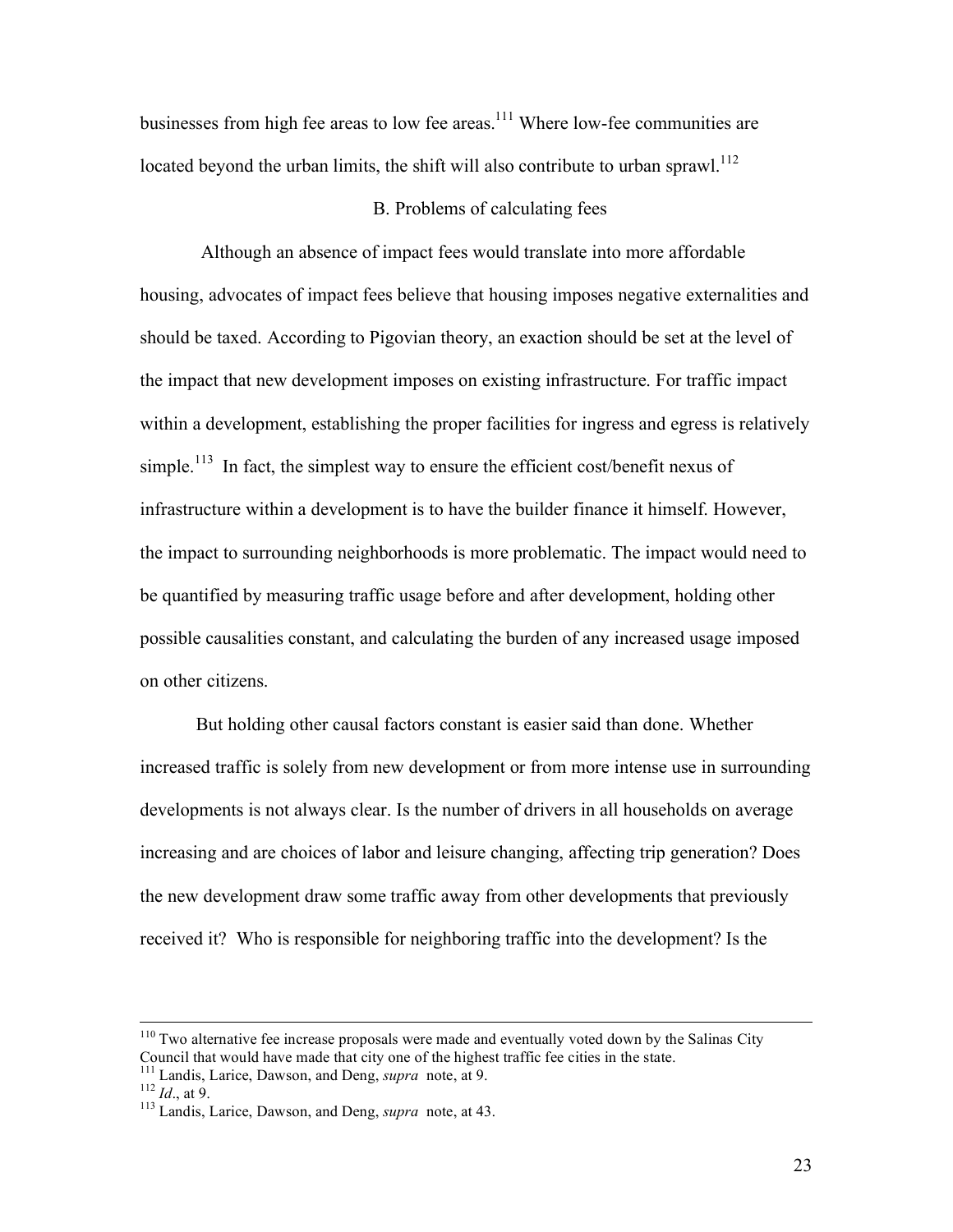development in-fill or outlying?<sup>114</sup> Any one-size-fits-all or two-tiered system of traffic impact fees will not lead to a Pigovian solution because each individual project will have a differing marginal impact yet be charged the same fee. Thus under such systems some projects that would "pay for themselves" will be unnecessarily discouraged when the fee is higher than the project's marginal impact while some developments with burdens in excess of the fee will be built.<sup>115</sup>

The California Department of Housing and Community Development (HCD) noted that these fees are not an efficient way of paying for capital infrastructure since that infrastructure is less expensive when built before it is needed.<sup>116</sup> Exactions based on the next growth increment are necessarily higher than they would be if tied to a realistic and comprehensive general plan established prior to development. HCD finds that the link between traffic impact fees and long-term capital improvement is weak.<sup>117</sup> According to HCD in California, "Development fees are higher than they should be..."<sup>118</sup>

In theory, the most efficient method of determining the impact of a development is to value its marginal contribution to infrastructure.<sup>119</sup> Suppose an area is undeveloped, but has a general plan to accommodate 1,000 homes prepared by its jurisdiction. With a long-term capital improvement plan funded and in place, each new development could pay its incremental (marginal) share of the necessary improvements until the area was built out. However, in California where such funding is generally lacking and some development has already taken place, estimating marginal costs is complicated. Most fee

 $114$  Infill may not impose unplanned spillover while outlying development may require substantial connecting roads.

<sup>&</sup>lt;sup>115</sup> *I*d., at 22. <sup>116</sup> Landis, Larice, Dawson, and Deng, *supra* note, at 5. <sup>117</sup> *Id.*, at 2. <sup>118</sup> Landis, Larice, Dawson, and Deng, *supra* note, at 5. <sup>119</sup> *Id.*, at 16.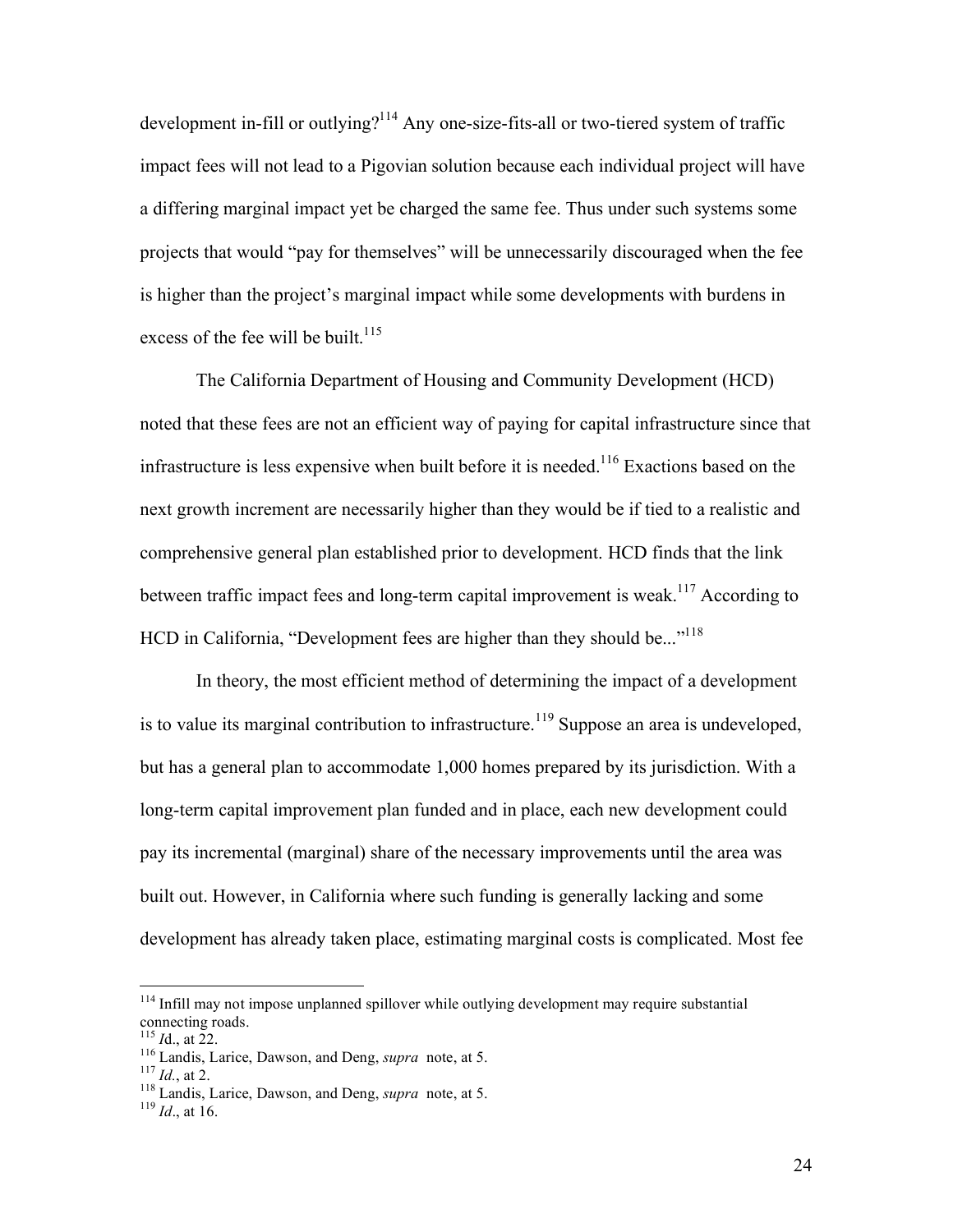determination is made on an average cost basis.<sup>120</sup> Average cost pricing is problematic on two counts. First, it is difficult to separate the impact of new development from improving conditions of existing development. Second, if the average cost is calculated based on the total improvement cost divided by the current population rather than total developed population, new development pays a disproportionate share. While the California Supreme Court considers this practice illegal, HCD found, "it is implicit to some degree whenever fees are set on the basis of average cost."<sup>121</sup>

The appropriate calculation of exactions is difficult. Government must be able to know the marginal impact that a development's drivers will have on the roads. The impact of various projects is individual and changes over time so reasonable measurement is difficult at best. It puts government in a position akin to central planners attempting to measure marginal costs or marginal benefits of different actions in the absence of prices. Government can attempt to create a formula where it assumes that a certain type of development generates so many trips but depending on where those developments are located the marginal impact of these developments will differ. For example, the marginal impact of a development in a part of town where there are plenty of empty roads will be much less than the marginal impact of a development where there is congestion or lacking roads. To truly charge fees at the level of the marginal impact, the government would need to have a different fee for each resident of each development based on how much, when, and where they drive. This is not the current practice.

As a substitute to measuring marginal impact, many governments turn to average cost pricing. In many cases, the government decides how much it wants to spend on road

<sup>&</sup>lt;sup>120</sup> *Id.*, at 102.<br><sup>121</sup> Landis, Larice, Dawson, and Deng, *supra* note, at 17.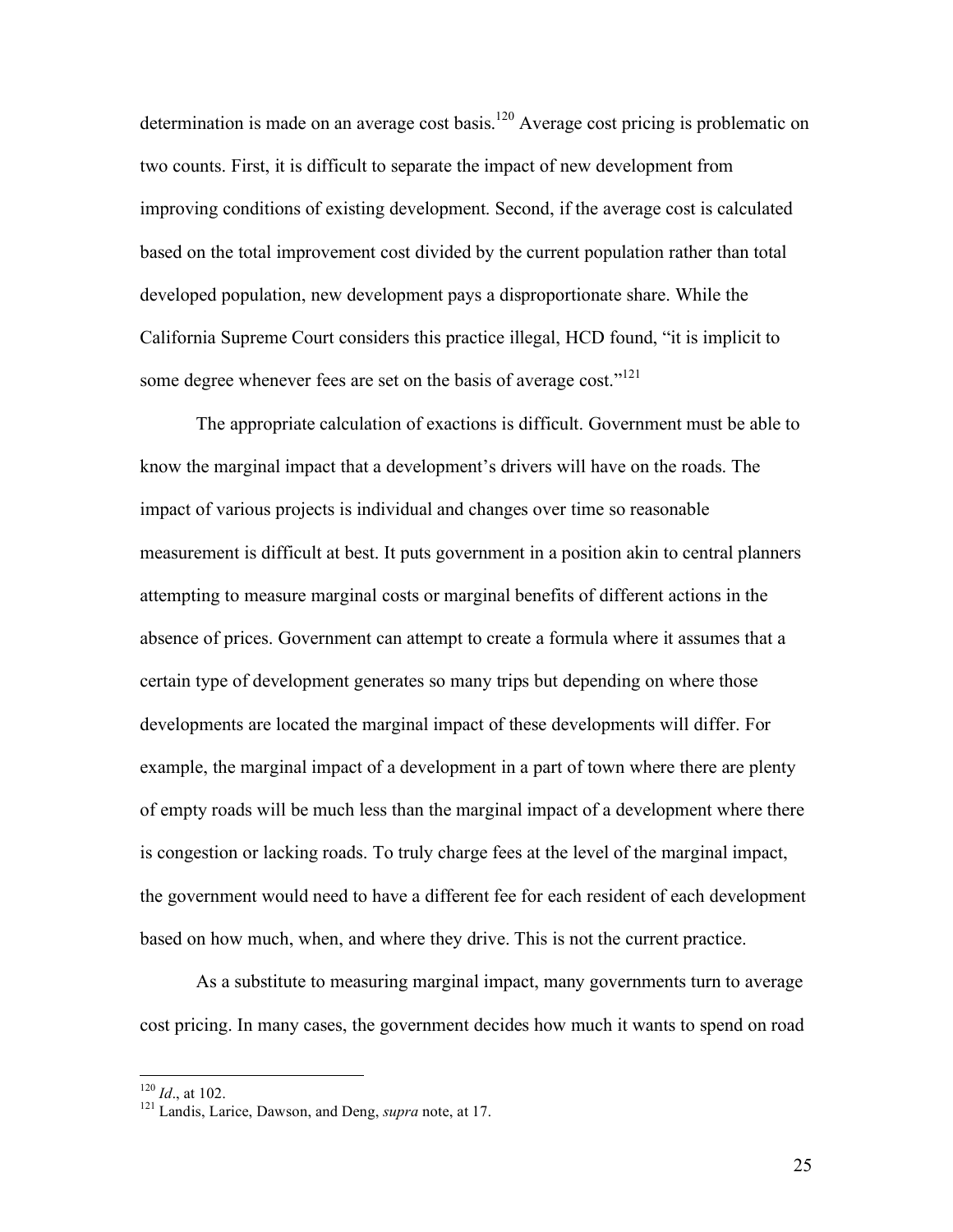improvements, it subtracts the dollar amount that can be financed through other means, and then divides the remaining costs between all proposed development.<sup>122</sup> This method is mathematically much easier to calculate but extremely flawed. Why should developers in one part of town have to pay for the construction of a road in a separate part of town where their customers will not drive? Despite the legal requirement that fees have to be proportional with impact, in practice they are not.

## C. Political problems of implementing fees

Individuals make choices based on the incentives they face.<sup>123</sup> Prior to the introduction of public choice theory,  $124$  modern democratic government was viewed as paternalistic and benevolent, making decisions to maximize social welfare.<sup>125</sup> Public choice exposes government actors to the scrutiny of economic analysis, <sup>126</sup> based on their rational self-interest just like private individuals.<sup>127</sup> To fully understand the implementation of government policies like exactions, one must view the incentives of those who implement them. These include politicians who propose them, current residents who vote for them, and bureaucrats who apply them.

Let us consider the incentives faced by a politician seeking to get elected. One potentially perverse incentive is that politicians must cater to current residents because future residents do not vote in current elections. Consequently, politicians may focus on

<sup>&</sup>lt;sup>122</sup> Powell and Stringham encountered the City of Salinas attempting to use this method with a proposed impact fee increase in 2004. See Peter Kasavan, *Traffic Impact Fee Boost Tempered a Bit*, CALIFORNIAN (Salinas, CA), April 20, 2004.<br><sup>123</sup> Steven E. Landsburg, THE ARMCHAIR ECONOMIST, at 3(1993).<br><sup>124</sup> As defined by the MIT DICTIONARY OF ECONOMICS, "an economic analysis of politics."<br><sup>125</sup> Brian Snowdon and Howard R. Vane,

CURRENT STATE,, at 30. A more thorough discussion follows on pages 518-521.<br><sup>126</sup> For an introduction to public choice economics see William Mitchell and Randy Simmons, BEYOND

POLITICS, (1994) and Gordon Tullock, Arthur Seldon, and Gordon Brady, GOVERNMENT FAILURE, (2002).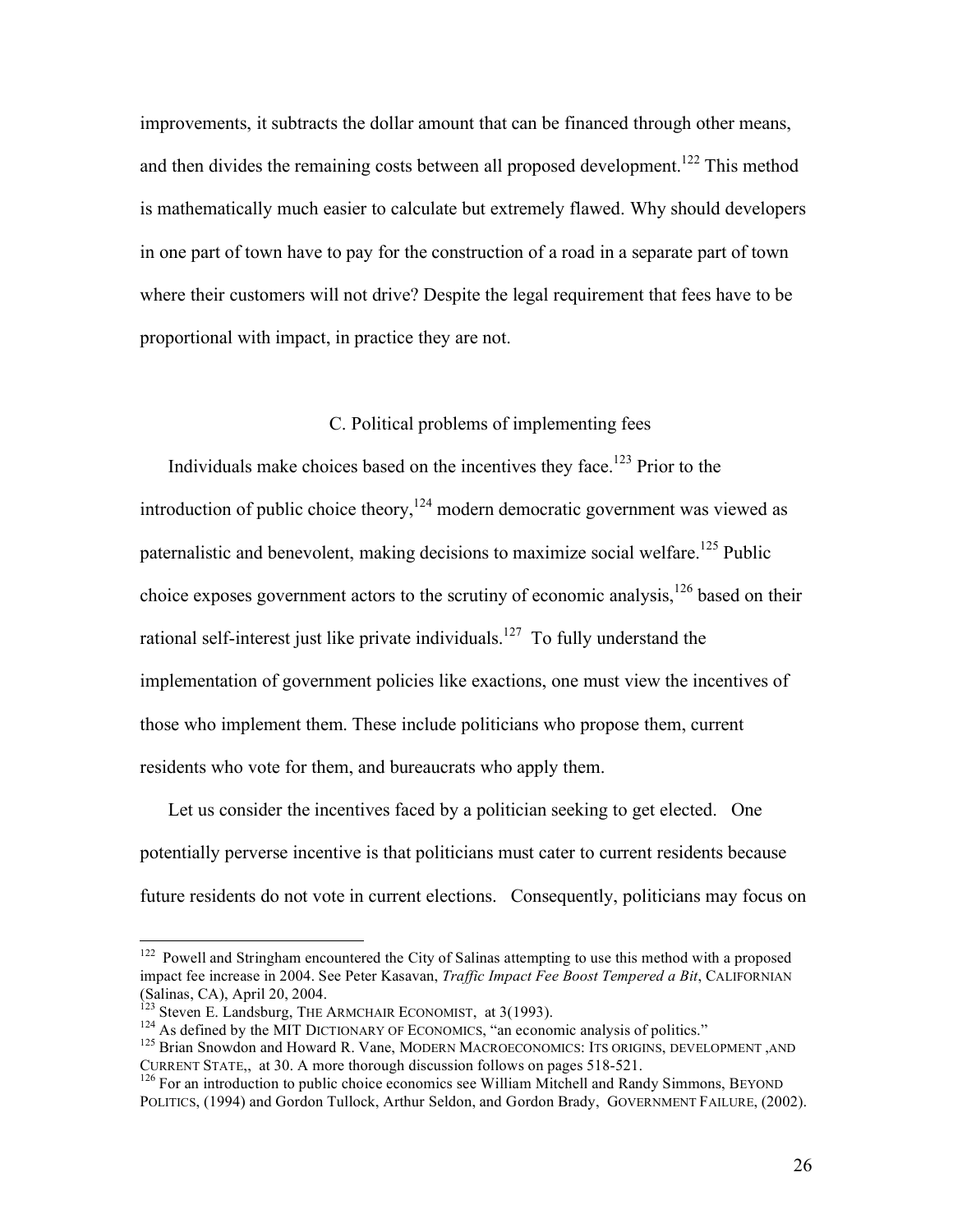short-term policies that benefit current residents at the expense of future residents or those who never get a chance to move in. This can translate into incentives to engage in "fiscal zoning" to restrict residential development, and to discourage some, or even all, types of growth.<sup>128</sup> Implementing excessive exactions is one way to accomplish this. Politicians will often find it in their interest to discourage apartments and low cost starter homes<sup>129</sup> and, instead, encourage high-income housing that will enhance local property values. This is particularly true where politicians view development only in terms of present costs and not long-term benefits, such as increases in the tax base, sales tax, employment, and other secondary and tertiary benefits.<sup>130</sup> They may use fees for "fiscal zoning" to encourage commercial development and discourage housing in order to capture sales tax revenue and limit expenditures on additional public services.<sup>131</sup> They may strategically set fees to either attract growth or divert it where there are common markets for development among adjacent communities.<sup>132</sup> As noted above, the average cost method most commonly used for fee estimation requires new entrants to bear the cost of improving existing facilities.<sup>133</sup> All of these practices hurt affordability but are good politics because they benefit the current electorate at the expense of potential residents. 134

Current residents can benefit from high impact fees in several ways. First, they can limit newcomers to their community who may be perceived as service intensive (e.g. high

<sup>&</sup>lt;sup>127</sup> See Ekelund and Tollison, *supra* note, at pages 457-479 for an extended description.<br><sup>128</sup> Landis, Larice, Dawson, and Deng, *supra* note, at 9, 27.<br><sup>129</sup> Id., at 17.<br><sup>130</sup> Kolo and Dicker, *supra* note, at 4.<br><sup>131</sup>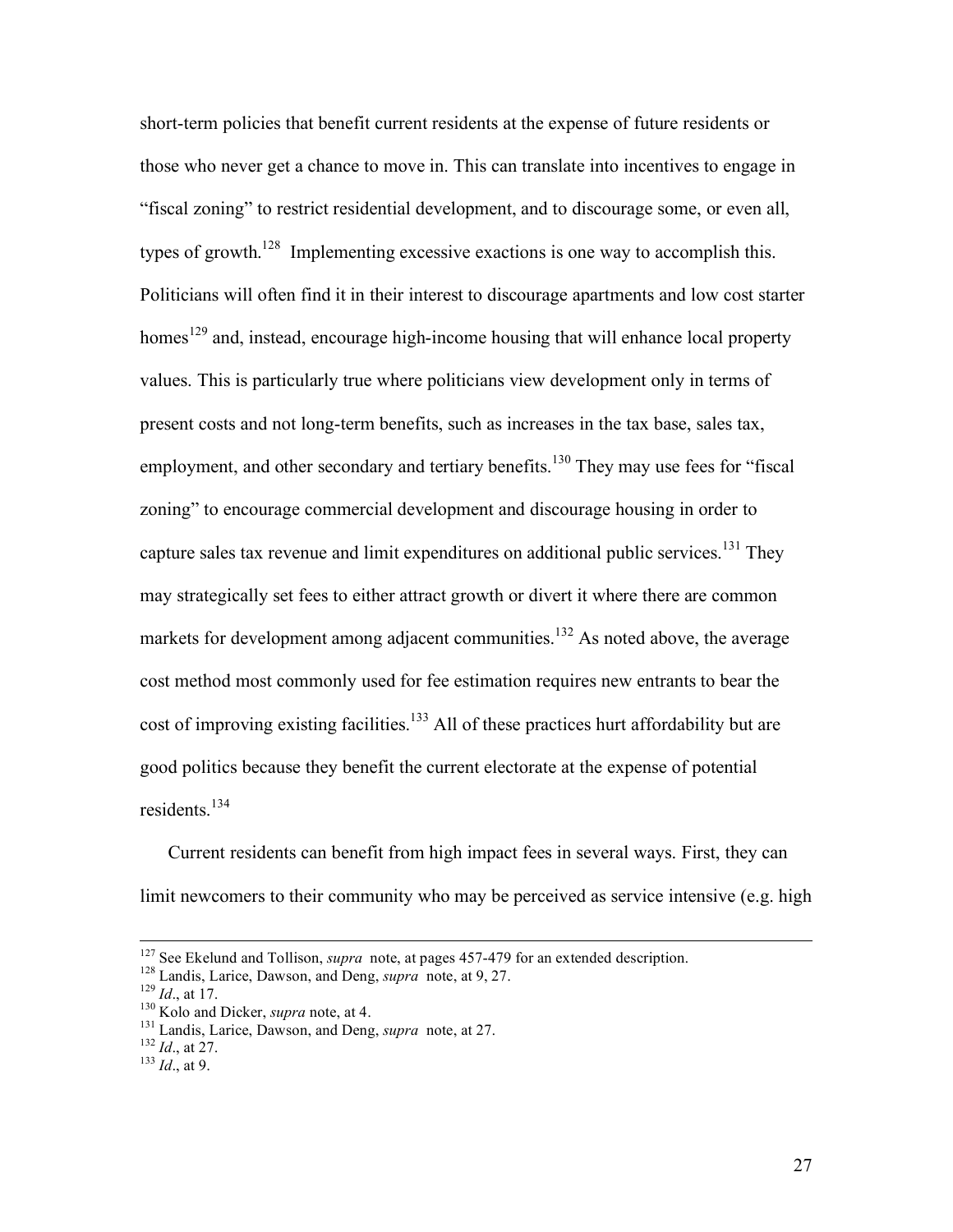density or low-cost housing) through exclusionary zoning. Second, they can have new development foot the bill for infrastructure upgrades that benefit primarily existing residents.<sup>135</sup> This applies particularly to traffic impact fees that represent a large portion of capital fees (the majority category of fees)<sup>136</sup> when based on average cost pricing,<sup>137</sup> and where new development usage is difficult to separate from more intensive use of existing improvements.<sup>138</sup> Third, while both of these policies will decrease housing affordability, voters who already own their home may not care. Existing homes are a close substitute for new homes, and as fees drive up the cost of new homes, existing home values increase(Figure 3).<sup>139</sup>

<sup>&</sup>lt;sup>134</sup> Of course owners of raw undeveloped land are also harmed but they are often not residents of the community where the land is owned and even if they are they only get one vote compared to the many votes of the owners of homes throughout the community.

 $^{135}$  National Association of Home Buildiers, CONSUMER GUIDE TO UNDERSTANDING IMPACT FEES, , at 1 (2005).<br><sup>136</sup> Landis, Larice, Dawson, and Deng, *supra* note, at 2.<br><sup>137</sup> *Id.*, at 9.<br><sup>138</sup> See Calculation Section above.<br><sup>139</sup> Note that the supply curve of existing houses is fixed (vertical) in the short run by defin

of the fee is translated into higher prices.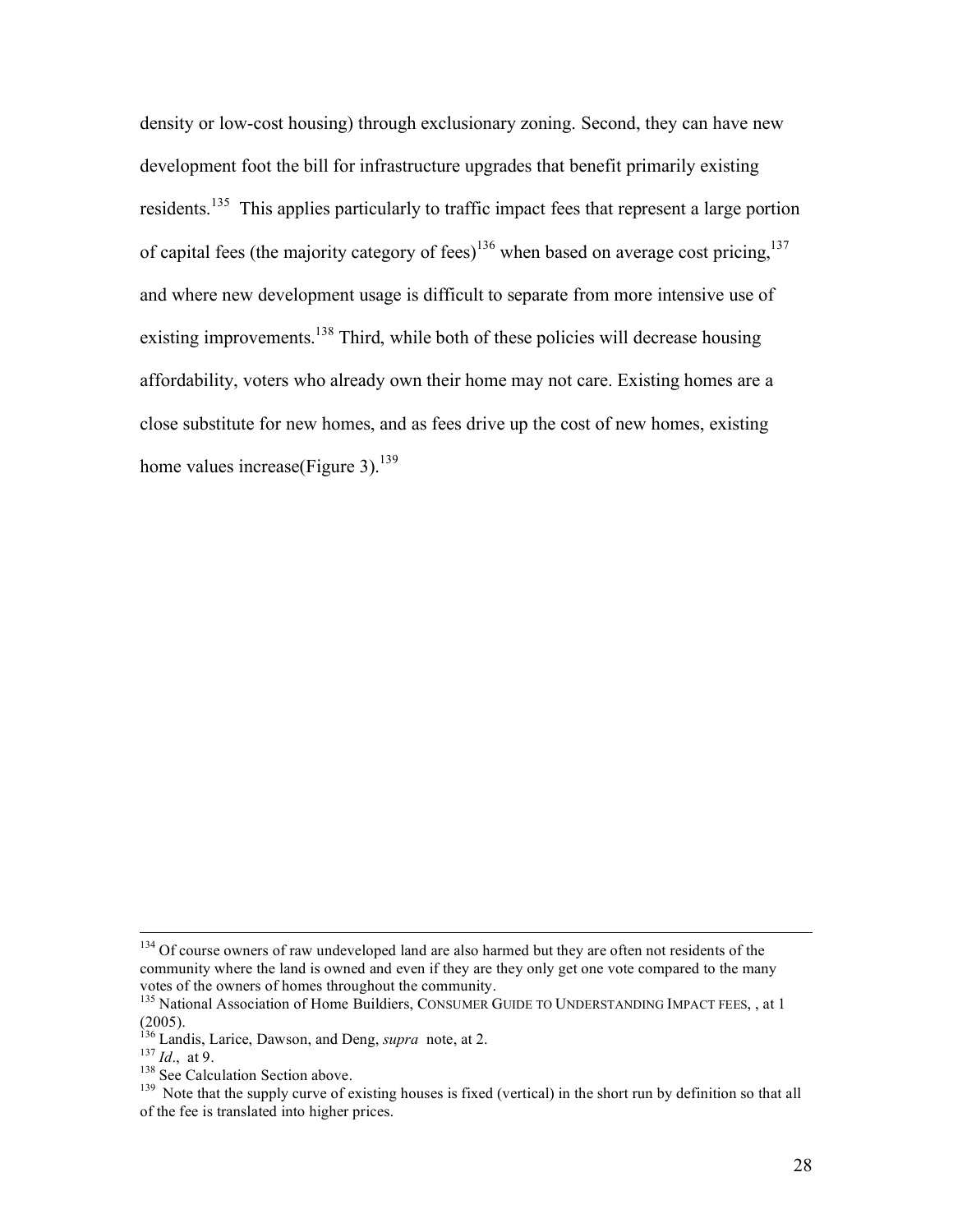

**Figure 3 Increased Fee Makes Existing Homes More Expensive**

Bureaucrats have incentives to support higher fees, as well. For example, as the local planning director becomes more important he might be able to demand a higher salary and benefit from having a larger planning staff, increasing the reach of his department, his influence, and his future job opportunities.<sup>140</sup> In addition, when bureaucrats have the authority to waive fees, they are in a position to extract resources from builders in other ways.

Thus, politicians, existing residents, and bureaucrats can find their incentives aligned to raise fees excessively, creating inefficient outcomes.<sup>141</sup> The economic analysis of politics gives us theoretic reasons to believe local governments' impact fees are not set

 <sup>140</sup> See Paul Wyckoff, *The Simple Analytics of Slack-Maximizing Bureaucracy*, PUBLIC CHOICE, at 35-47, Vol.67(1) (1990) for <sup>a</sup> detailed description of budget and slack-maximizing bureaucracies. <sup>141</sup> Landis, Larice, Dawson, and Deng, *supra* note, at 9.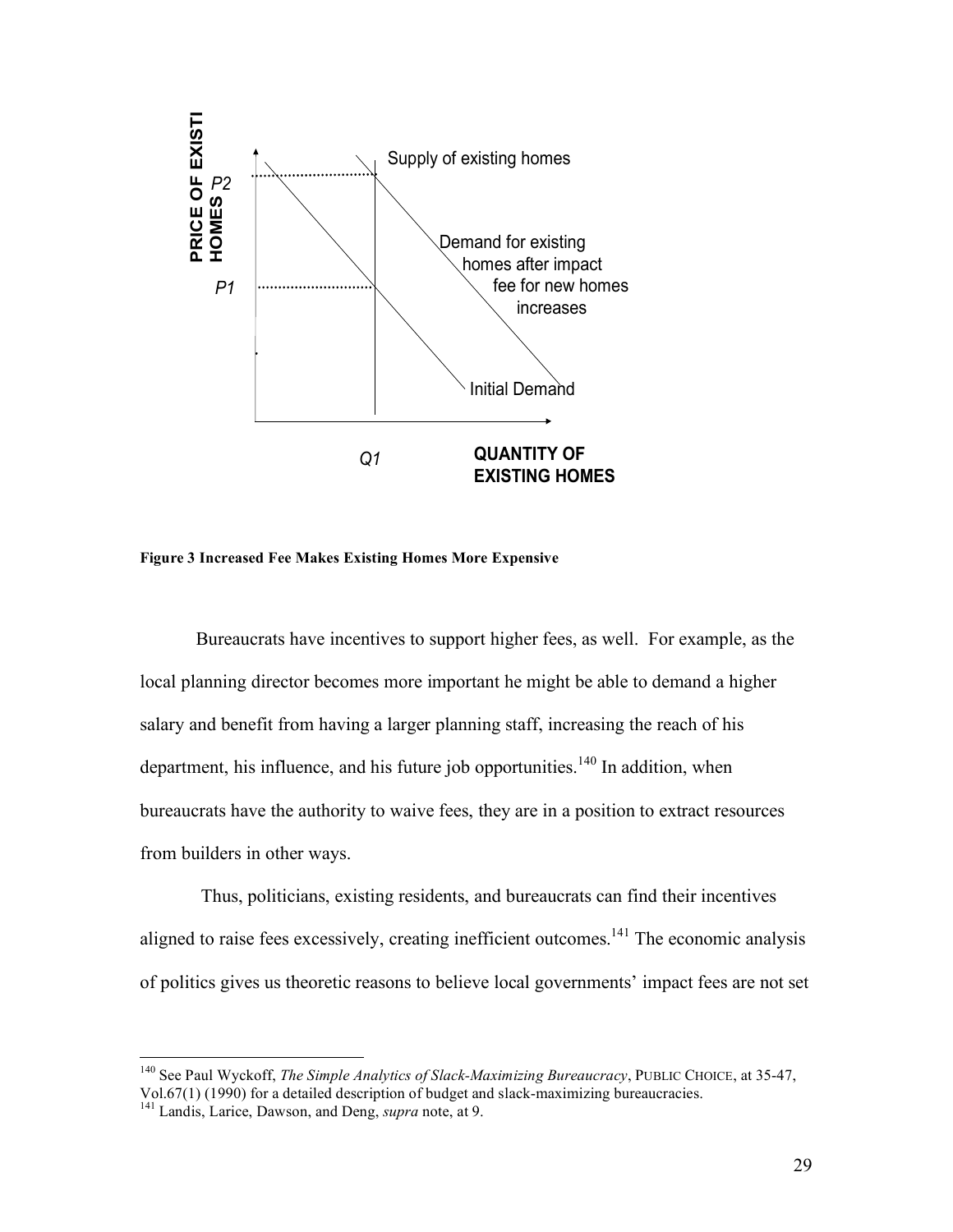based on some Pifovian model. We can look for additional evidence by examining the variation in fees among jurisdictions.

Variation in fees, in and of itself, is not flawed since new development may have different impacts in different communities. If fees are set according to the Pigovian criteria, cities with similar economic and demographic characteristics should have similar fee structures validated by comprehensive nexus studies. Fees should vary according to differences in jurisdiction population, growth, age, density, income, and development activity. However, if politics is driving fee structures in California cites, fees could vary greatly with no obvious relationship with the above characteristics. In fact fees do vary widely across California - total development fees vary from 2% to 20% of new housing prices that translates from \$11,176 to \$59,703 for single-family tract homes and from 7% to 17% for apartments in 1999.<sup>142</sup> Capital facility fees, the major portion of which are traffic fees, make up 80% of housing fees and 86% of apartment fees.<sup>143</sup> Of all fees, traffic fees varied the most between jurisdictions,  $144$  and they were the most frequently increased capital facilities fees.<sup>145</sup> Figure 4 illustrates the level of traffic impact fee by Californian city. Is the actual marginal traffic impact of an additional house zero dollars in Santa Barbara and \$7,000 in Berkeley? It's possible but unlikely.

<sup>&</sup>lt;sup>142</sup> Landis, Larice, Dawson, and Deng, *supra* note, at 103-104.<br><sup>143</sup> *Id*., at 2.<br><sup>144</sup> *Id*., at 22.<br><sup>145</sup> *Id*., at 56.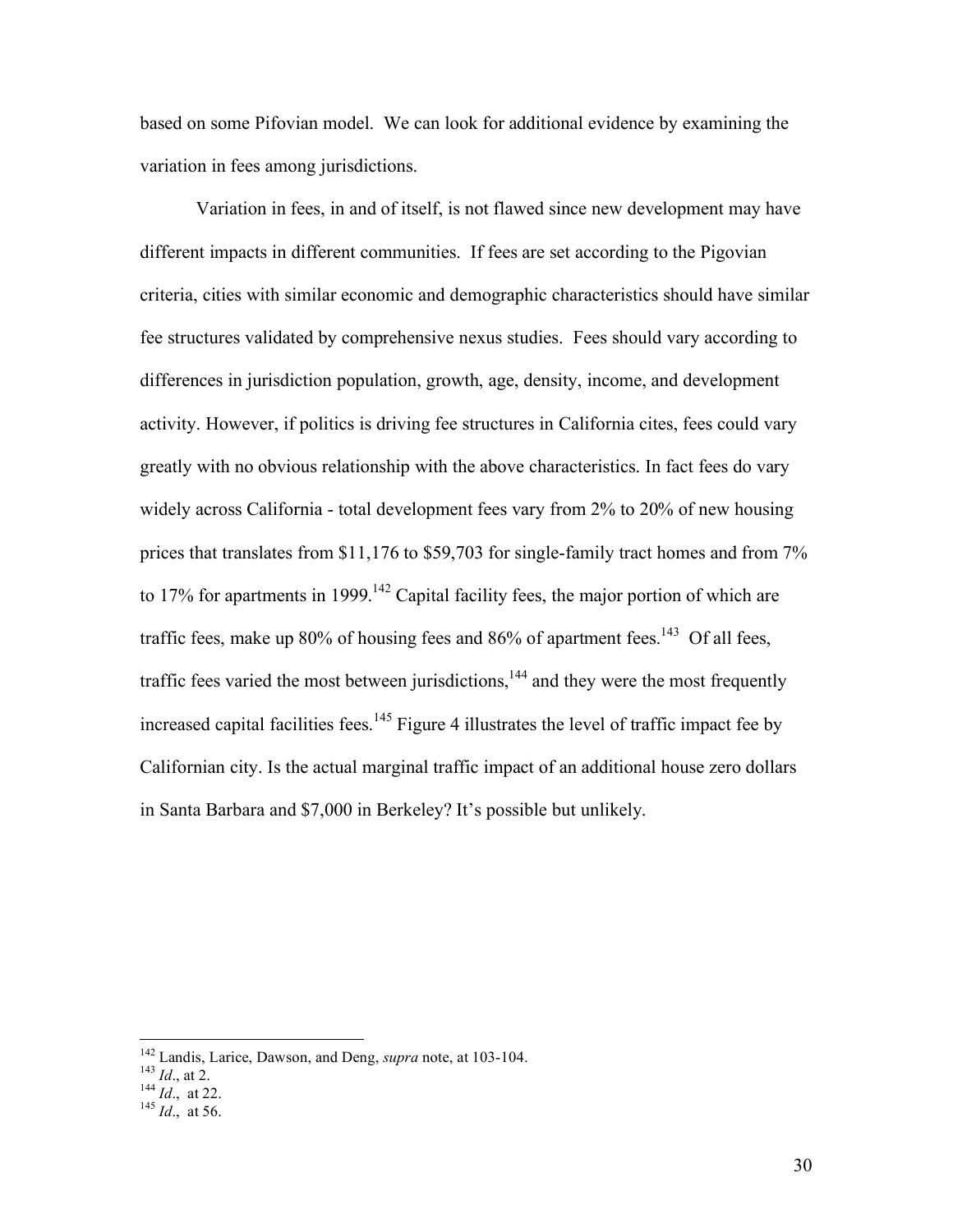

**Figure 4 1999 Residential Traffic Impact Fees By California Jurisdiction<sup>146</sup>**

 <sup>146</sup> Data from LANDIS, Larice, Dawson, and Deng, *supra* note, at Appendix B.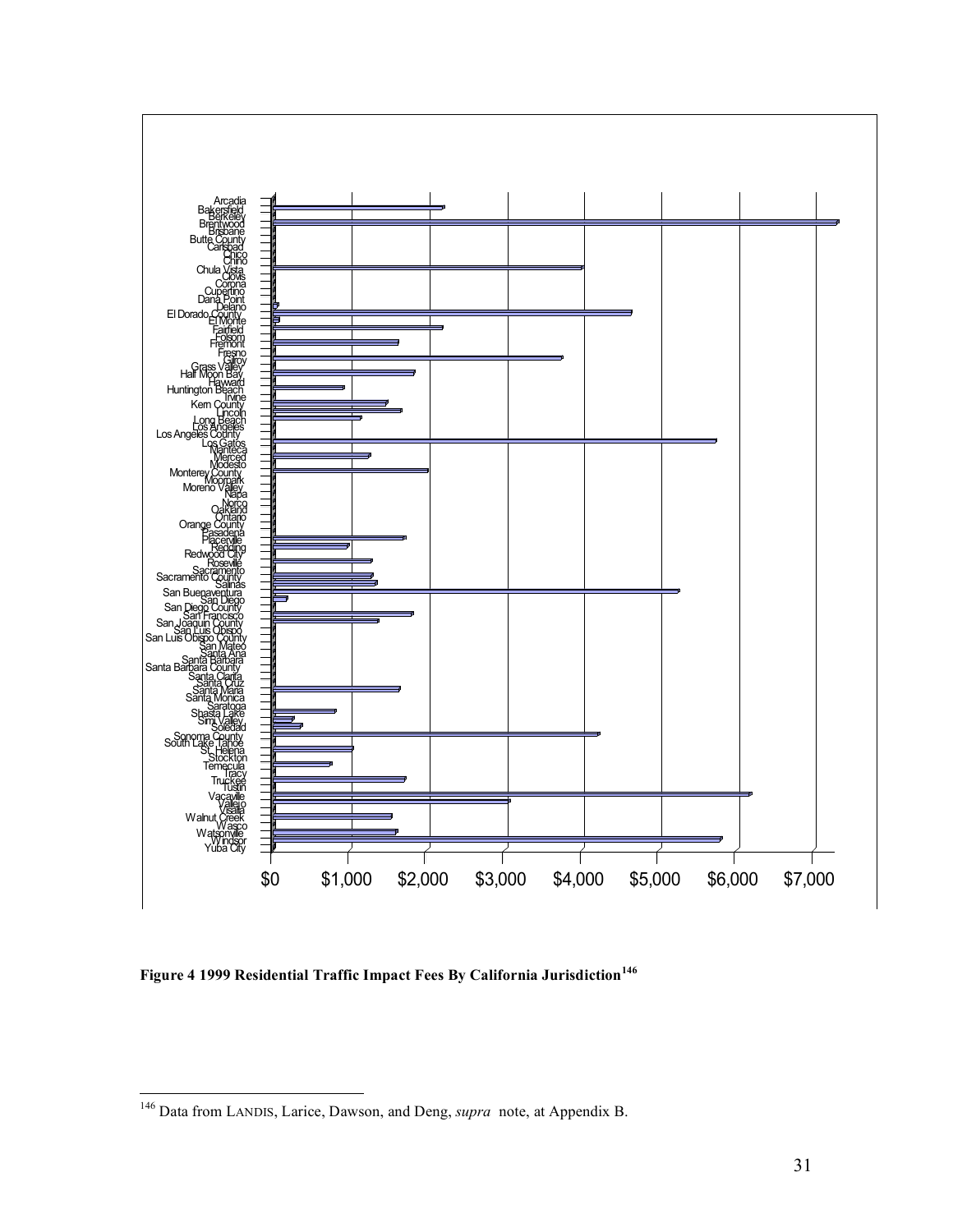Because California courts have firmly upheld the nexus of development fees and infrastructure costs (albeit in a more distant sense for legislative enactments), fees should vary in a predictable way. The California Department of Housing and Community Development (HCD) states, "If the Fee Mitigation Act is working as intended – that is, if there truly is a nexus between development fees and capital facilities costs – then development fees should vary in ways both recognizable and explainable."<sup>147</sup> But they do not.

HCD surveyed impact fees in 89 communities in California. They found some charged a multitude of fees while others charged none.<sup>148</sup> Some communities charged a consolidated fee based on a schedule while others simply lumped fees together without explanation leaving both staff and developers without a reliable way to estimate project fees.<sup>149</sup> This complicated the development process and made fee collection appear arbitrary. 150

HCD used regression models to try to determine what caused the variation in fees among jurisdictions. They controlled for type of jurisdiction (city or county), population, population change, housing supply ratio, city age, gross density, per capita net expenditure and median household income. They were only able to explain 48% of the variation in traffic fees between cities.<sup>151</sup> Only three factors were significant and they were positive: city age, median household income, and housing supply ratio.<sup>152</sup> They ran nine different regressions, one for each type of impact fee a city charged (i.e. planning

- 147 *Id.*, at 59.<br>
148 *Id.*, at 62.<br>
149 *Id.*, at 62.<br>
150 *Id.*, at 7.<br>
151 *Id.*, at 79.<br>
152 *Id.*, at 80.
- 
- 
- 
-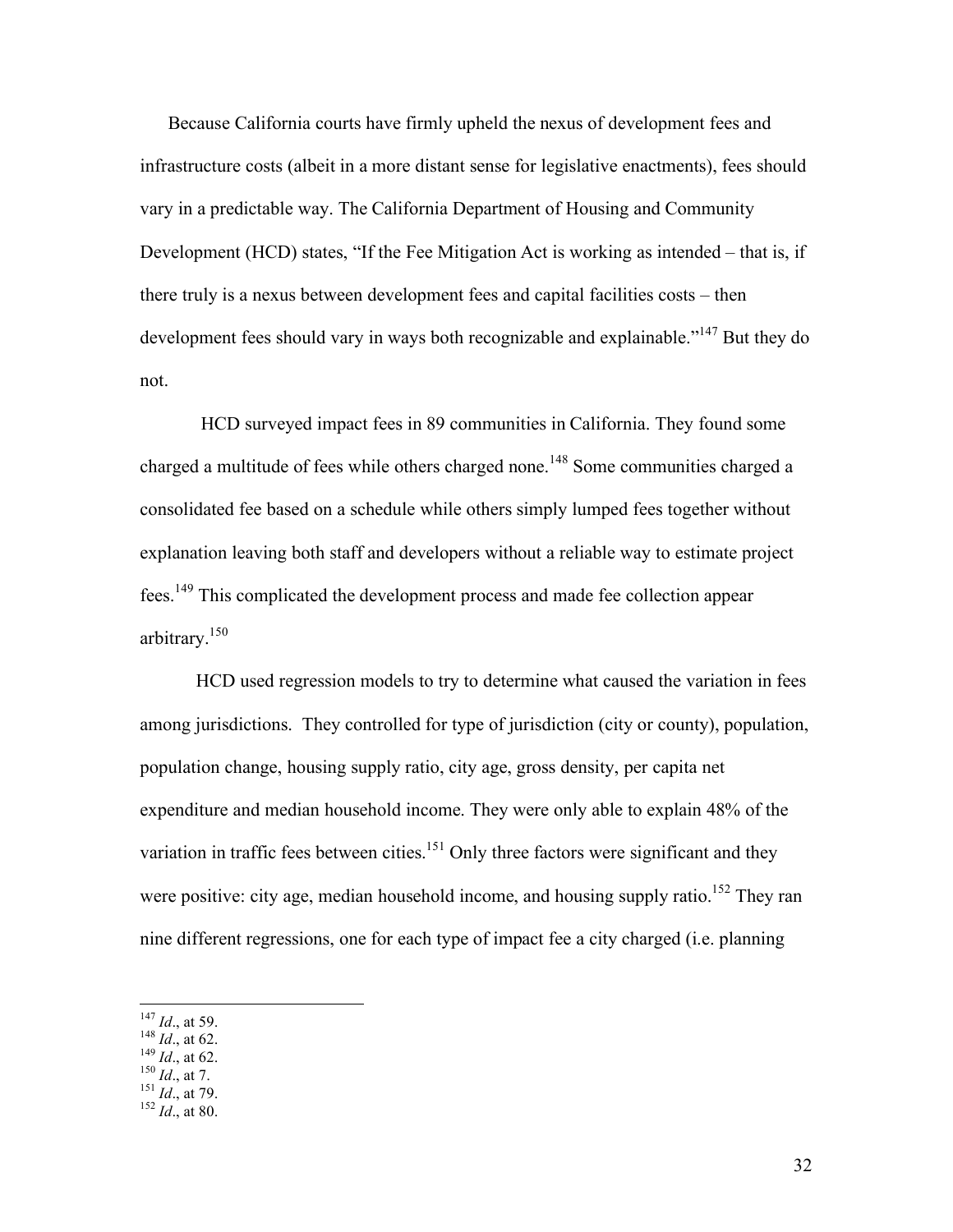fees, traffic, school, etc.) and were able to explain as little as 4% of the variation in a fee to as much as  $48\%$  of the variation.<sup>153</sup> When all of the impact fees cities charged were added together their model was only able to explain 24% of the variation in fees between cities. 154

The regressions clearly show that these variables provided a poor explanation of fee variation.<sup>155</sup> Fees also varied inconsistently by region and, generally as much within regions as between them.<sup>156</sup> Fees did not substitute for public debt as might be expected if they cover capital infrastructure.<sup>157</sup> This large variation in fees unaccounted for by explanatory parameters is strong evidence that impact fees are set by politicians to benefit current residents and are not set to encourage economically efficient development as the law requires. If one believes that the fees are set proportional to impact, we must conclude that the marginal impact on traffic of additional residence is zero in Santa Monica, a few hundred dollars in San Diego, and more than \$10,000 in Brentwood.

The Fee Mitigation Act requires the reasonable connection between fees and actual impact.<sup>158</sup> Communities are supposed to commission studies establishing this nexus and up-date them at least every five years. They should include projections of population to be served, current and future service levels, determination of needed future facilities with cost estimates, proper cost apportionment between new and existing residents, procedures of notification of fees and protest.<sup>159</sup> Yet twenty of eighty-nine jurisdictions surveyed could *not produce even one* nexus study. Few nexus studies were

<sup>153</sup> *Id.*, at 79.<br><sup>154</sup> *Id.*, at 79.<br><sup>155</sup> *Id.*, at 78.<br><sup>156</sup> *Id.*, at 103.<br><sup>157</sup> *Id.*, at 86.<br><sup>158</sup> The plans are often referred to as nexus studies and are certified by resolution or ordinance.<br><sup>159</sup> *Id.* at 50.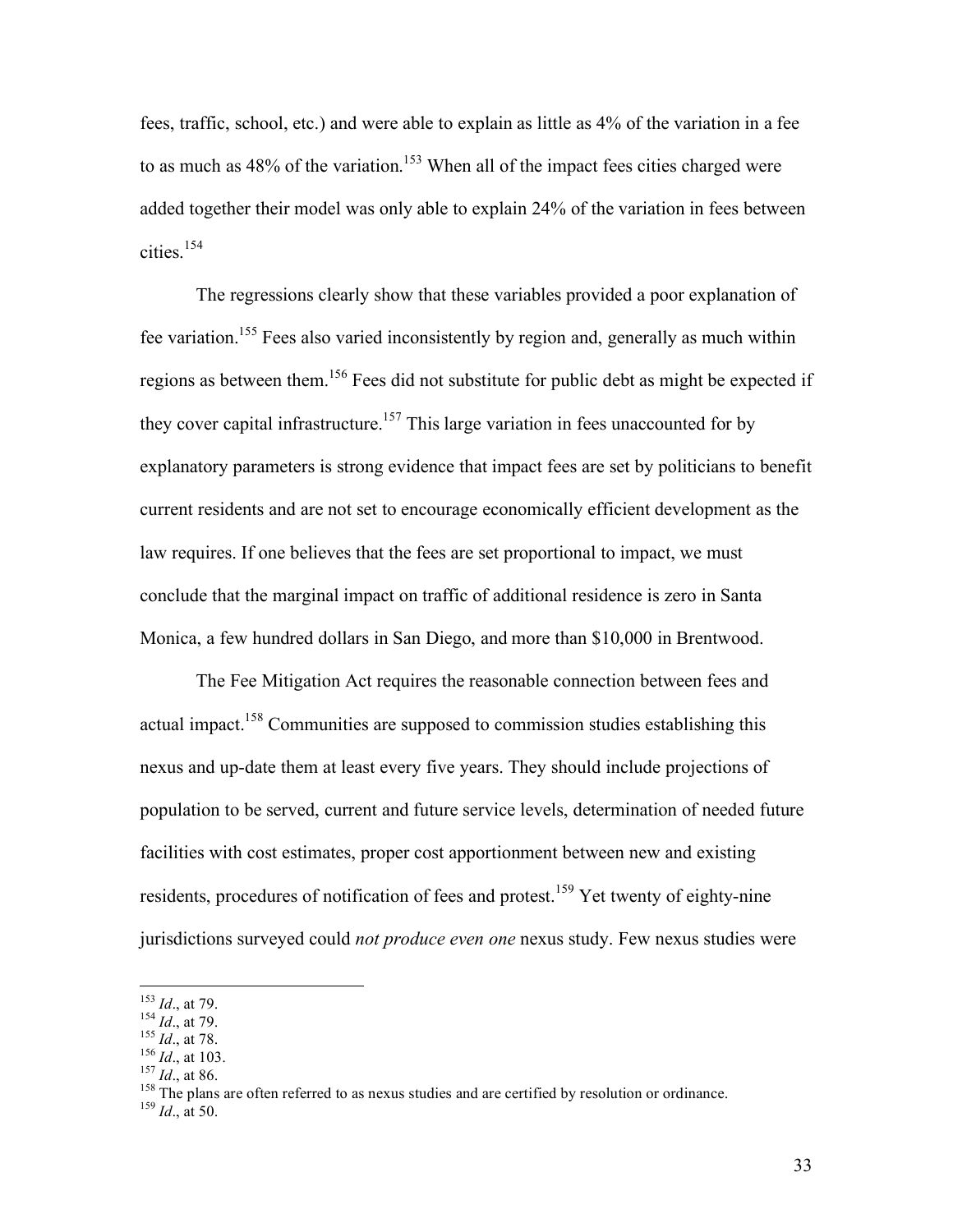comprehensive and most were passed simply as city council findings. They were generally two to five years old and cities had few resources to up-date them. Seventeen had general studies, nine had specific traffic studies, and thirty had a nexus study for at least one category of fee.<sup>160</sup> Where nexus studies existed, they usually employed average cost pricing and were poorly linked to capital spending.<sup>161</sup>

Impact fees in California are not set according to comprehensive studies that match the marginal cost of development to the fee charged. The incentives of politicians, current residents, and local bureaucrats are aligned to impose high fees rather than any type of Pigovian fee. The fee setting process in California is ad hoc and political.<sup>162</sup> When combined with the difficulties of calculating proper fees (if jurisdictions were so minded) and the inefficiencies of their collection, traffic impact fees are a flawed method of providing infrastructure. In the following section we will discuss some alternative methods of infrastructure provision that could avoid these problems.

#### IV. Alternatives to Impact Fees

Fees are far from some Pigovian ideal. Calculating each individual project's specific impact is easier said than done and using any single or multi-tier average fee will discourage some developments that would be economically efficient. But what about the fact that development might impact a neighbor's subjective well being in both positive and negative ways? We have seen that impact fees are unlikely to successfully internalize externalities, but are these extremely problematic impact fees the only option available? Luckily, alternatives to impact fees exist. Simply changing the way roads are provided would allow developers and others to internalize these costs. If all costs could be

34

<sup>160</sup> *Id*., at 52-54. <sup>161</sup> *Id*., at 51.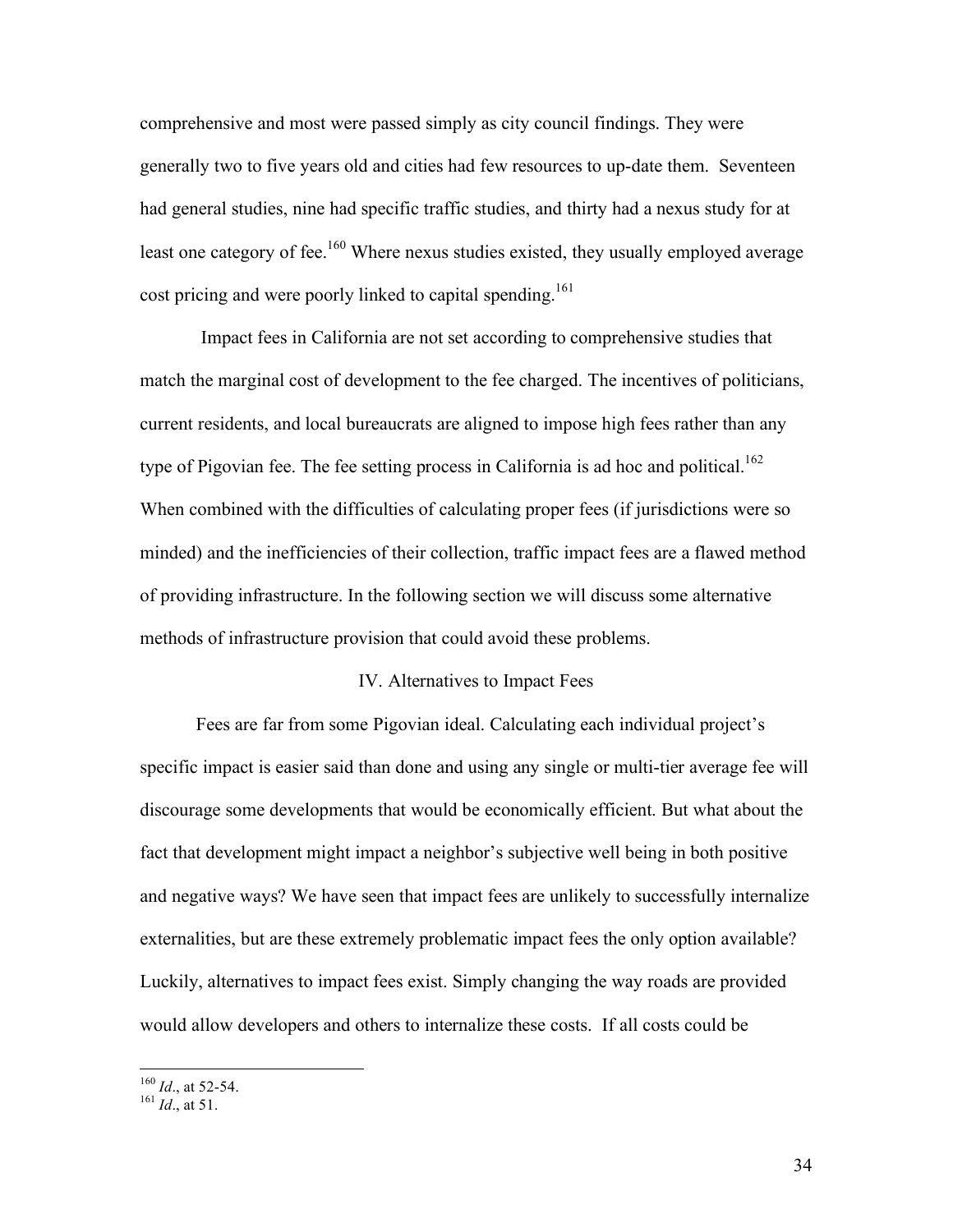internalized through road provision reforms there would be no spillover costs and, hence, no need for inefficient impact fees. Let us consider some market solutions.

## A. Traffic Alternatives

New development traffic costs spillover onto existing residents and city budgets in three ways. Most obviously, new outlying development requires new local roads to be constructed within the development and roads to connect it to the existing traffic grid. When cities are responsible for constructing and/or maintaining these roads existing taxpayers bear some of the burden of new development if there are no impact fees. New development also brings in more residents whose travel crowds major highways and thoroughfares. Often additional highway lanes or new entrances are needed to offset this burden. Taxpayers again bear the cost of construction. Finally, the community's increased population also burdens the existing local traffic grid. This imposes costs on local residents both through increased delays and gridlock, and through government expenditures to finance road widening and other traffic control measures. But is the problem inherent to the market or is the problem due to the way government provides these common pool resources?<sup>163</sup> If government simply turned over the provision of roads to the private sector (as proposed by the numerous authors in Roth [2006]) then the problem of externalities would not arise. Let us consider some potential solutions that could arise in the market. 164

<sup>&</sup>lt;sup>162</sup> *Id.*, at 49.<br><sup>163</sup> See Bruce Benson (1994) "Are Public Goods Really Common Pools" for a discussion of this.<br><sup>164</sup> See Gabriel Roth, ROADS IN A MARKET ECONOMY, (1996) and STREET SMART. (ed. 2006)) New Brunswick: NJ. Independent Institute and Transaction Publishers for excellent discussions on alternative ways to construct, finance, and operate roads.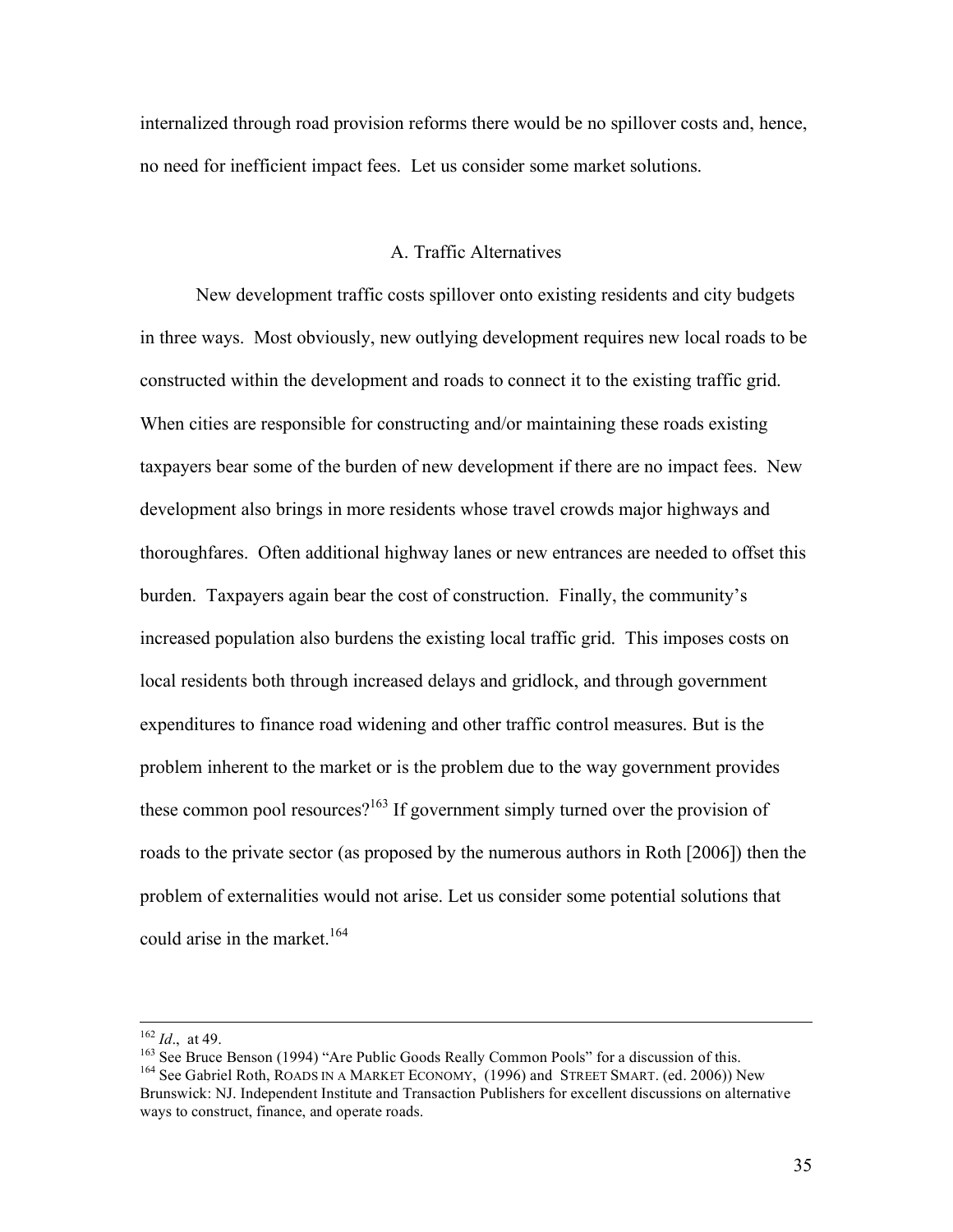## *Local and Connecting Roads*

Local roads within a new development and those roads needed to connect the development to the existing traffic grid are the easiest to envision being provided without resorting to impact fees. If local governments do not finance and construct these roads within a development existing residents do not have to foot the bill. The potential builder wishing to construct a new development would have to bear the cost of installing the roads himself in order to complete his project. This is already common with many developments in California and elsewhere in the United States.<sup>165</sup> Because a developer can only sell homes if they are accessible to their residents, the developer has an incentive to install any necessary roads. Since the developer benefits from the roads and bears the costs if they are not built, developers will be naturally led to construct only those projects where the cost of development is less than the expected consumer value once the project is complete. All cost and benefits of the local and connecting roads are borne by the individual developer, so that any local costs are internalized. And perhaps most importantly, this would bring the design and placement of the roads into the realm of economic calculation, which as Ludwig von Mises has discussed, is so important.<sup>166</sup> With private provision, the developer will want to design the road system in a way that maximizes the final value of the new development. With local government provision, in contrast, the profit and loss system is absent, so governments have little information or incentive to maximize the value of a specific tract.

In addition to construction costs, road maintenance could also be separated so no costs spill over on the existing community. After the development is completed the

<sup>&</sup>lt;sup>165</sup> See Bruce Benson (2006) at 39.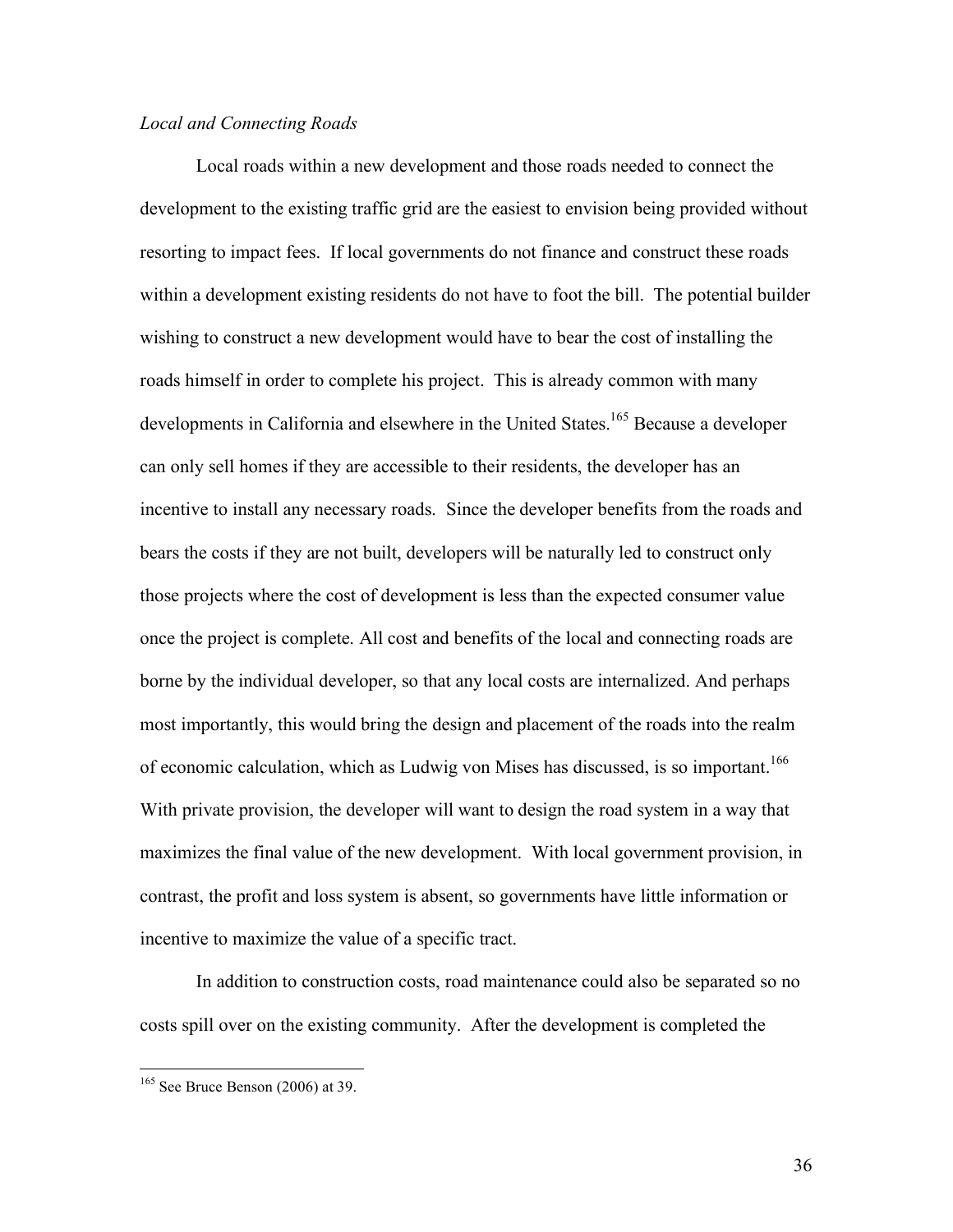beneficiaries of the local and connecting roads will be the residents of the development. Many neighborhoods already have homeowners (or street owners) associations to govern collecting fees and paying for maintenance of the streets<sup>167</sup> (See Chap X for a discussion of neighborhood associations). Essentially, purchasing a home can be bundled with purchasing a fractional share of its neighborhood and connecting roads. When structured this way existing local residents would bear neither the immediate nor future infrastructure costs of servicing the new development. All costs of local and connecting roads would be internalized to the new development so there would be no need for impact fees to finance them.

There is already much evidence that development in the U.S. can provide its own local roads as private or club goods.<sup>168</sup> Over 8,000,000 US residents lived in gated communities in  $1995^{169}$  and this is only a fraction of the total number or U.S. citizens living on privately provided roads.<sup>170</sup> In short, there is little theoretic or empirical justification for governments to fund the construction and maintenance of local and connecting roads in new development through the use of traffic impact fees.

# *Highways and Thoroughfares*

Highways and thoroughfares cannot be efficiently financed by only new development (if developments are on a small scale) because existing residents also benefit from the construction or expansion. If new development bore the full burden of

 <sup>166</sup> See Ludwig Von Mises, HUMAN ACTION: <sup>A</sup> TREATISE ON ECONOMICS, (Scholar's Edition, 1998), at <sup>201</sup>

 $-232$  for a thorough discussion of the of economic calculation as the guide for appropriate action.<br><sup>167</sup> See Chapter 10 for a discussion of neighborhood associations.<br><sup>168</sup> See Fred Foldvary, PUBLIC GOODS AND PRIVATE CO <sup>168</sup> See James Buchanan, An Economic Theory of Clubs, *Economica*, 32 (February 1965) at 1-14.<br><sup>169</sup> Bruce Benson. TO SERVE AND PROTECT, at 93 (1995).

<sup>&</sup>lt;sup>170</sup> Bruce Benson, *Are Roads Public Goods, Club Goods Private Goods or Common Pools*?, Working Paper, Florida State University, at 39 (2006).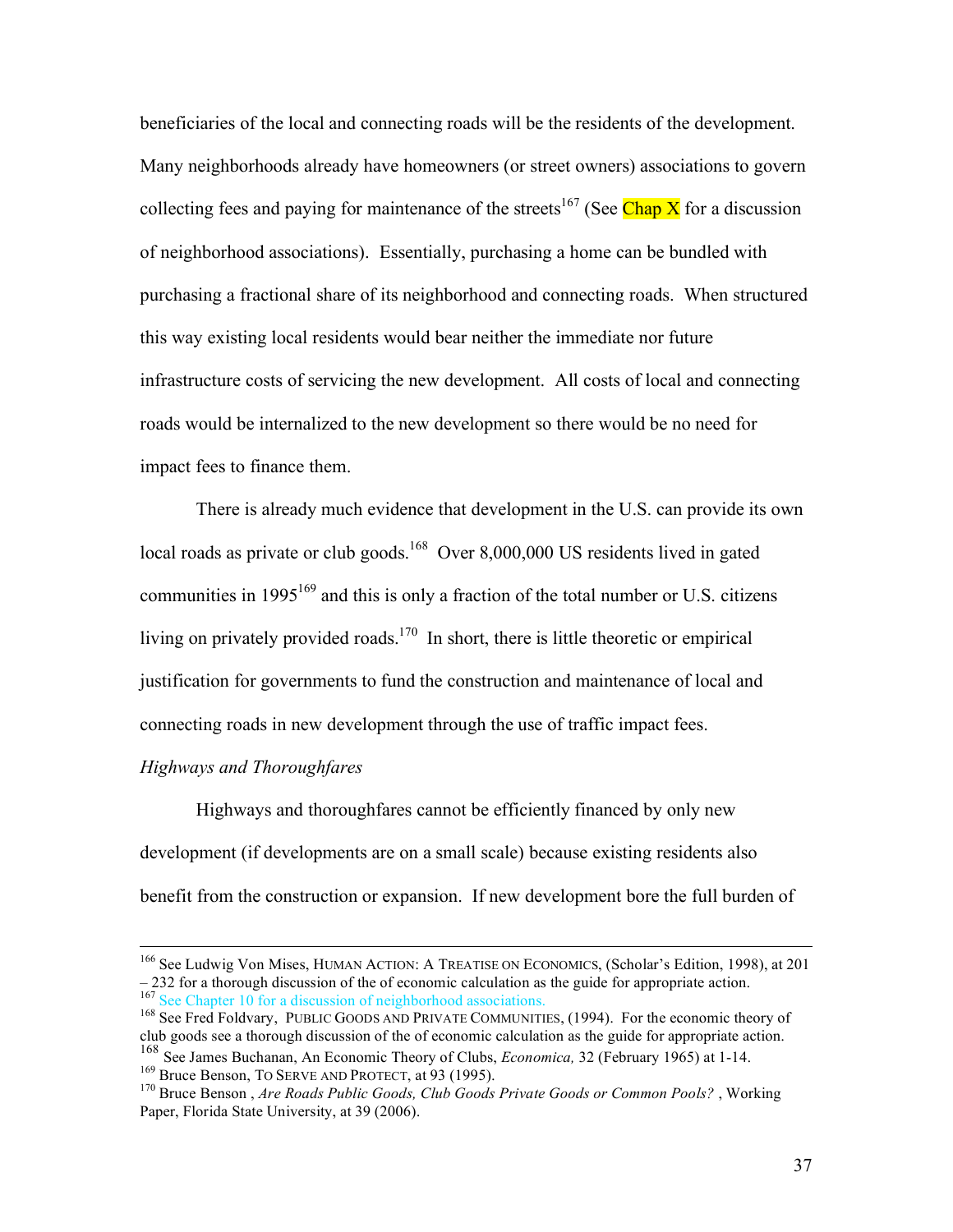constructing or expanding these roads, development would be inefficiently discouraged. To have efficient highway development those who benefit from the highway, i.e. drive on it, must be the ones who pay for it. Currently most highways are funded through tax dollars not through direct usage charges.<sup>171</sup> Thus highways are often overcrowded and underprovided. New development only compounds this problem by adding more drivers to the highways. Because of the difficulties in calculating and implementing impact fees on new development, whenever highways can be provided by the private sector economic efficiency will be enhanced.

Private construction and maintenance of highways is less common today but many successful modern and historical examples of private provision exist. In early America turnpikes were often privately constructed and financed.<sup>172</sup> Between 1794 and 1840 3,750 miles of New England private turnpikes were built and operated by 238 turnpike groups.<sup>173</sup> New York had over 4,000 miles of private turnpikes by 1821.<sup>174</sup> Similarly, Pennsylvania had about 2,400 miles in 1832 while Maryland had 300 miles of private roads in 1830 and New Jersey companies provided about 550 miles of private turnpikes in  $1821$ .<sup>175</sup> Overall, relative to the size of the economy colonial turnpikes in the early U.S. were larger than the post WWII interstate system.<sup>176</sup>

SR91 in Southern California is the most well known current U.S. example of a privately constructed and operated highway. In 1995 \$134 million dollars of private

 $171$  Gasoline taxes are an inefficient method of financing roads because they do not distinguish who drives on which roads and at what times. Different roads have different demands and levels of congestion and to be operated efficiently should have different prices to reflect that. Gasoline taxes fail to do this.<br><sup>172</sup> See Daniel Klein, *The Voluntary Provision of Public Goods? The Turnpike Companies of Early* 

*America*, in David Beito, Peter Gordon, and Alexander Tabarrok (Ed.), THE VOLUNTARY CITY, at 76-101 (2002) for a discussion of these companies and what mechanisms allowed them to provide the roads.<br>  $^{173}$  *Id*, at 84.<br>  $^{174}$  *Id*, at 84.<br>  $^{175}$  *Id*, at 84.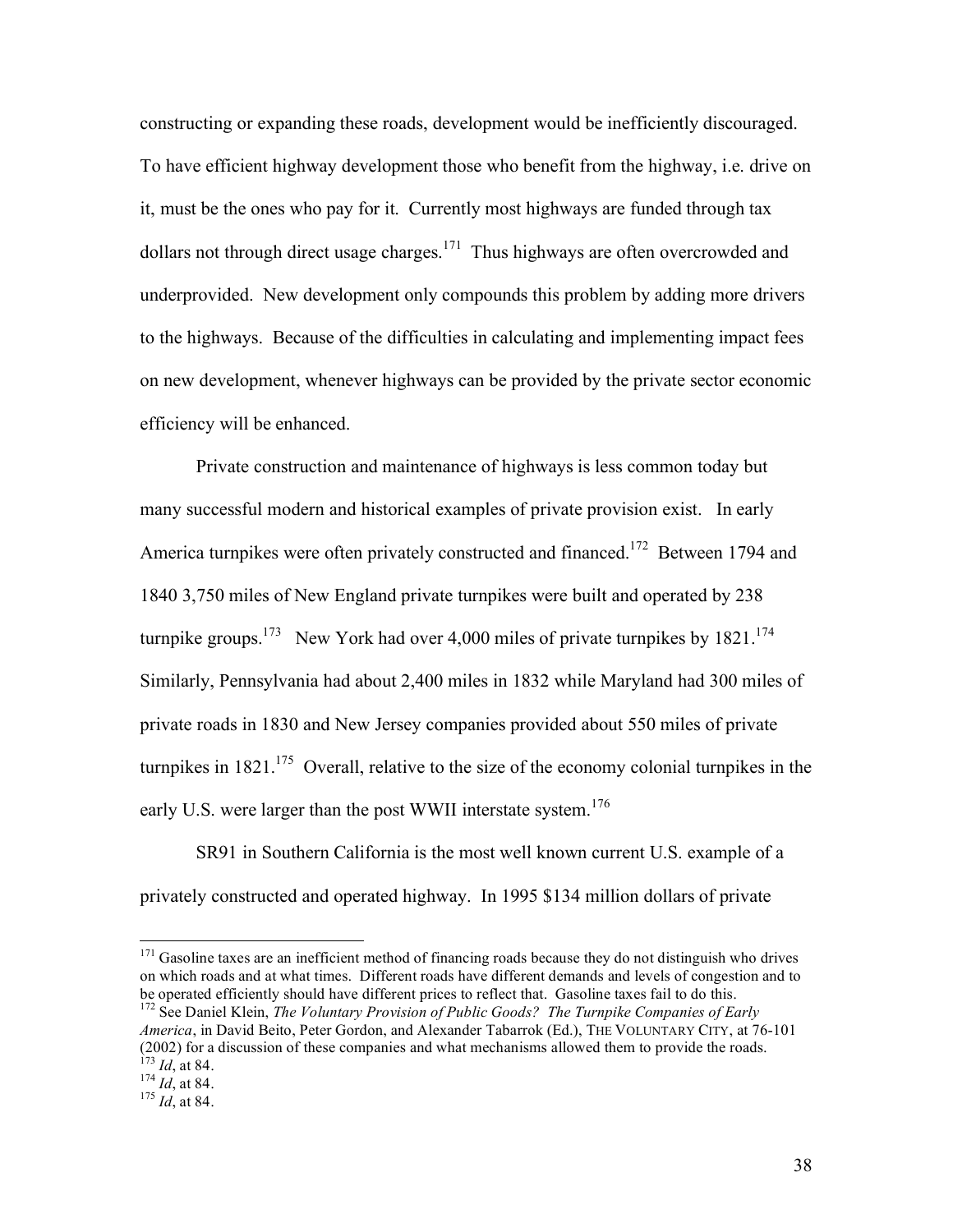capital was spent to construct a four-lane private toll highway adjacent to an existing nontoll government highway in Orange County just east of Anaheim.<sup>177</sup> The road is approximately 10 miles long and charges a fixed toll that varies between \$1.00 and \$5.50 depending on the time of day.<sup>178</sup> The road generates annual revenue of approximately \$29 million and has turned a profit every year since  $1998$ <sup>179</sup> In addition to shorter commute times drivers report that the private toll lanes are safer than the adjacent freeway.<sup>180</sup> The toll way also manages to avoid the cost and delay of tollbooths by using 100 percent electronic toll monitoring that allows drivers to continuously maintain highway speed.

Orange County has several highways that, although not completely private, follow the SR91 model comprising 51 miles of congestion relieving toll roads operated by TCA, a public/private transportation partnership.<sup>181</sup> Chicago recently joined in the move to privatization when it leased the Chicago Skyway to a private Spanish/Australian investor group for 99 years for \$1.83 billion.<sup>182</sup> Growing interest in toll roads spurred the current Administration to propose a new \$100 million "Open Roads Financing Pilot Program" to explore the expanded use of tolls.<sup>183</sup>

Privatization would provide another advantage in allowing government to reduce their borrowing needs or use their scarce revenue on in other ways. Dana R. Levenson, City of Chicago Chief Financial Officer is quoted, " This transaction, which is the first of

<sup>&</sup>lt;sup>176</sup> Gerry Gunderson, *Privatization and the 19<sup>th</sup>-Centruy Turnpike.* CATO JOURNAL 9(1) at 192 (1989).<br><sup>177</sup> Edward Sulliv, *HOT Lanes in Southern California*, in Roth (2006), *supra* note.

<sup>&</sup>lt;sup>178</sup> *Id.* at 191.<br>
<sup>179</sup> *Id.* at 197.<br>
<sup>180</sup> *Id.* at 209.<br>
<sup>181</sup> Orange County's Toll Roads, *available at* http://www.thetollroads.com/home/about\_history.htm<br>
<sup>181</sup> Orange County's Toll Roads, *available at* http://w http://www.tollroadnews.com/cgi-bin/a.cgi, Jan. 24, 2005.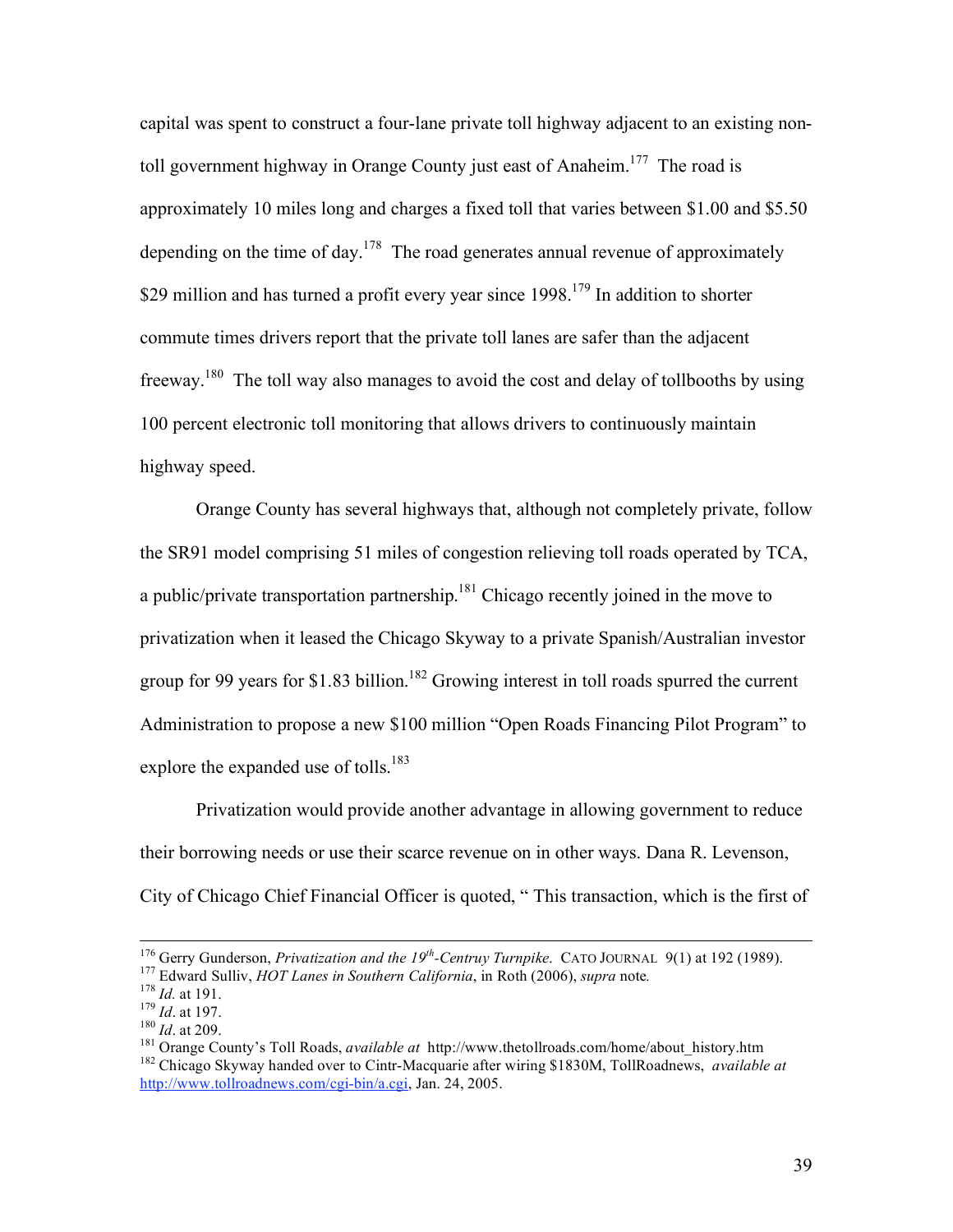its kind in the nation, fulfills Mayor (Richard) Daley's continued commitment to pursue innovative financing techniques, and has provided Chicago taxpayers with an unprecedented single up-front payment of \$1.83 billion that we well use to invest in our people and protect Chicago's taxpayers both today and in the future."<sup>184</sup> Nevada is currently investigating toll roads to help ease a \$3.8 billion shortfall in Nevada's highway budget between now and 2015.<sup>185</sup> This solution is becoming increasingly necessary as gas tax revenues shrink with more fuel-efficient vehicles at the same time the aging highway system requires more maintenance.<sup>186</sup> Indiana and New Jersey are currently studying the privatization of state owned facilities.<sup>187</sup>

Toll roads also offer an additional potential advantage: congestion pricing. Many businesses already use congestion pricing including movie theaters that charge a low price on a midweek afternoon when the additional cost of filling an empty seat is close to zero and a higher price on weekend evenings when demand is high and the opportunity cost of the seat is driven up by the number of people willing to fill it.<sup>188</sup> Traffic congestion pricing is similar. While the marginal cost of traffic impacts from development is difficult to measure, the marginal cost of congestion is simple using existing road sensor technology and FasTrac electronic tolling. SR91 in Orange County uses a variable hour pricing system with price fluctuations tied to historical traffic conditions. Many other countries are experimenting with similar pricing schemes ranging from simple downtown daily driving fees practiced in London and Singapore to area,

 <sup>183</sup> David Bauer, Editor, *Washington Update*, AMERICAN ROAD AND TRANSPORTATION BUILDERS

ASSOCIATION, Feb. 13, 2006, No. 06-02.<br><sup>184</sup> Chicago Skyway, *supra* note, at 1.<br><sup>185</sup> Brendan Riley, *Nevada Task Force Eyes Toll Roads to Resolve Shortfall*, CONSTRUCTION EQUIPMENT<br>GUIDE, Feb. 4, 2006, Vol.2, No.3.

<sup>&</sup>lt;sup>186</sup> Orange County, *supra* note, at 4. <sup>187</sup> *Id*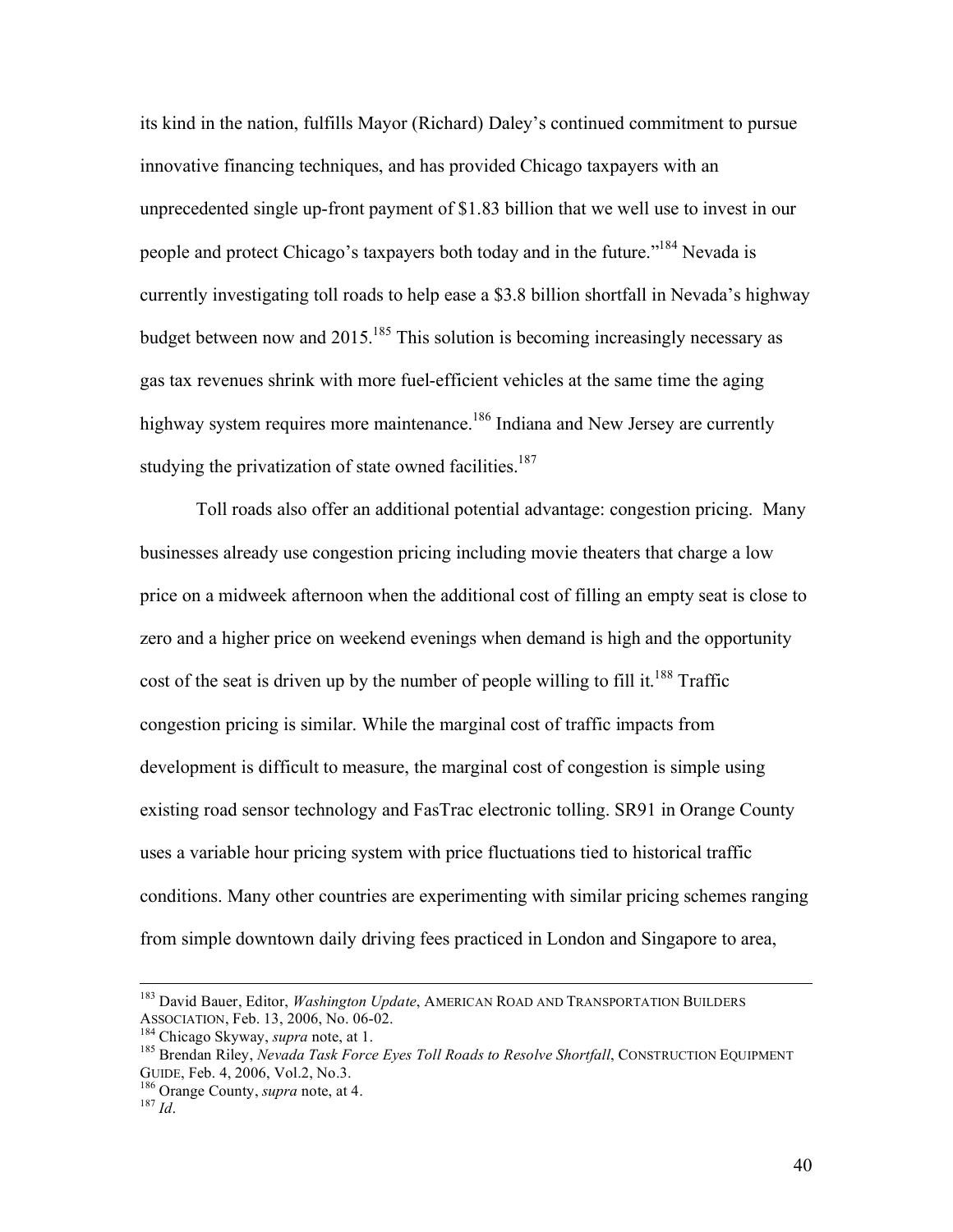facility, or distance-based programs in Norway, Hong Kong, the Netherlands, Italy, and France to San Diego that uses real-time congestion data to change tolls up to every six minutes with electronic notification to drivers.<sup>189</sup> Although the argument has been made that tolling unfairly disadvantages the poor, a study of Orange's SR91 showed that the toll road was not used entirely by the wealthy. "The ability to save time and reduce uncertainty confers substantial benefits to all drivers, including service professionals who can make more service calls and parents of any income group rushing to avoid charges for child care."<sup>190</sup> Not only does congestion pricing reduce demand at peak travel periods, where it generates profits, it provides the incentive to build more roads, further lowering the costs of congestion. Private tolling provides both a demand and supply solution. It is a better method of financing and operating new highways than charging new development impact fees.

## *Existing Local Traffic Grid*

The inefficiencies of development impact fees would shrink significantly if new developments had to pay for their own local and connecting roads and highways were privately provided and financed. The only traffic impact that would remain is increased congestion on existing local roads. Here, too, each development will have a different marginal impact so fees are not going to provide the Pigovian solution, though the total "economic inefficiency" would be smaller than when fees are used to cover all types of road construction. But even here private alternatives could eliminate the need for impact fees.

<sup>&</sup>lt;sup>188</sup> Flamm and Rosston, *supra* note, at 2.<br><sup>189</sup> *Id*., at 3.<br><sup>190</sup> *Id*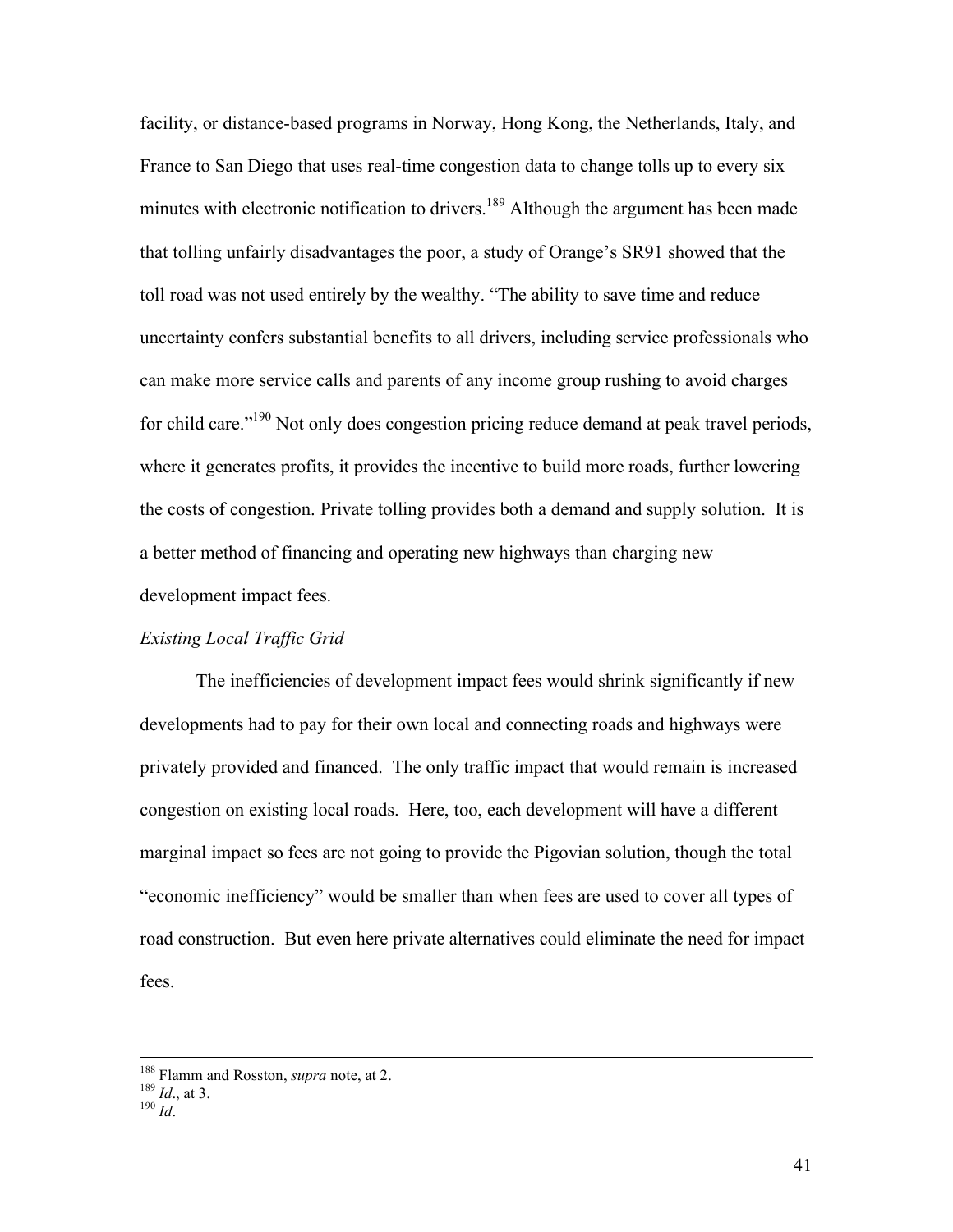One could imagine numerous different ways of privatizing existing roads but let us consider one. Existing local roads could simply be turned over to local residents who live on them. New street owners associations could be formed to establish rules, limit access, and to finance their maintenance.<sup>191</sup> Streets with many commercial businesses would likely find it advantages to encourage usage so that the businesses could attract customers (think of free streets around shopping malls) while residential streets might try to limit access to only residents and guests (think of the gated community with a single entrance). The individual decisions could be left up to each association. Under this situation, existing local residents would be able to limit the impact of new development to minimize spillover costs.

Reforming local ownership by deeding back existing streets to citizens is the most radical change necessary to eliminate the traffic impact of new development. However, it is not without precedent in the U.S. In the 1970s and 1980s the city of St. Louis deeded back a number of its existing streets to current residents to govern through street owners associations. The process began in 1970 when the Westminster Place area of St. Louis petitioned the city to deed the streets back to the residents because they were unhappy with the approximately 6,000 cars a day that were using the area as a short cut around major boulevards with traffic lights.<sup>192</sup> The street owners association was given responsibility for street, sewer, and streetlight maintenance, garbage pickup, and the right to limit through traffic and install speed bumps.<sup>193</sup> The success of private street

<sup>&</sup>lt;sup>191</sup> Although charging tolls is a possibility, the transaction costs of this are likely too high at present. In the future the use of electronic tolls which charge drivers via satellite or overhead monitor may overcome transaction costs allowing these roads to operate more like modern toll financed private highways.<br><sup>192</sup> Gage, T. J. (1981) "Getting Street-Wise in St. Louis." *Reason*. 13: 18-20.<br><sup>193</sup> See Bruce Benson. *Do Holdout Probl* 

*Provision of Roads Necessary?* in Roth (2006), *supra* note.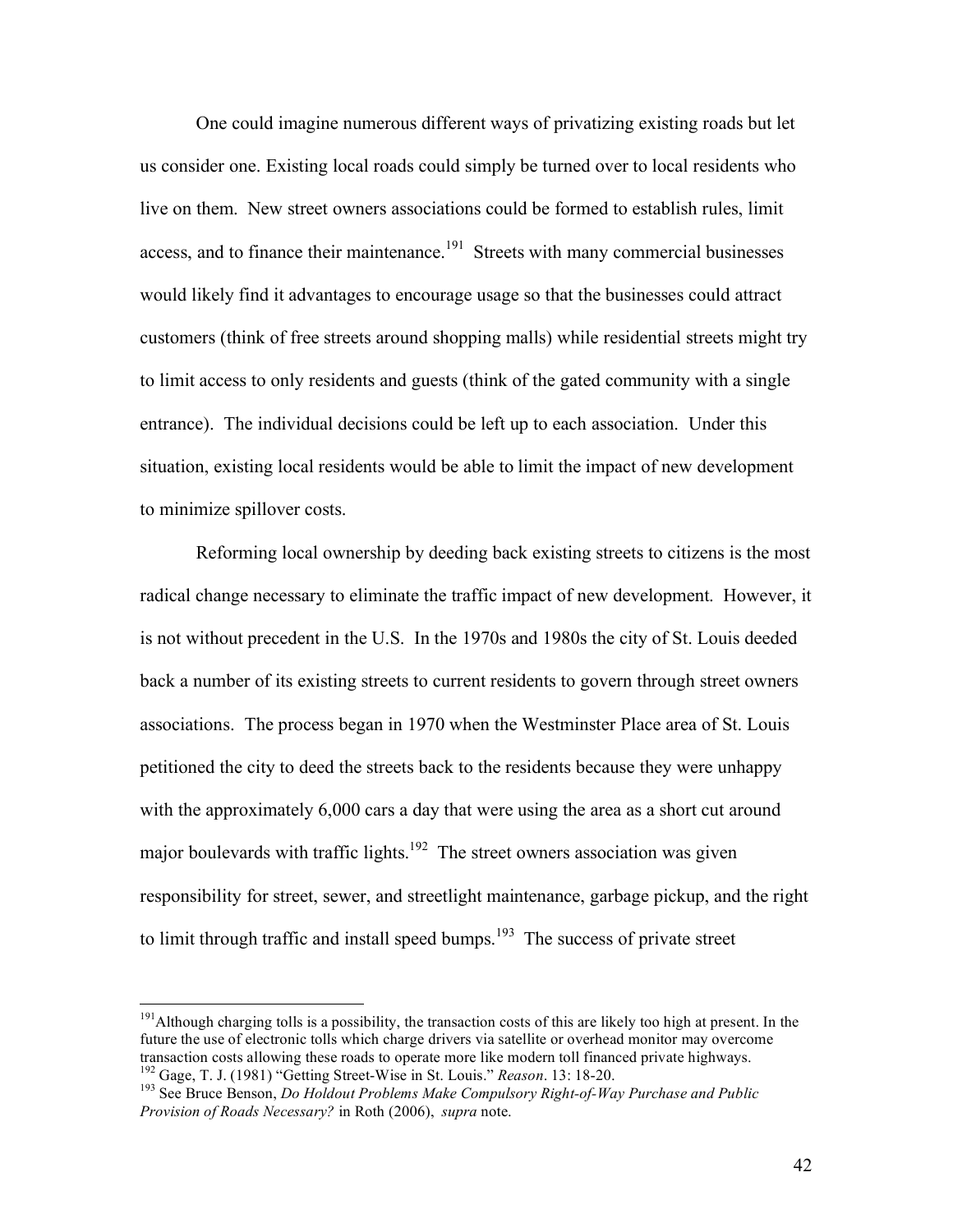associations let to their spread in St. Louis. The city had over 427 private street associations by  $1982^{194}$  and in two municipalities more than 50 percent of the street mileage was privately provided.<sup>195</sup> Although the privatization of the existing street grid is more complicated than developers financing their own local and connecting roads, and more complicated than privatizing highways, the St. Louis case shows that it is an option.

If communities: (1) simply had developers build their own local and connecting roads, (2) used toll roads to privatize highways and thoroughfares, and (3) deeded back the existing traffic grid to local residents, then local development no longer creates any spillover costs on local communities. The alleged need for traffic impact fees would no longer exist.

#### B. Privatization of Other Impacts

In addition to traffic impacts, government also often charges development impact fees for water provision, sewers, storm systems, parks, schools, refuse collection and police and fire services. These goods are often considered public goods because their provision has spillover effects on the community. But attempting to charge developers the marginal impact that their developments cost the community faces the same calculation problems as traffic impact fees. Yet an important alternative to government exactions for these impacts exists. Here too, advocates of impact fees usually overlook the simplest way of eliminating this problem: private provision.

A large literature in economics demonstrates that many local "public goods" traditionally associated with local governments can be provided through the market.<sup>196</sup>

<sup>&</sup>lt;sup>194</sup> Roger B. Parks and Ronald J. Oakerson, METROPOLITAN ORGANIZATION: THE ST. LOUIS CASE (1988).<br><sup>195</sup> Foldvary, supra note, at 191.<br><sup>196</sup> See the following: Spencer MacCallum. THE ART OF COMMUNITY, (1970); Spencer MacC

*Quickening of Social Evolution: Perspectives on Proprietary (Entrepreneurial) Communities* in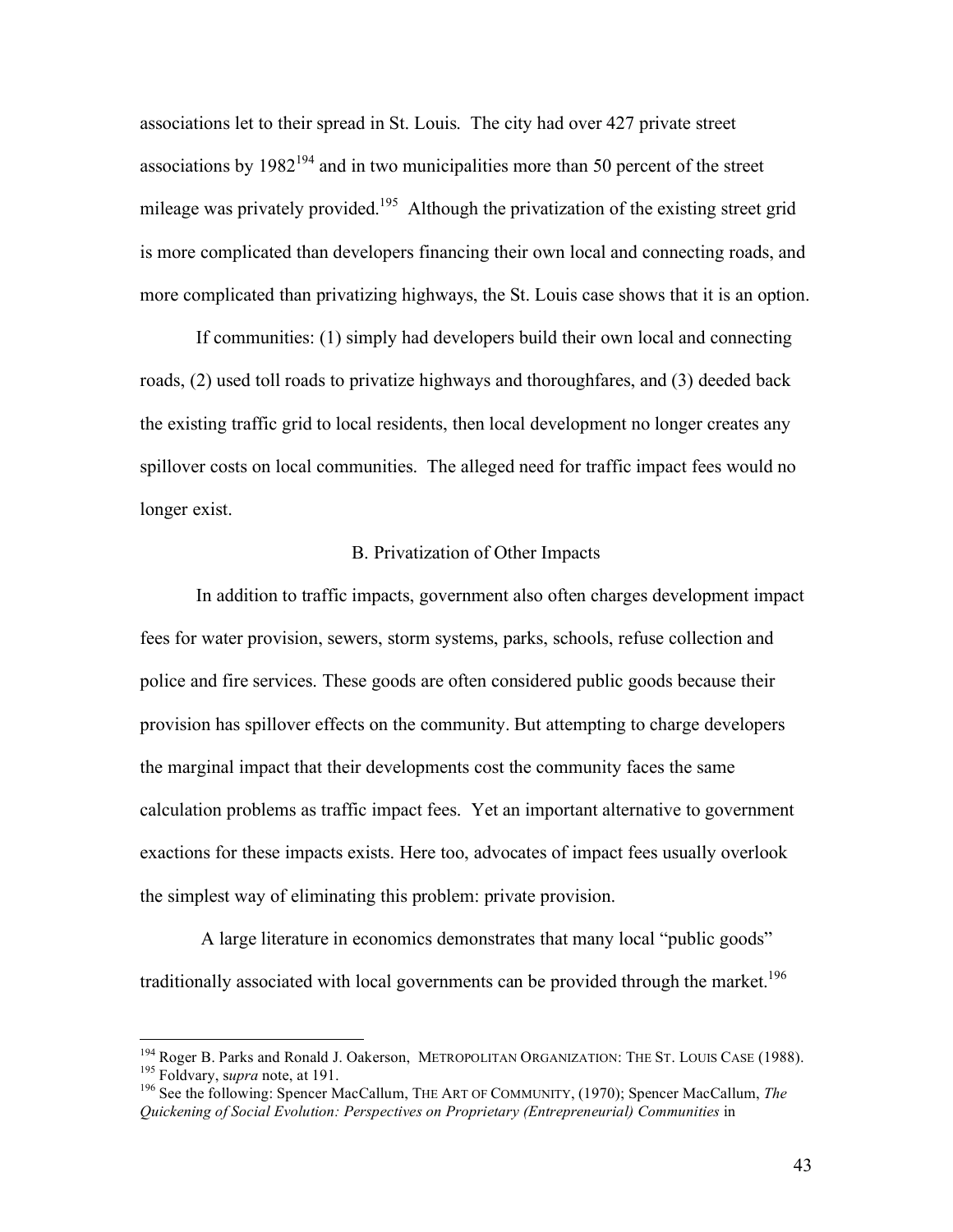Why would private enterprise have an incentive to provide positive public goods or minimize negative externalities? Private parties will do so if they can internalize those benefits. Harold Demsetz described how this can be done:

The enclosing of land into a single ownership entity which often undertakes to provide services usually provided by the government from tax revenue, such as streets, sidewalks, refuse collection, and even police protection, allows the owner to exclude those who refuse to pay rentals which cover the cost of these services. $197$ 

Market arrangements can take many forms from contractual homeowners associations with multiple parties to multi-tenant income properties with a single owner.<sup>198</sup>

Consider a proprietary community such as Disney World or Disney's privately

planned city Celebration. These communities are essentially private cities that internalize

the production of local public goods.<sup>199</sup> Disney provides private security, sanitation,

commercial, recreational, and residential goods to residents and visitors over a 45 square

mile area. 200

One important difference between private entities such as Disney and public

government is that private entities are motivated and disciplined by the profit mechanism.

An advantage of the profit motive is that it aligns the incentives of proprietors with the

incentives of their customers, because the proprietors can only make money if their

customers are satisfied.

 $\overline{a}$ 

INDEPENDENT REVIEW, 2, at 287-302 (1997); Spencer MacCallum, *The Case for Land Lease Versus Subdivision*, in Beito, Gordon, and Tabarrok, *supra* note, at 371-400 (2002); Fred Foldvary, *supra* note; Frederic Deng, Peter Gordon, and Harry Richardson, *Private Communities, Market Institutions, and Planning*, (University of Southern California Working Paper 2002); Tyler Cowen, THE THEORY OF MARKET FAILURE, (1988); and Tyler Cowen and Eric Crampton (eds.), MARKET FAILURE OR SUCCESS: THE

NEW DEBATE, (2002).<br><sup>197</sup> Demsetz, H., *The Exchange and Enforcement of Property Rights*, JOURNAL OF LAW AND ECONOMICS 7:<br>293-306 (1964).

<sup>&</sup>lt;sup>198</sup> Spencer MacCallum in Beito, Gordon, and Tabarrok (2002), *supra* note.<br><sup>199</sup> Beito, Gordon, and Tabarrok (2002), *supra* note.<br><sup>200</sup> See Foldvary, *supra note*, at 114-133 for a discussion of all of the community go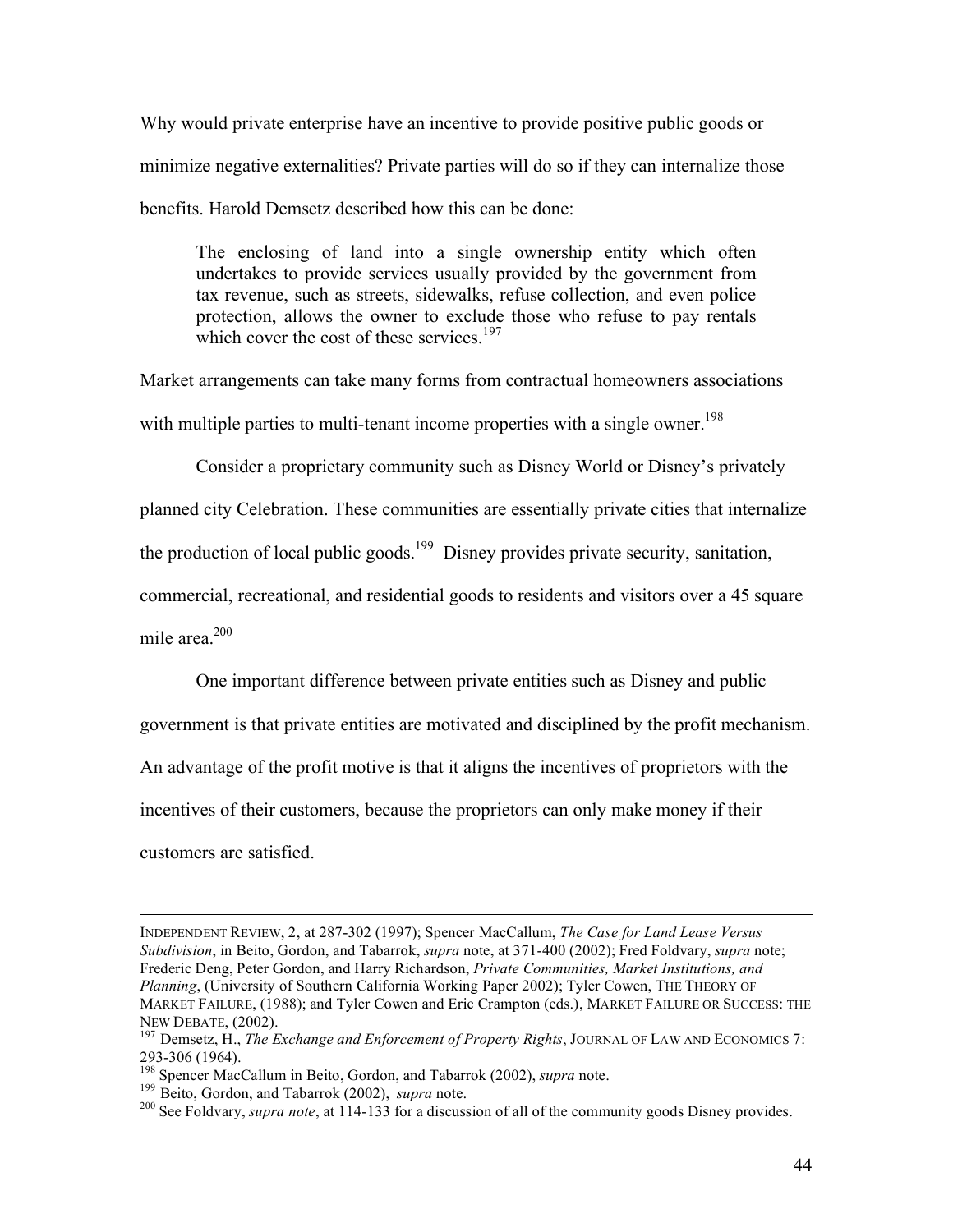Disney, for example, has an incentive to figure out and provide the optimal amount of local public goods because they want to maximize the value of their land. If they have refuse, crime, or sewer problems within their bounds, they will suffer losses. The incentives for local governments, on the other hand, are much less clear given the absence of prices, profits and losses.<sup>201</sup> If government officials make bad decisions they may need to worry about being fired or being voted out of office, but the feedback mechanism is much less direct. 202

How do private parties get compensated for providing local public goods? Even though there might not be explicit prices for goods like roads, bundling them with goods that must be purchased such as housing enables the private party to recoup his or her investment when the price of the private good increases. A home with a road next to it, of course, is worth more than a home with no road at all, so if providing a road makes sense then the developer will have an incentive to provide it. As economist Tyler Cowen points out:

Shopping malls and condominiums are other examples of the use of tying arrangements for public goods supply. In the case of shopping malls, public goods such as streets and security are paid for through the provision of private goods such as shoes, clothing, and books.<sup>203</sup>

They essentially tie the provision of public goods that have no price with the provision of private goods that have an explicit price, and as long as there is a competitive market in housing there will be an efficient provision of housing and the accompanying public goods. The advantages of such arrangements are further explored in the literature on

<sup>&</sup>lt;sup>201</sup> See Ludwig Von Mises, *supra* note, at Chapter XVI and Friederich A. Hayek, INDIVIDUALISM AND ECONOMIC ORDER, (1992)for well-developed discussions of prices. See also Joseph A. Schumpeter, CAPITALISM, SOCIALISM, AND DEMOCRACY, at  $81-86(3^{rd} Ed., 1950)$  for an explanation of creative destruction from profit and losses.

<sup>&</sup>lt;sup>202</sup> Mitchell and Simmons, *supra note*.<br><sup>203</sup> Tyler Cowen (1988), *supra* note, at 10.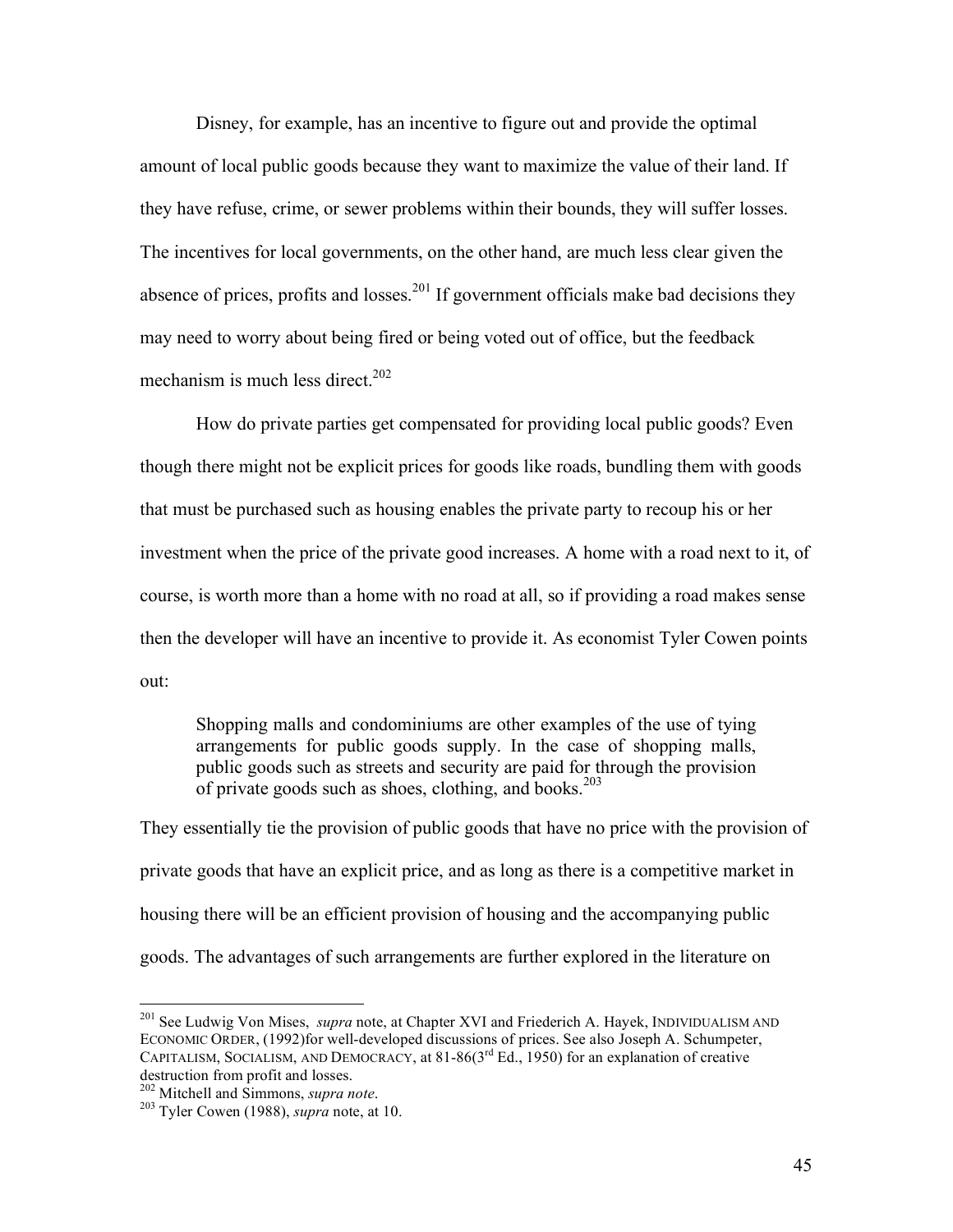private communities by authors including MacCallum, Foldvary, Deng, Gordon, and Richardson. 204

Some might wonder whether privately produced public goods would work on a large scale. Although great weight is often attached to the importance of spillover effects for local government services,<sup>205</sup> Cowen argues that "Most real-world public goods, however, are local," rather than, "national or global, which implies there is only one community and that it has a fixed membership."<sup>206</sup> Tom Means and Stephen Mehay test such a hypothesis econometrically and conclude that, "most local government services do not exhibit a significant degree of publicness."<sup>207</sup> Given that the externalities or spillover or neighborhood effects of these public goods are very local, it is not surprising to see so many private communities providing them on their own. Foldvary, and Beito, Gordon, and Tabarrok provide the most comprehensive discussions of how private communities can provide local public goods.<sup>208</sup> Places like Lake Havasu City, Arizona and Irvine Ranch, California have been entirely created with private funds.<sup>209</sup> As of 1998 there were about 205,000 neighborhood associations in the United States housing nearly forty-two million residents providing a multitude of services including garbage collection, street maintenance, snow removal, gardening, and maintenance of common areas and recreational facilities. 210

 <sup>204</sup> Spencer MacCallum (1970, 1997, 2002), Foldvary (1994), and Deng, Gordon, and Richardson, all *supra*

<sup>&</sup>lt;sup>205</sup> John H.Y. Edwards (1990), *Congestion Function Specification and the Publicness of Local Goods*, JOURNAL OF URBAN ECONOMICS, 80-96, (January 1990).

Fournal of URBAN ECONOMICS, 80-96, (January 1990). 206 Tyler Cowen, *supra* note, at 14.<br><sup>207</sup> Tom S. Means and Stephan L. Mehay, Estimating the Publicness of Local Government Services: Alternative Congestion Function Specifications, SOUTHERN ECONOMIC JOURNAL, v.61, n.2, 614-627,and at <sup>626</sup> (1995). <sup>208</sup> Foldvary, *supra* note and Beito, Gordon, and Tabarrok, *supra* note. <sup>209</sup> Beito, Gordon, and Tabarrok, *supra* note, at 270. <sup>210</sup> *Id.*, at 310-311,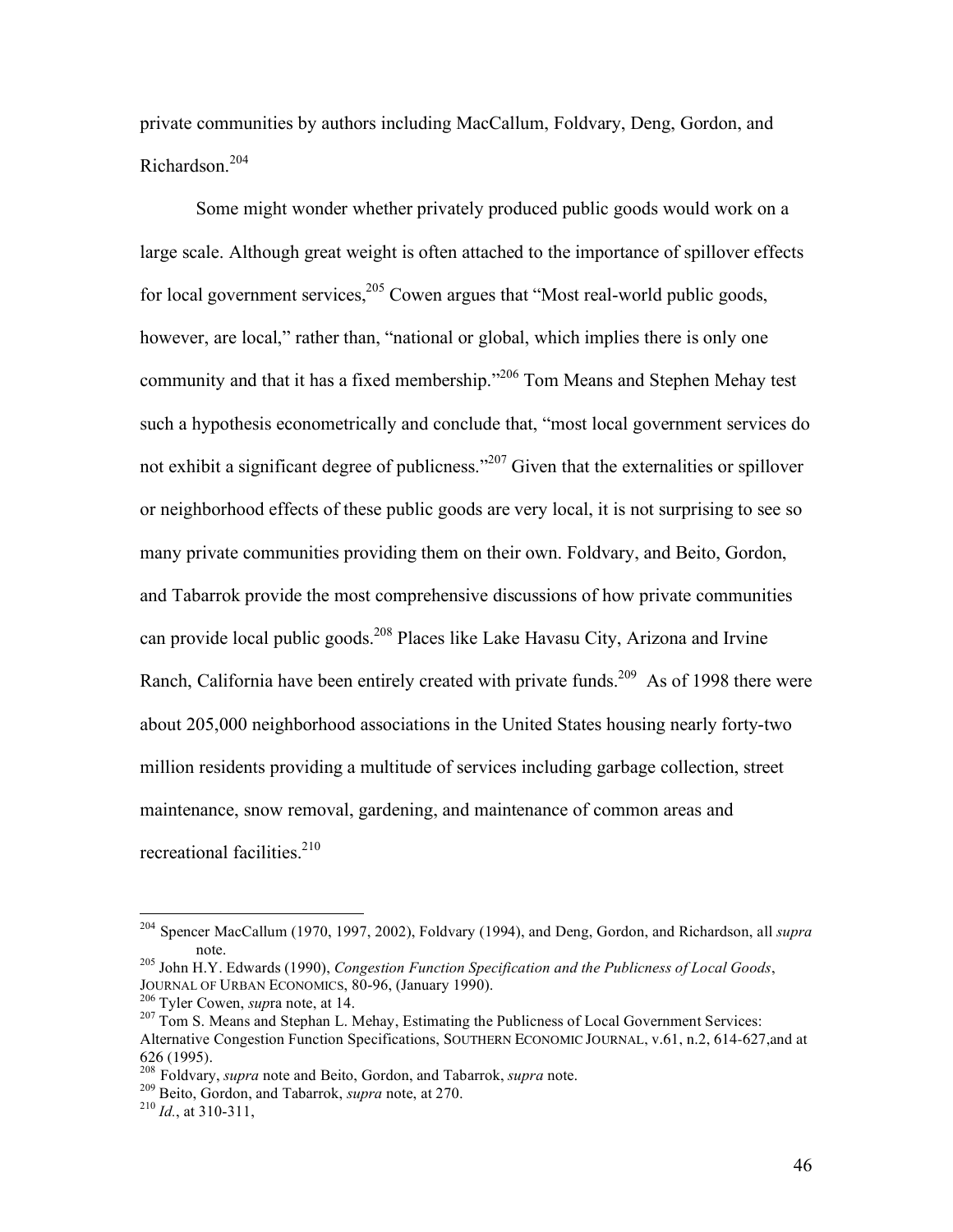These private associations are not all small condominium associations or entertainment complexes such as Disney World. Some are quite large permanent residential and commercial areas that provide a wide range of public goods for which many politically governed jurisdictions charge impact fees. Ford's Colony near Williamsburg, Virginia is a private 2,500 acre community of single family houses, town homes, and condominiums that owns all of its own streets and operates a golf course.<sup>211</sup> Sea Ranch, California, is a private community with more than 10,000 residents.<sup>212</sup> It provides community goods such as roads, sewers, electricity, fire protection, security patrols, hiking trails, golf, tennis, swimming and a private airstrip.<sup>213</sup> Although some cities charge impact fees for parks, Arne notes, "Sea Ranch is a park; its commissioners merely put the roads and trails in to let people enjoy nature's wonders. These entrepreneur-mandated improvements, coupled with extensive rules of preservations, took the place of city park commissions and charitable donors."<sup>214</sup> Reston, Virginia is a mixed use privately planned and constructed community where more than 40,000 people reside and 22,000 people work and it remains unincorporated in Fairfax County despite its size.<sup>215</sup> It has a mix of single family detached homes, apartments, commercial and light-industrial businesses as well as schools, lakes, trails, and golf courses.<sup>216</sup> Reston has 1045 acres of open space that includes woodland, trails, a park with horse and jogging trails, four lakes, ponds, gardens, two golf courses, sports fields and tennis courts, child

<sup>&</sup>lt;sup>211</sup> Foldvary, *Supra note*, at 188.<br><sup>212</sup> Robert Arne, 2002, "Entrepreneurial City Planning" in Betio, Gordon, and Tabarrok, *supra note*. p. 103.<br><sup>213</sup> *Id.*<br><sup>214</sup> *Id.* at 118.<br><sup>215</sup> Donald Boudreaux and Randal Holcom

Betio, Gordon, and Tabarrok, *supra note*, at 297. <sup>216</sup> *Id*.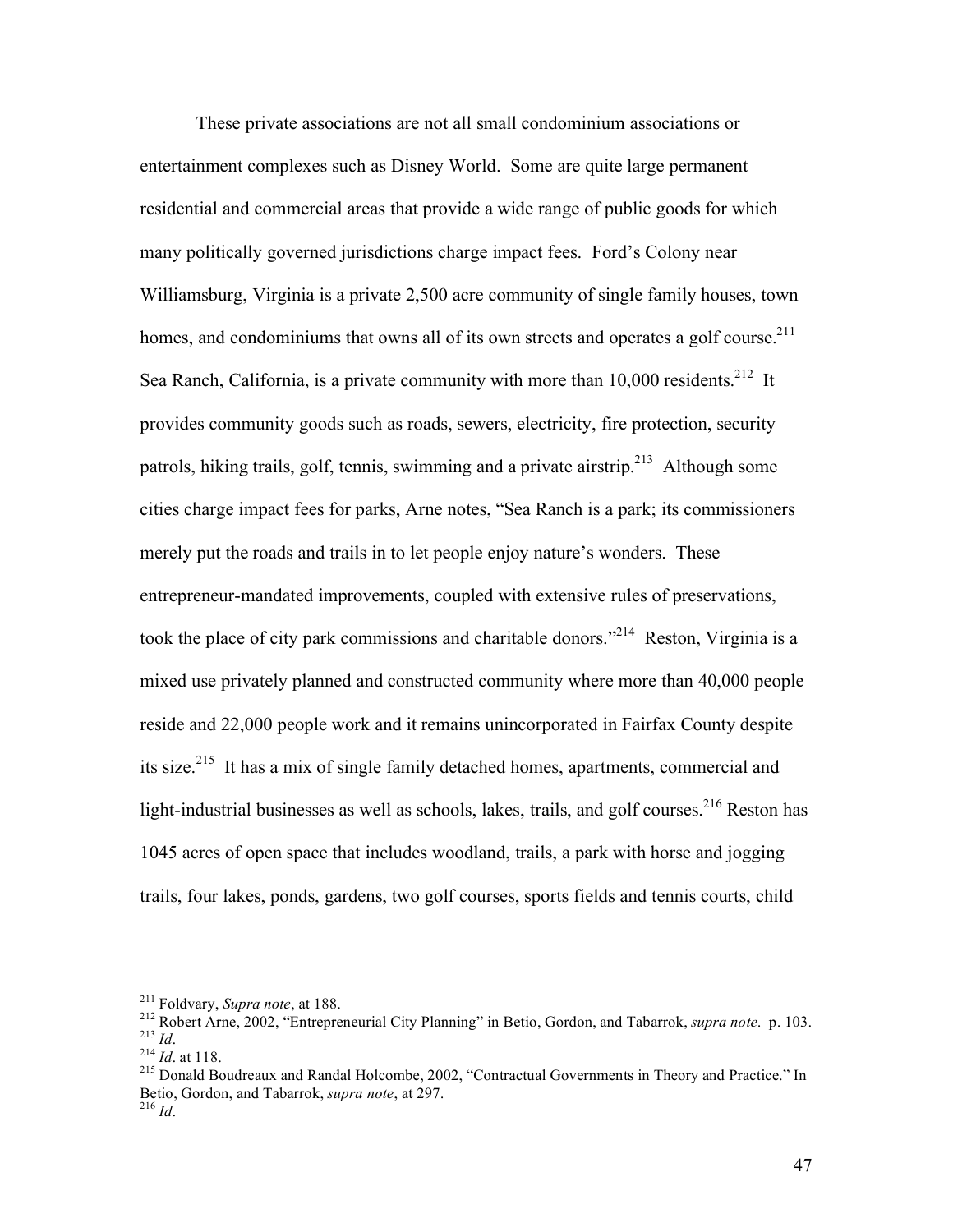playgrounds, 16 swimming pools and lakes for fishing and boating.<sup>217</sup> Overall, there are 20 acres of recreational facilities and parks per  $1,000$  residents of Reston.<sup>218</sup> This exceeds the recommended 9.7 acres established by the National Recreation Association.<sup>219</sup>

The justification for impact fees is that development entails costs that spill over onto existing residents. Yet these costs exist only because of the way roads, sewers, refuse collection, etc. are currently financed with tax dollars. If, however, all goods were instead privately provided, impact fees would not be needed in the first place. Although impact fees are charged for numerous "public goods," if one looks around one can find that nearly all of these services are provided through the market in various places. $^{220}$ Through private provision the calculation and implementation problems are avoided. The use of government impact fees to pay for provision of "public" goods and services is not as necessary as many people presume and we would do well to minimize the inefficiencies they create by privatizing as many of these goods as possible.

# V. Conclusion

Development fees are not as close to the ideal corrective devise as many people assume. One could imagine impact fees being set according to the marginal impact development has on a community, but despite the legal requirement in places like

<sup>&</sup>lt;sup>217</sup> Foldvary, *supra note*, at 179.<br><sup>218</sup> *Id.* at 180.<br><sup>219</sup> *Id.* 220 Many historic examples of privately provided community goods in industrial areas can be found it Arne, supra note. Examples of private schooling that educated 90 percent of the population can be found in James Tooley, 2002, "Education in the Voluntary City." Beito, Gordon, and Tabarrok, *supra note*. Private provision of police can be found in Stephen Davies, 2002, "The Private Provision of Police during the Eighteenth and Nineteenth Centuries" in Beito, Gordon, and Tabarrok, *supra note.*